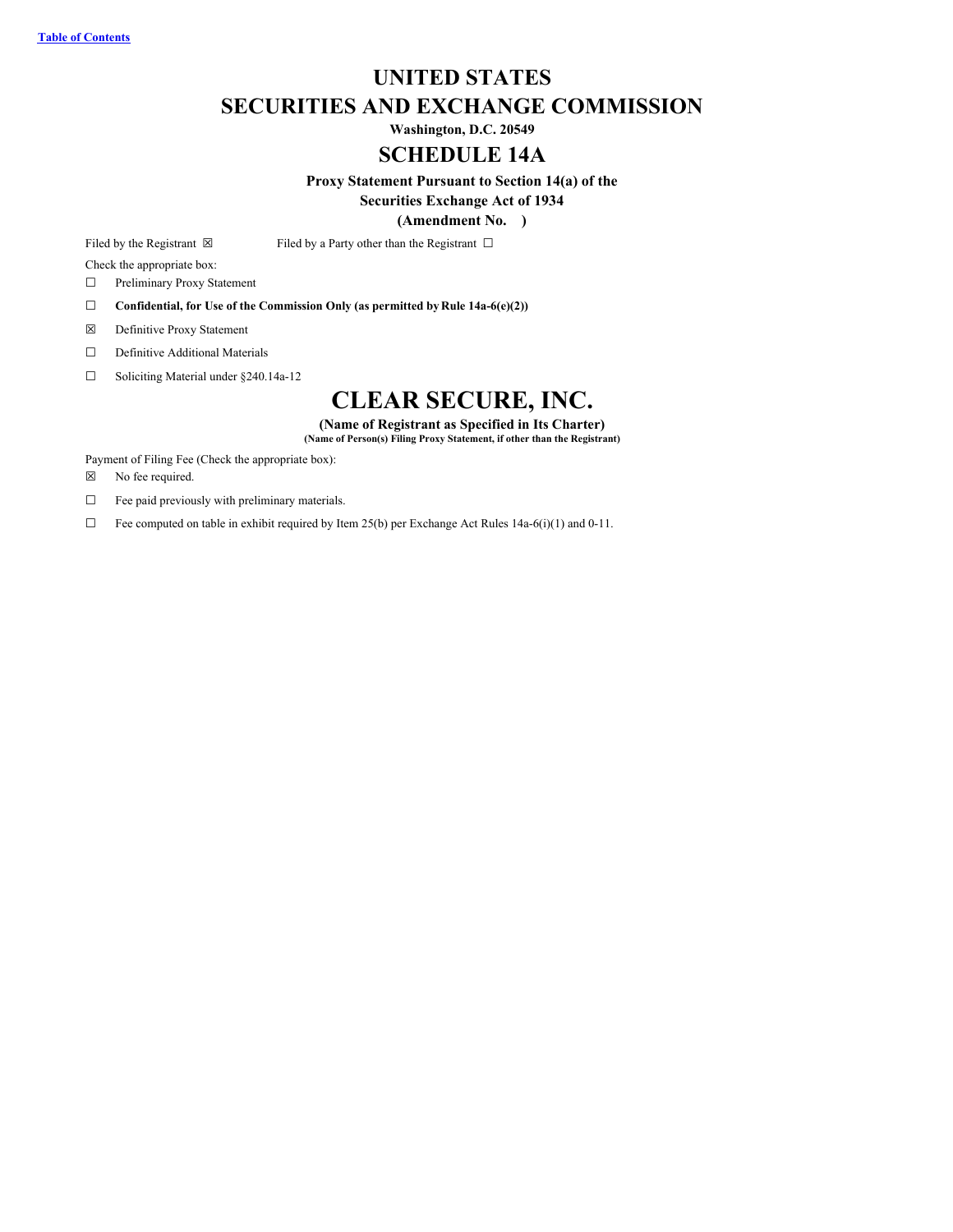

**Caryn Seidman-Becker Chair of the Board of Directors and Chief Executive Officer**

**Notice of Annual Meeting and Proxy Statement**

Dear Stockholder:

You are cordially invited to attend our annual meeting of stockholders, which will be conducted via live audio webcast on Tuesday, June 14, 2022 at 10:00 a.m. Eastern Time. You can attend the annual meeting via the internet by visiting *www.virtualshareholdermeeting.com/YOU2022*. There is no in-person meeting to attend.

Information on how to vote, attend and ask questions during the annual meeting is described in the enclosed materials. **Your vote is important to us.**

Sincerely yours

Cary Neidman Becker

Caryn Seidman-Becker Chair of the Board of Directors and Chief Executive Officer

April 27, 2022

CLEAR SECURE, INC., 65 EAST 55TH STREET, 17TH FLOOR, NEW YORK, NY 10022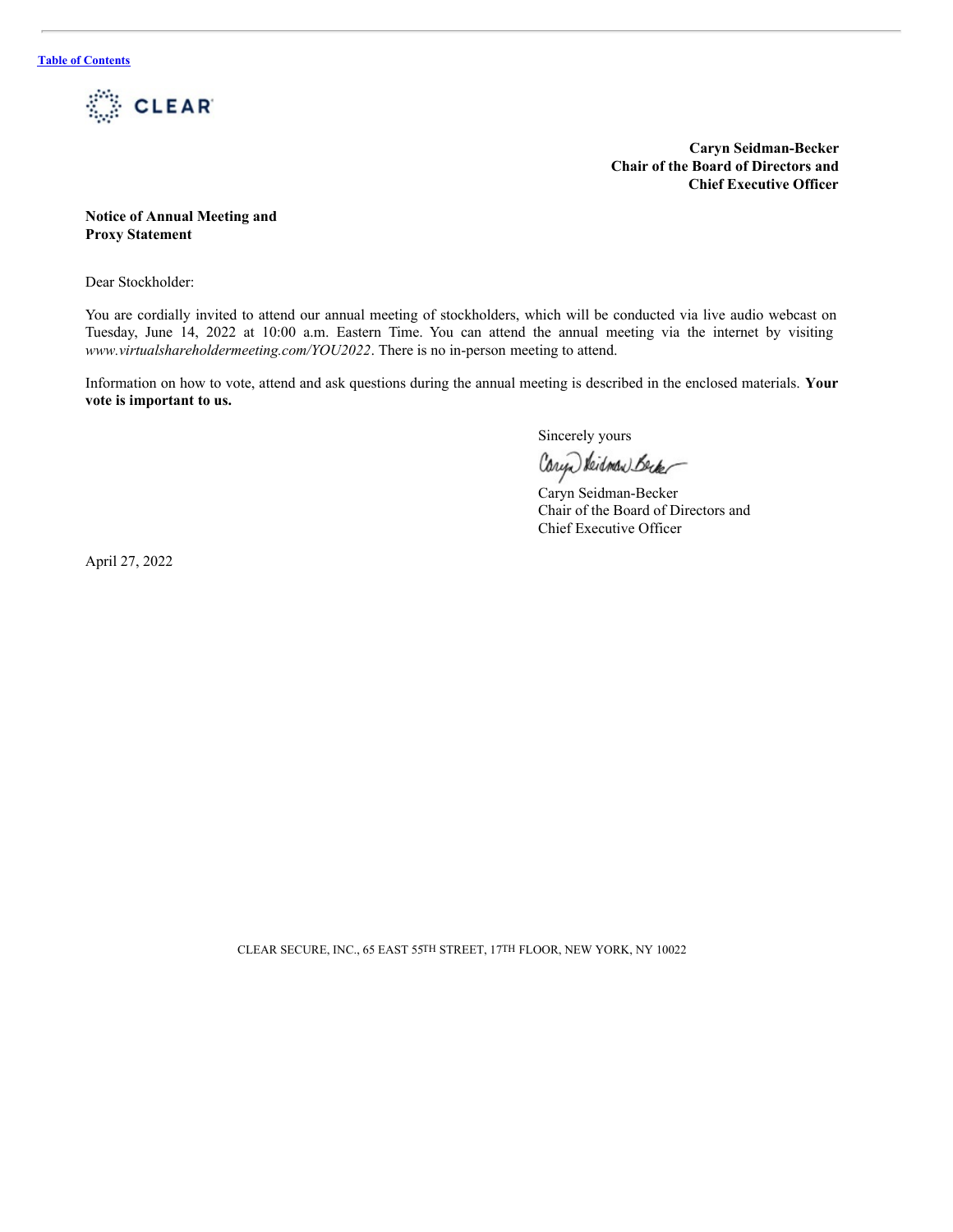# **CLEAR SECURE, INC. 65 E 55th Street New York, NY 10022**

# **PROXY STATEMENT**

# **NOTICE OF 2022 ANNUAL MEETING OF STOCKHOLDERS**

To Our Stockholders:

NOTICE IS HEREBY GIVEN that the 2022 Annual Meeting of Stockholders of Clear Secure, Inc. (the "Annual Meeting") will be held on Tuesday, June 14, 2022, at 10:00 a.m. Eastern Time, virtually via a live audio webcast. Please visit *www.virtualshareholdermeeting.com/YOU2022* and enter your 16-digit control number included in your Notice Regarding the Availability of Proxy Materials, on the instructions accompanying your proxy materials, or on your proxy card for details on how to attend the Annual Meeting. You or your proxy holder will be able to participate (including in the Q&A session), vote, and examine our stockholder list and rules of the meeting at the virtual Annual Meeting. Entry into the meeting will begin at 9:45 a.m. Eastern Time and the meeting will begin promptly at 10:00 a.m. Eastern Time. If you encounter difficulties accessing the meeting, please call the technical support number that will be posted at *www.virtualshareholdermeeting.com/YOU2022*. Please see p. 5 for more information on how to vote your shares or to attend the Annual Meeting virtually.

At the Annual Meeting, stockholders will consider and vote on the following matters:

- 1. Election of directors.
- 2. Ratification of the appointment of our independent registered public accounting firm.
- 3. Conduct such other business as may be properly brought before the meeting.

Only stockholders of record on April 18, 2022 may vote during this meeting.

**Your vote is important to us.** Even if you plan on participating in the Annual Meeting virtually, we recommend that you vote as soon as possible by telephone, Internet or by signing, dating and returning the proxy card in the postage-paid envelope provided.

This proxy statement for the Annual Meeting and the accompanying form of proxy were first distributed and made available on the Internet to stockholders on or about April 27, 2022.

By order of the Board of Directors,

ume

Matthew Levine General Counsel, Chief Privacy Officer and Secretary

New York, New York April 27, 2022

CLEAR SECURE, INC., 65 EAST 55TH STREET, 17TH FLOOR, NEW YORK, NY 10022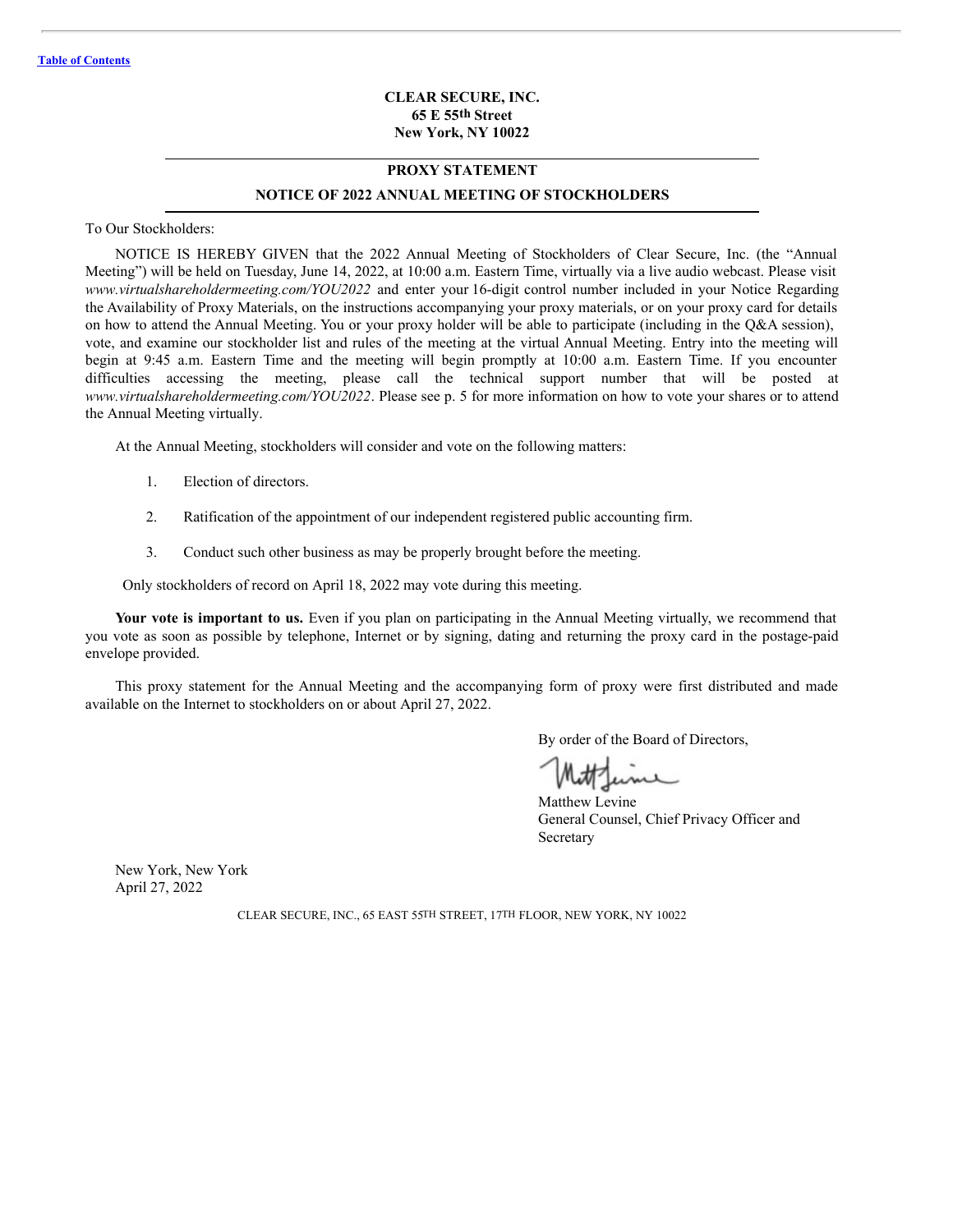# <span id="page-3-0"></span>**TABLE OF CONTENTS**

| <b>PROXY STATEMENT SUMMARY</b>                                                          | 1                       |
|-----------------------------------------------------------------------------------------|-------------------------|
| <b>Voting Items and Board Recommendations</b>                                           | $\mathbf{1}$            |
| <b>Company Overview</b>                                                                 | $\mathbf{1}$            |
| <b>Corporate Governance and Board Practices</b>                                         | $\mathbf{1}$            |
| <b>Commitment to ESG Matters</b>                                                        | $\overline{c}$          |
| <b>Director Nominees</b>                                                                | $\overline{\mathbf{4}}$ |
| <b>Compensation Philosophy</b>                                                          | $\overline{4}$          |
| <b>GENERAL INFORMATION</b>                                                              | 6                       |
| <b>Information About Solicitation and Voting</b>                                        | 6                       |
| <b>Internet Availability of Proxy Materials</b>                                         | 6                       |
| <b>Purpose of the Annual Meeting</b>                                                    | 6                       |
| <b>Record Date; Quorum</b>                                                              | 6                       |
| <b>Voting Rights; Required Vote</b>                                                     | $\overline{7}$          |
| <b>Abstentions</b> ; Broker Non-Votes                                                   | $\,$ 8 $\,$             |
| <b>Voting Instructions; Voting Of Proxies</b>                                           | 8                       |
| Householding                                                                            | 9                       |
| <b>Revocability Of Proxies</b>                                                          | 10                      |
| <b>Expenses of Soliciting Proxies</b>                                                   | $10\,$                  |
| <b>Voting Results</b>                                                                   | 10                      |
| Participating in the Annual Meeting                                                     | 10                      |
| <b>BOARD OF DIRECTORS AND CORPORATE GOVERNANCE</b>                                      | 12                      |
| Director Independence                                                                   | 12                      |
| <b>Corporate Governance Guidelines</b>                                                  | 12                      |
| <b>Lead Independent Director</b>                                                        | 13                      |
| <b>Board Leadership Structure</b>                                                       | 14                      |
| <b>Board Self-Assessment</b>                                                            | 14                      |
| <b>Executive Sessions of Non-Management and Independent Directors</b>                   | 14                      |
| <b>Risk Oversight</b>                                                                   | 14                      |
| <b>Director Selection</b>                                                               | 15                      |
| <b>Board Meetings</b>                                                                   | 15                      |
| <b>Committees of the Board</b>                                                          | 15                      |
| <b>Audit Committee</b>                                                                  | 16                      |
| <b>Compensation Committee</b>                                                           | 16                      |
| <b>Nominating and Corporate Governance Committee</b>                                    | 17                      |
| <b>Code of Conduct and Ethics</b>                                                       | 18                      |
| <b>Compensation Committee Interlocks and Insider Participation</b>                      | 18                      |
| <b>Communication with Directors</b>                                                     | 18                      |
| <b>Director Compensation</b>                                                            | 19                      |
| <b>Director Compensation Table</b>                                                      | 19                      |
| <b>PROPOSAL 1 - ELECTION OF DIRECTORS</b>                                               | 21                      |
| <b>PROPOSAL 2 - RATIFICATION OF APPOINTMENT OF THE COMPANY'S INDEPENDENT REGISTERED</b> |                         |
| <b>PUBLIC ACCOUNTING FIRM</b>                                                           | 26                      |
|                                                                                         |                         |

- i -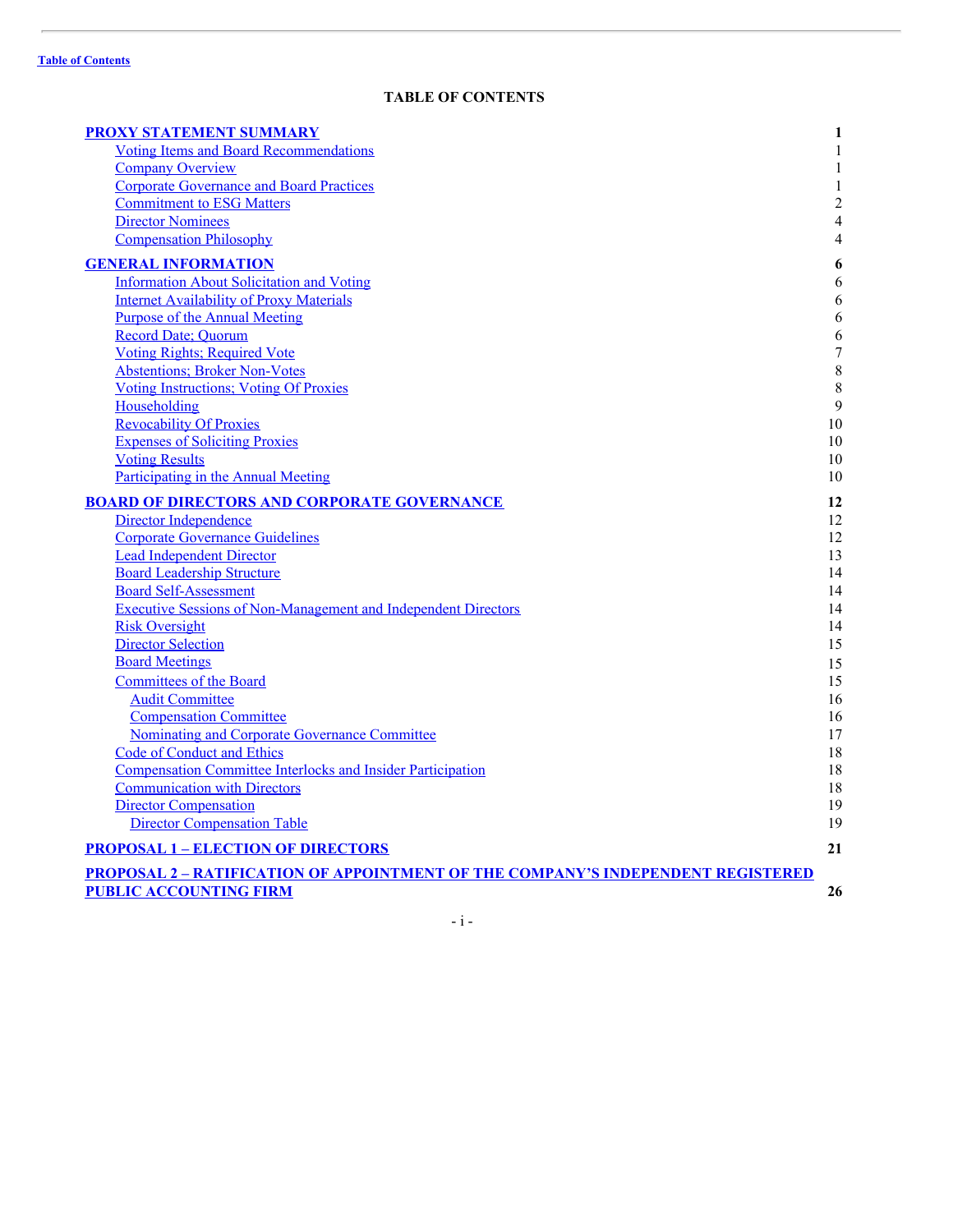# **Table of [Contents](#page-3-0)**

| Fees Paid to the Independent Registered Public Accounting Firm           | 26 |
|--------------------------------------------------------------------------|----|
| <b>Auditor Independence</b>                                              | 27 |
| <b>Pre-Approval Policies and Procedures</b>                              | 27 |
| <b>REPORT OF THE AUDIT COMMITTEE</b>                                     | 28 |
| <b>EXECUTIVE OFFICERS</b>                                                | 29 |
| <b>EXECUTIVE COMPENSATION</b>                                            | 31 |
| <b>Summary Compensation Table</b>                                        | 31 |
| <b>Narrative Disclosure to Summary Compensation Table</b>                | 31 |
| <b>Outstanding Equity Awards at Fiscal Year End</b>                      | 33 |
| Potential Payments upon Termination of Employment or Change in Control   | 36 |
| <b>Equity Compensation Plan Information</b>                              | 37 |
| <b>DELINQUENT SECTION 16(A) REPORTS</b>                                  | 38 |
| <b>STOCK OWNERSHIP OF CERTAIN BENEFICIAL OWNERS AND MANAGEMENT</b>       | 39 |
| <b>CERTAIN RELATIONSHIPS AND RELATED PARTY TRANSACTIONS</b>              | 44 |
| Reorganization Agreement and Common Stock Subscription Agreement         | 44 |
| <b>Amended and Restated Operating Agreement of Alclear Holdings, LLC</b> | 45 |
|                                                                          | 47 |
| <b>Exchange Agreement</b>                                                |    |
| <b>Registration Rights Agreement</b>                                     | 47 |
| <b>Tax Receivable Agreement</b>                                          | 49 |
| <b>Indemnification Agreements</b>                                        | 51 |
| <b>Related Party Transactions Policies and Procedures</b>                | 52 |
| <b>OTHER MATTERS</b>                                                     | 53 |
| <b>Stockholder Proposals For 2023 Annual Meeting</b>                     | 53 |

- ii -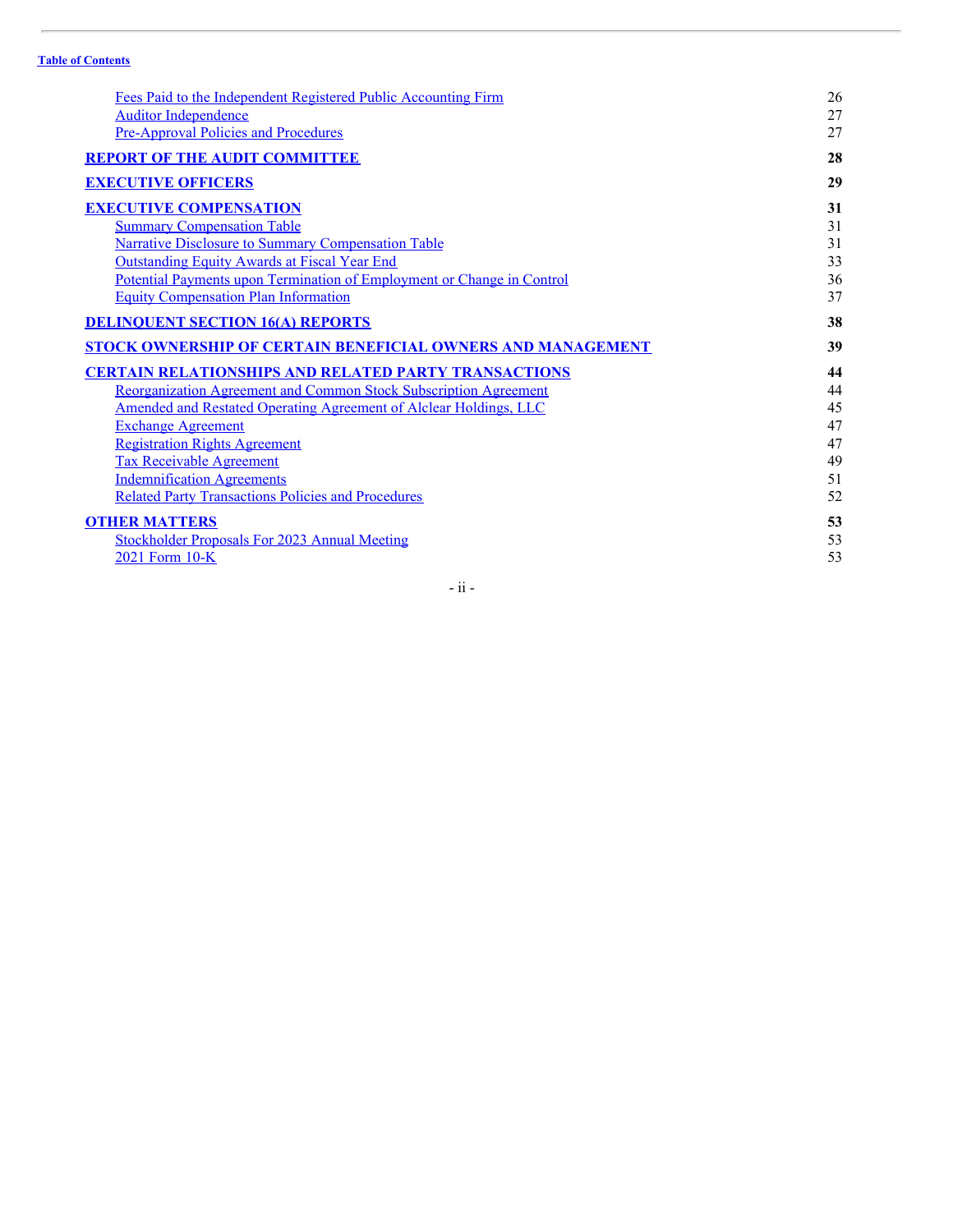#### <span id="page-5-0"></span>**PROXY STATEMENT SUMMARY**

This summary highlights selected information in the proxy statement. Please review the entire proxy statement and our Annual Report on Form 10-K for the fiscal year ended December 31, 2021 before voting.

#### <span id="page-5-1"></span>**Voting Items and Board Recommendations**

|                                                                                                 | <b>BOARD</b>                    | <b>PAGE</b> |
|-------------------------------------------------------------------------------------------------|---------------------------------|-------------|
| <b>PROPOSAL</b>                                                                                 | <b>RECOMMENDATION REFERENCE</b> |             |
| Proposal 1 Election of directors                                                                | FOR                             |             |
| Proposal 2 Ratification of the appointment of our independent registered public accounting firm | <b>FOR</b>                      | 23          |

## <span id="page-5-2"></span>**Company Overview**

Clear Secure, Inc. is a member-centric secure identity platform operating under the brand name CLEAR. At CLEAR we know that you are always you—your biometric identity is foundational to helping enable frictionless everyday experiences, connecting you to all the things that make you, YOU, and transforming the way you live, work and travel. Members enroll in CLEAR to create an unbreakable link between their identity and biometrics (e.g., eyes, face and fingerprints). CLEAR's current offerings include: CLEAR Plus, a consumer aviation subscription service, which enables access to predictable and fast experiences through dedicated entry lanes in airport security checkpoints nationwide; the flagship CLEAR App including Home to Gate and Health Pass; and Reserve powered by CLEAR, our virtual queuing technology that enables customers to manage lines. CLEAR also has software development kits ("SDKs") and application programming interface ("API") capabilities to enable our partners to seamlessly integrate directly into our platform to enable better, faster and more frictionless experiences for our partners' customers. Use cases enabled by SDKs and APIs may include identity validation, identity verification, attribute validation such as age validation, vaccine status and payment among others. In this proxy statement, "CLEAR," "Company," "our," "us," and "we," refer to Clear Secure, Inc. References to our website in this Proxy Statement are not intended to function as hyperlinks and the information contained on our website is not intended to be incorporated into this Proxy Statement.

## <span id="page-5-3"></span>**Corporate Governance and Board Practices**

Our Board of Directors (the "Board") has adopted Corporate Governance Guidelines and other practices to promote the function of the Board and its committees to serve the best interests of all stockholders. Several of our practices are highlighted below.

- Annual review and election of directors, with all directors elected to one-year terms
- Significant majority (71%) of independent directors on the Board
- Independent Board committees, with each of the Audit Committee, Compensation Committee, and the Nominating and Corporate Governance Committee comprised of 100% independent directors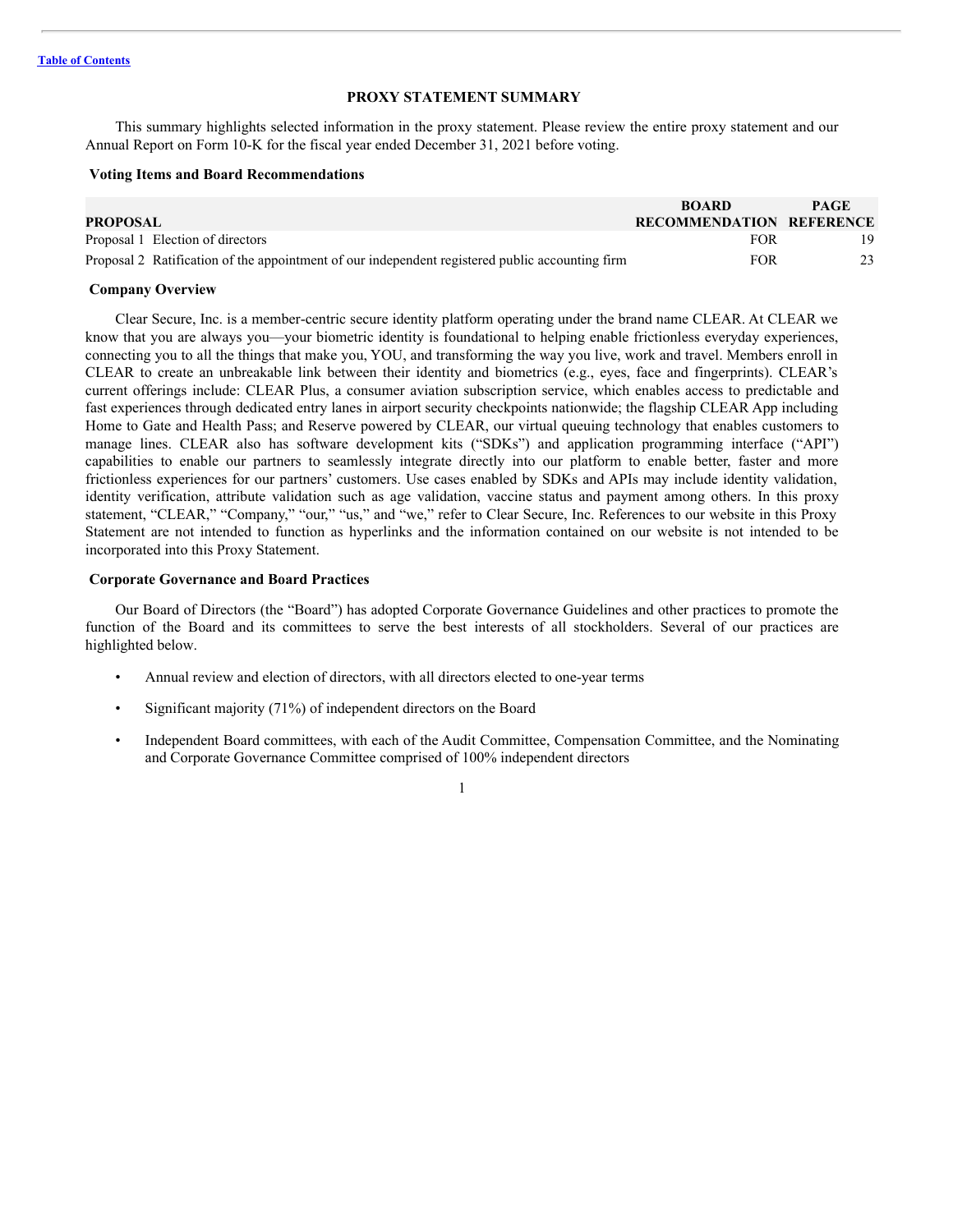- Lead independent director with robust and defined duties
- Board composition to include a broad range of skills, experience, industry knowledge, diversity of opinion and contacts relevant to the Company's business, which serves the interests of all stockholders
- Providing limitations on excessive simultaneous services of our directors on other boards
- Board and committee self-assessments conducted at least annually to assess the mix of skills and experience that directors bring to the Board and each committee and to facilitate an effective oversight function
- Robust director nomination criteria to ensure a diversity of viewpoints, background and expertise in the boardroom
- Prohibitions on the hedging or pledging of Company securities
- Regular executive sessions of independent directors

## <span id="page-6-0"></span>**Commitment to ESG Matters**

Since 2010 we have been expanding our network, investing in our technology platform, strengthening our operations and developing our people to consistently deliver increased value to members and partners, resulting in the growth and trust of the CLEAR brand. Trust is the foundation of our business success and is fundamental to realizing our mission of making experiences both safer *and* easier by enabling frictionless everyday experiences. Our Board is committed to building trust through strong corporate governance, effective oversight, and strategic engagement. Together, these ensure accountability and position CLEAR for sustained success.

We actively work to conduct our business in principled ways that make a significant positive impact on important issues. We believe the significant Environmental, Social and Governance ("ESG") matters for our Company are embedded in how we run our business and align closely with our culture. Our Board provides insight, feedback, and oversight across a broad range of ESG matters as part of its broader oversight role, and periodically reviews the Company's overall ESG programs and policies. Our Nominating and Corporate Governance Committee provides oversight and guidance to the Board and management about the Company's policies and programs that relate to ESG and corporate social responsibility matters.

#### *Our People and Culture*

The foundation of our ESG initiatives is our culture—and our culture is rooted in our values, which govern how we operate and interact with one another. We're committed to furthering a culture that attracts extraordinary talent, helps every individual become their best self, and unlocks each person's greatest potential.

 $\mathfrak{D}$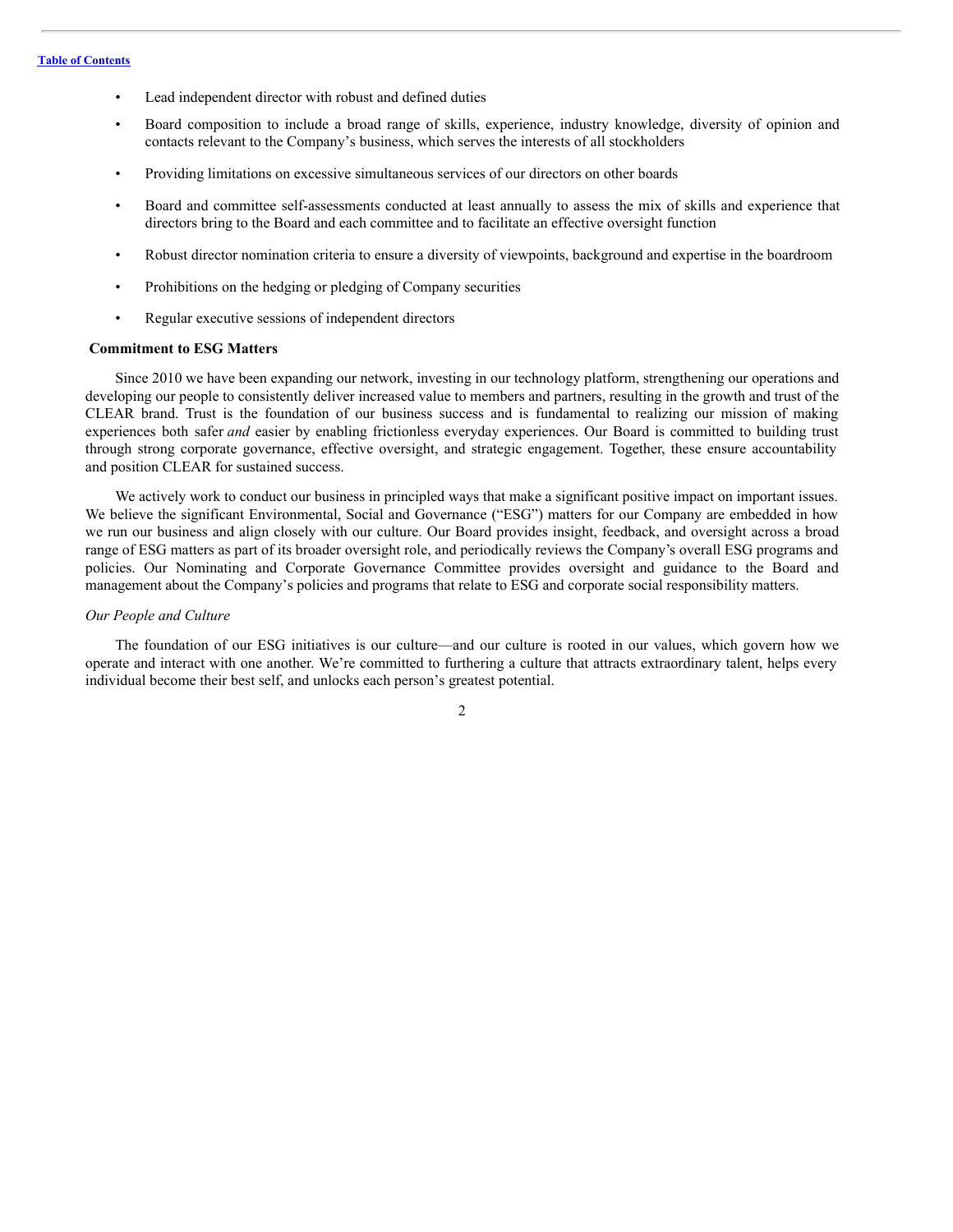#### *Diversity, Equity, Inclusion and Belonging*

We are always working to become a more diverse and inclusive company, where all team members feel they belong and can reach their fullest potential. We believe this is critical for us to successfully execute and achieve our vision of a transparent and inclusive work environment. Practically, we believe the principles and day-to-day actions needed to drive our diversity, equity, inclusion and belonging ("DEI&B") efforts should be embedded in our processes, our leadership behaviors and the way we respect and work with one another.

Our commitment to diversity and inclusion starts at the top of our organization—our Co-Founder, Board Chair and Chief Executive Officer, is a woman. In addition to our Board Chair, we have one additional woman director and one African American/Black individual serving as a director on our Board, and our Board is committed to diversity and fostering an inclusive environment. While we will always strive for continued improvement, we are proud of the diverse workforce we have built to date, and it is an asset of CLEAR. As of December 31, 2021, we had 2,251 employees with our largest workforces in New York, Los Angeles and San Francisco. Overall, our team is 55% women and 45% men. In the field, women represent 59% of our ambassadors. People of color represent 80% of our field population. While we have room to grow, we are proud that 40% of our corporate team members are people of color.

We have invested on several fronts to advance DEI&B. These include internal mobility – 51% of our field manager roles have been filled through internal promotions, and we have numerous examples of field employees progressing to corporate roles.

Our efforts on DEI&B are guided by our internal DEI&B council, which consists of team members from all levels in the field and corporate offices. And importantly, the progress we make is driven by all team members living our values and creating an environment where they can be their best selves and do their best work.

## *Supporting Communities*

Our mission has always been about *people -* whether it is our great people, our extraordinary members, our dedicated partners or our communities. We work to stay true to our values by giving back to the communities where we work in a variety of ways. For example, we celebrated the completion of our IPO with a Day of Service, during which all meetings were postponed, and offices closed, so our team members across our New York, Austin and Washington, DC offices could spend the day volunteering with community partners to give back. Our team members in New York spent the day volunteering with God's Love We Deliver, an organization that prepares and delivers medically tailored meals for those who are living with illness. We also partner with local organizations for events such as our Season of Service, an annual fundraising campaign run over the holidays. We are proud of how we help our communities across the country, and look forward to continuing our efforts to make a difference.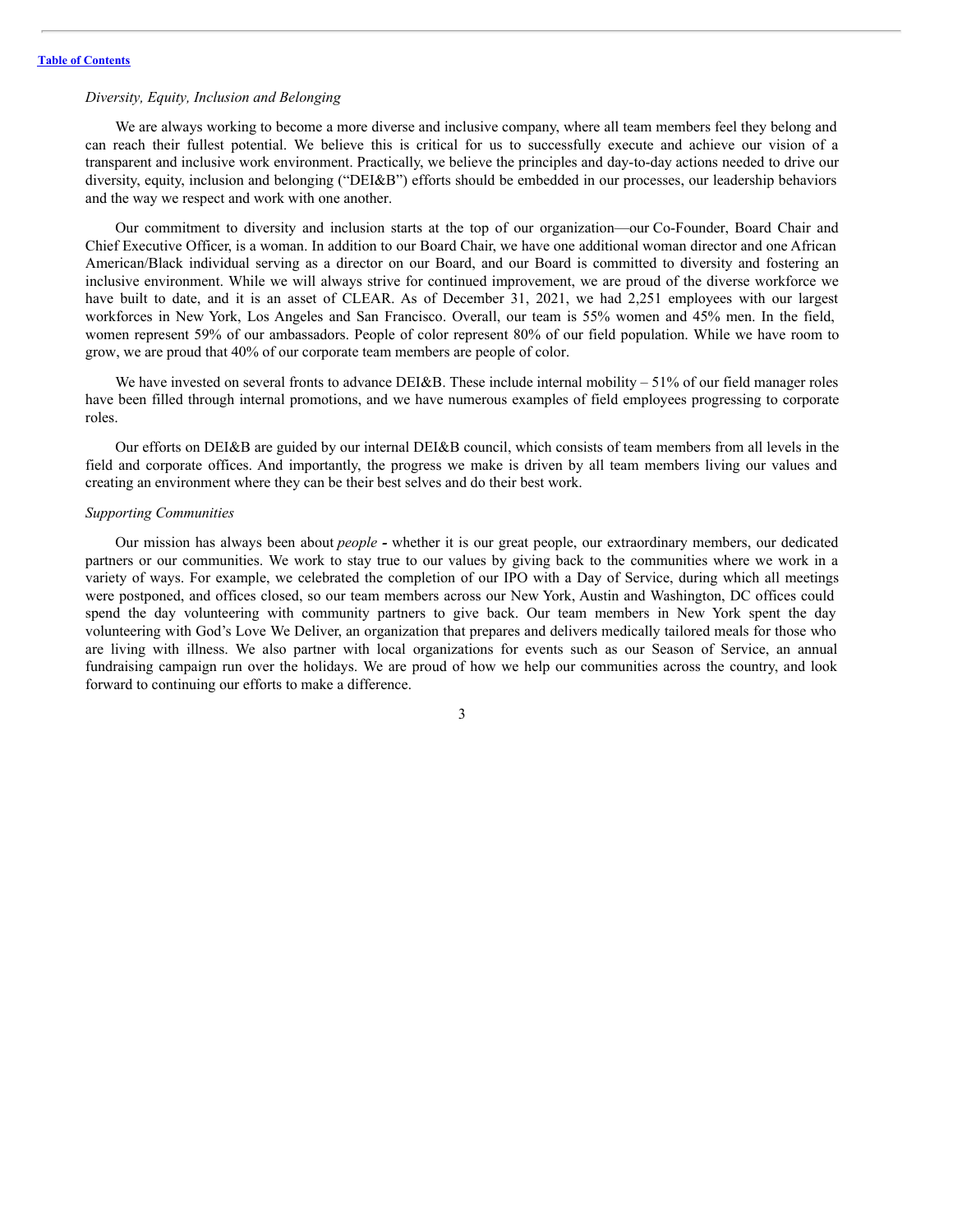#### *Environmental Sustainability*

We are committed to promoting environmental sustainability, both at our company and on our platform. We are working towards developing a sustainability strategy to address the environmental impact of our operations. The first stage of this process is ensuring that we have the information to establish a baseline for our environmental impacts across our company and platform, such as greenhouse gas emissions and waste. With this information, we will work to establish a high-level strategy and identify our core priorities that address our greatest environmental impacts.

#### <span id="page-8-0"></span>**Director Nominees**

The Board has nominated seven director candidates. Of the seven nominees, five are independent director nominees.

All director nominees have been nominated for a one-year term to expire at the 2023 annual meeting of the Company's stockholders and once their successors have been elected and qualified.

Our director nominees collectively have significant experience in business leadership, finance and accounting, law, management, investment, operational and strategic planning, and unmatched institutional knowledge of the Company.

Our Board believes that the Company and its stockholders benefit from the combination of the diverse perspectives, institutional knowledge, and the collective deep business and investment experience of the director nominees.

Detailed information about each nominee's background, skills and qualifications can be found under "Proposal 1 — Election of Directors"

| <b>Director Nominees</b> |                   |                      |  |  |
|--------------------------|-------------------|----------------------|--|--|
| Caryn Seidman-Becker     | Michael Z. Barkin | Kathryn A. Hollister |  |  |
| Kenneth Cornick          | Jeffery H. Boyd   | Adam Wiener          |  |  |
|                          | Tomago Collins    |                      |  |  |

### <span id="page-8-1"></span>**Compensation Philosophy**

Founded in the belief that CLEAR is a meritocracy, our compensation philosophy is to have a compensation program that directly ties to achieving the Company's mission and delivering value to our members, employees and stakeholders.

Our compensation philosophy is supported by our pay strategy, which is based on the following principles:

- Recruit top talent that thrives in a result driven environment by providing competitive compensation packages
- Performance is measured by living our values, being a strong steward of the team, and Key Performance Criteria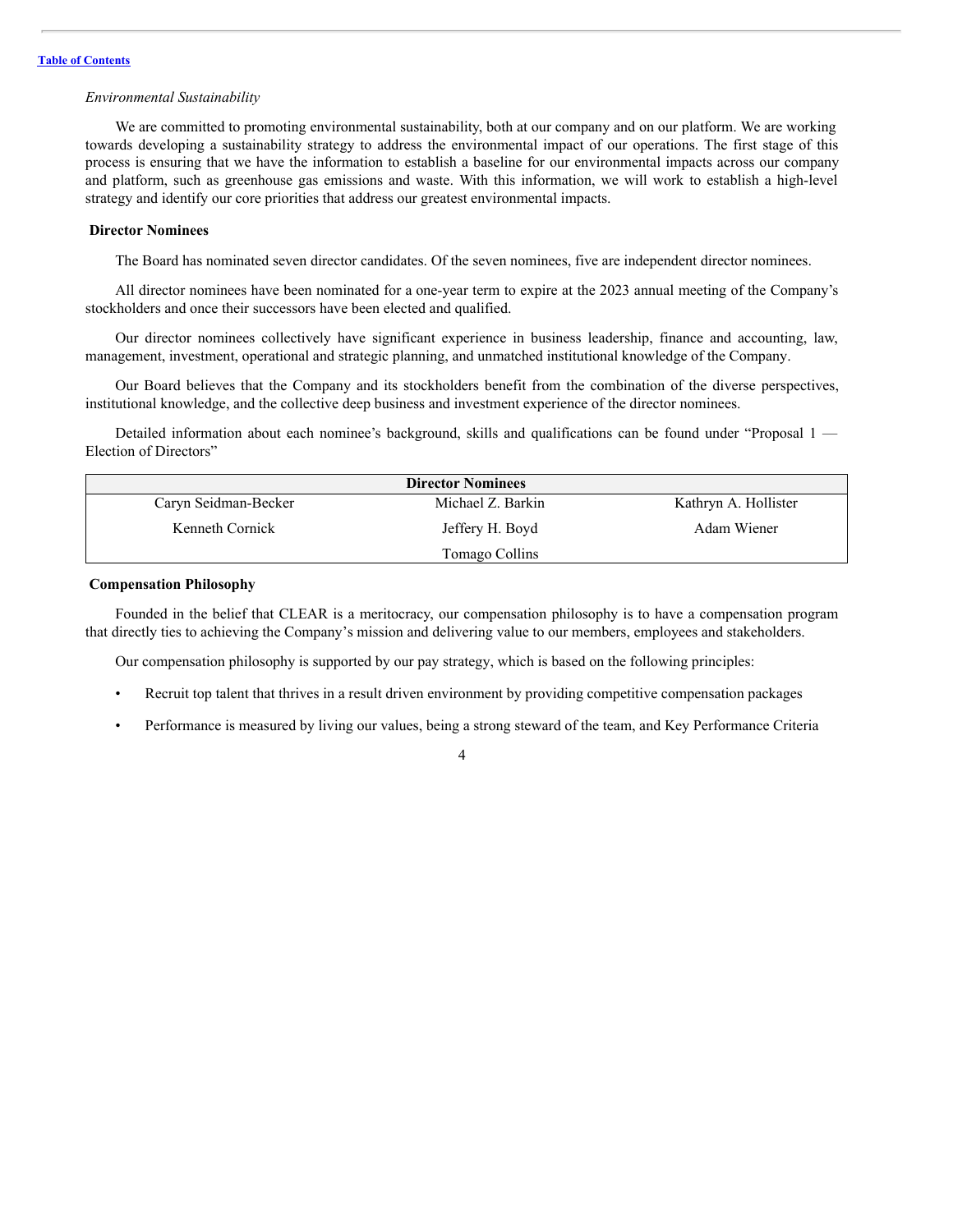- Provide long-term incentive awards deep within the organization to foster an ownership mentality and align employees with long-term value creation
- Create an appropriate balance between achieving short-term results and creating long-term sustainable value to shareholders that reinforces and strengthens the linkage between pay and performance
- Provide an appropriate mix of fixed and at-risk compensation to attract and retain key talent who thrive in a resultsdriven environment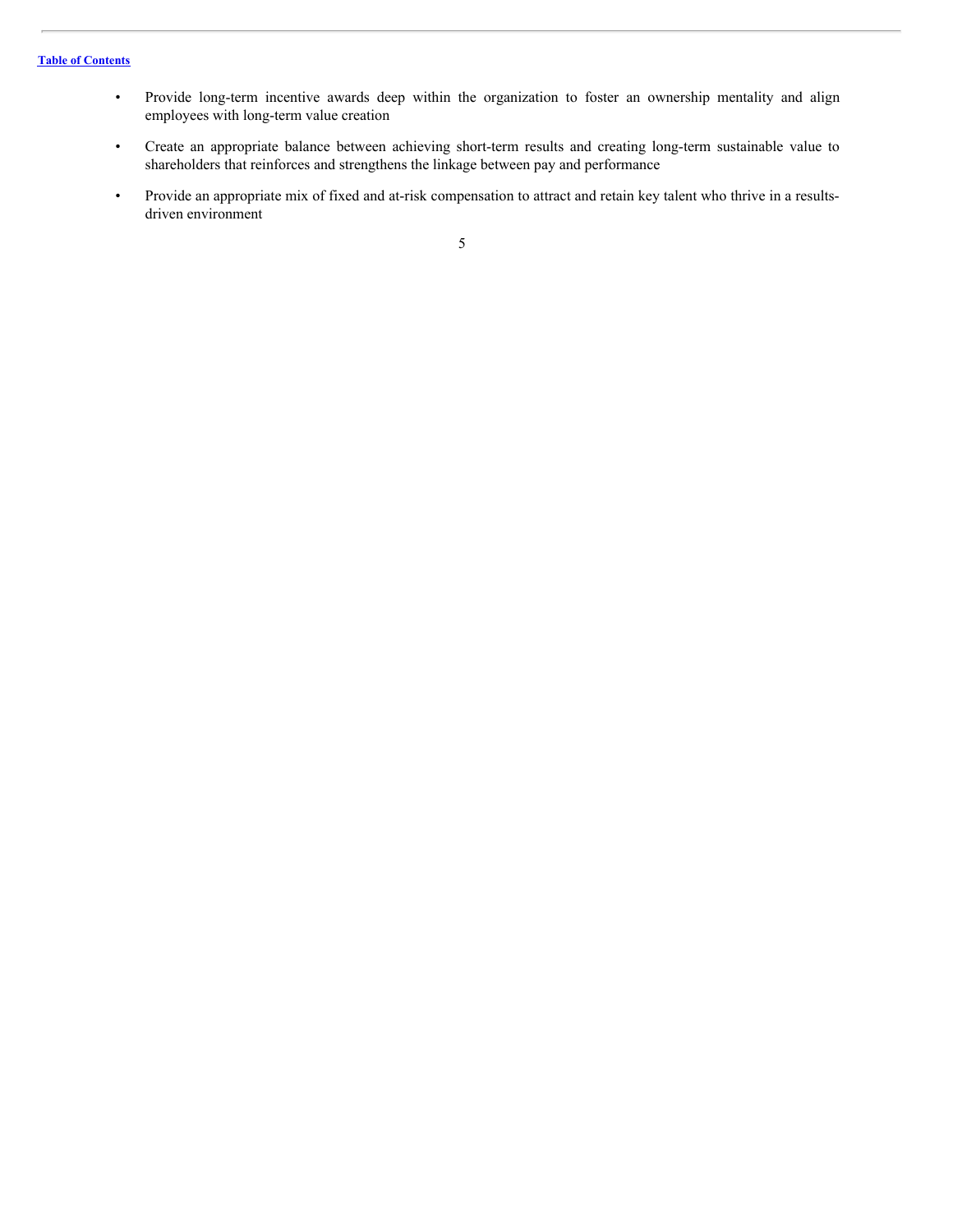#### <span id="page-10-0"></span>**GENERAL INFORMATION**

# <span id="page-10-1"></span>**Information About Solicitation and Voting**

The accompanying proxy is solicited on behalf of the board of directors of Clear Secure, Inc. for use at our 2022 Annual Meeting of Stockholders to be held virtually at *www.virtualshareholdermeeting.com/YOU2022* on Tuesday, June 14, 2022, at 10:00 a.m. Eastern Time, and any adjournment or postponement thereof. The Notice of Internet Availability of Proxy Materials and this proxy statement for the Annual Meeting and the accompanying form of proxy were first distributed and made available on the Internet to stockholders on or about April 27, 2022. An annual report for the fiscal year ended December 31, 2021 is available with this Proxy Statement by following the instructions in the Notice of Internet Availability of Proxy Materials.

### <span id="page-10-2"></span>**Internet Availability of Proxy Materials**

In accordance with U.S. Securities and Exchange Commission ("SEC") rules, we are using the Internet as our primary means of furnishing proxy materials to stockholders. Consequently, most stockholders will not receive paper copies of our proxy materials. We will instead send these stockholders a Notice of Internet Availability of Proxy Materials with instructions for accessing the proxy materials, including our Proxy Statement and annual report, and voting via the Internet. The Notice of Internet Availability of Proxy Materials also provides information on how stockholders may obtain paper copies of our proxy materials if they so choose. We believe this rule makes the proxy distribution process more efficient, less costly, and helps in conserving natural resources.

## <span id="page-10-3"></span>**Purpose of the Annual Meeting**

You are receiving this Proxy Statement because the Board of Directors of the Company (the "Board") is soliciting your proxy to vote your shares at the Annual Meeting with respect to the proposals described in this Proxy Statement. This Proxy Statement includes information that we are required to provide to you pursuant to the rules and regulations of the SEC and is designed to assist you in voting your shares.

## <span id="page-10-4"></span>**Record Date; Quorum**

Only holders of record of our Class A common stock, \$0.00001 par value per share ("Class A Common Stock"), Class B common stock, \$0.00001 par value per share ("Class B Common Stock"), Class C common stock, \$0.00001 par value per share ("Class C Common Stock") and Class D common stock, \$0.00001 par value per share ("Class D Common Stock," and, collectively with the Class A Common Stock, Class B Common Stock and Class C Common Stock, the "Common Stock") at the close of business on April 18, 2022 (the "Record Date") will be entitled to vote at the Annual Meeting. At the close of business on the Record Date, we had 78,519,970 shares of Class A Common Stock, 1,042,234 shares of Class B Common Stock, 43,577,355 shares of Class C Common Stock and 26,705,315 shares of Class D Common Stock outstanding and entitled to vote. For ten days prior to the Annual Meeting, a complete list of the stockholders entitled to vote at the Annual Meeting will be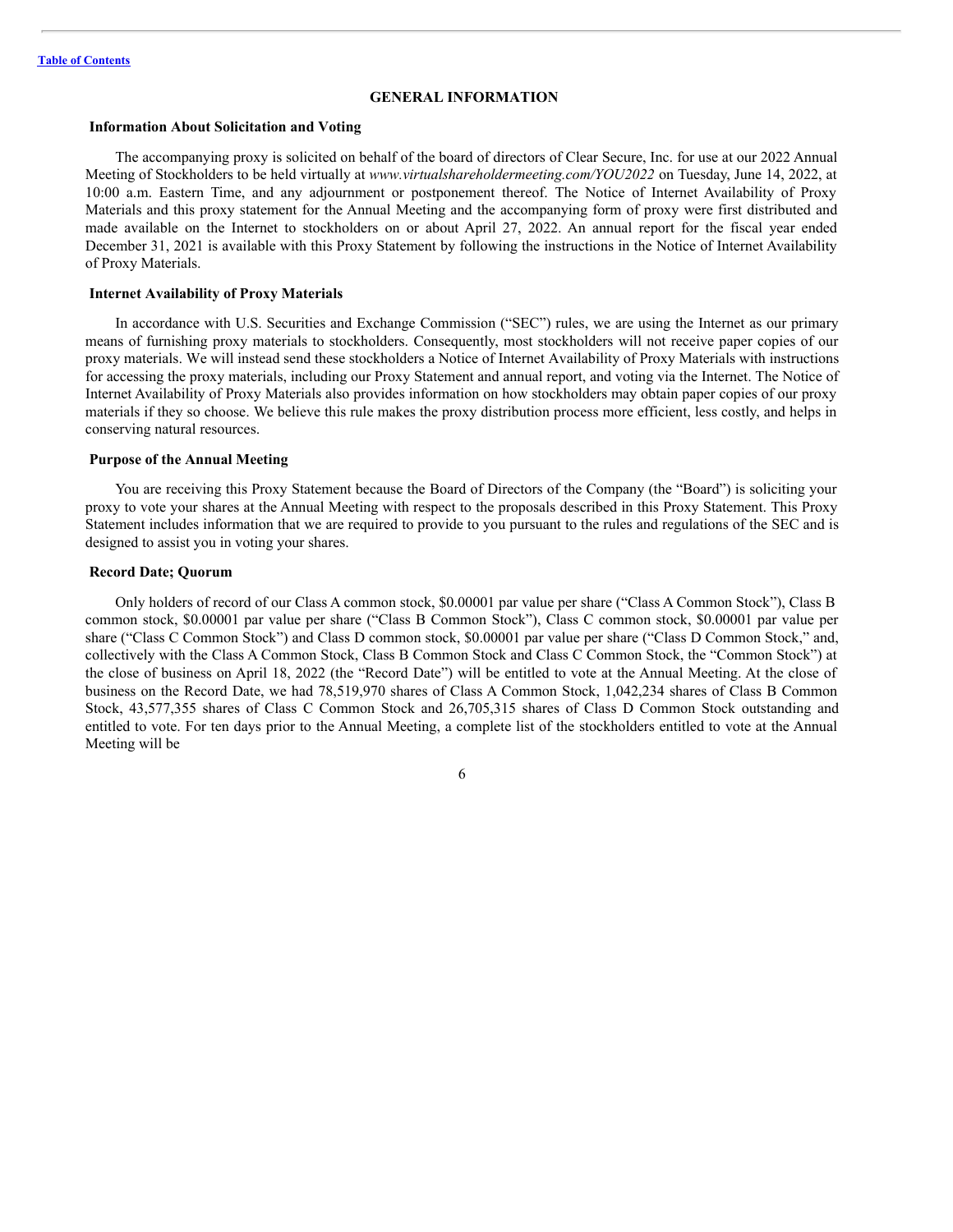available for examination by any stockholder for any purpose relating to the Annual Meeting during ordinary business hours at our headquarters, at 65 E 55th St., 17th Floor, New York, New York 10022, and will be available in electronic form on the day of the Annual Meeting at *www.virtualshareholdermeeting.com/YOU2022*. If you are interested in viewing the list, please send an email to IR@clearme.com two business days in advance to schedule your visit.

The holders of a majority of the voting power of the shares of our Common Stock (voting together as a single class) entitled to vote at the Annual Meeting as of the Record Date must be present at the Annual Meeting in order to hold the Annual Meeting and conduct business. This presence is called a quorum. Your shares are counted as present at the Annual Meeting if you are present and vote in person at the Annual Meeting or if you have properly submitted a proxy.

## <span id="page-11-0"></span>**Voting Rights; Required Vote**

In deciding all matters at the Annual Meeting, as of the close of business on the Record Date, each share of Class A Common Stock or Class C Common Stock represents one vote, and each share of Class B Common Stock or Class D Common Stock represents twenty votes. We do not have cumulative voting rights for the election of directors. You may vote all shares owned by you as of the Record Date, including (i) shares held directly in your name as the stockholder of record and (ii) shares held for you as the beneficial owner in street name through a broker, bank, trustee, or other nominee.

*Stockholder of Record: Shares Registered in Your Name.* If, on the Record Date, your shares were registered directly in your name with our transfer agent, Computershare Trust Company, N.A., then you are considered the stockholder of record with respect to those shares. As a stockholder of record, you may vote at the Annual Meeting or vote by telephone, through the Internet or, if you request or receive paper proxy materials, by filling out and returning the proxy card.

*Beneficial Owner: Shares Registered in the Name of a Broker or Nominee.* If, on the Record Date, your shares were held in an account with a brokerage firm, bank, or other nominee, then you are the beneficial owner of the shares held in street name. As a beneficial owner, you have the right to direct your nominee on how to vote the shares held in your account, and your nominee has enclosed or provided voting instructions for you to use in directing it on how to vote your shares. However, the organization that holds your shares is considered the stockholder of record for purposes of voting at the Annual Meeting. Because you are not the stockholder of record, you may not vote your shares at the Annual Meeting unless you request and obtain a valid proxy from the organization that holds your shares giving you the right to vote the shares at the Annual Meeting.

Each director will be elected by a plurality of the votes cast. Ratification of the appointment of our independent registered public accounting firm (Proposal 2) for the fiscal year ending December 31, 2022 requires the favorable vote of a majority of the voting power of Common Stock present in person or represented by proxy and entitled to vote on the subject matter.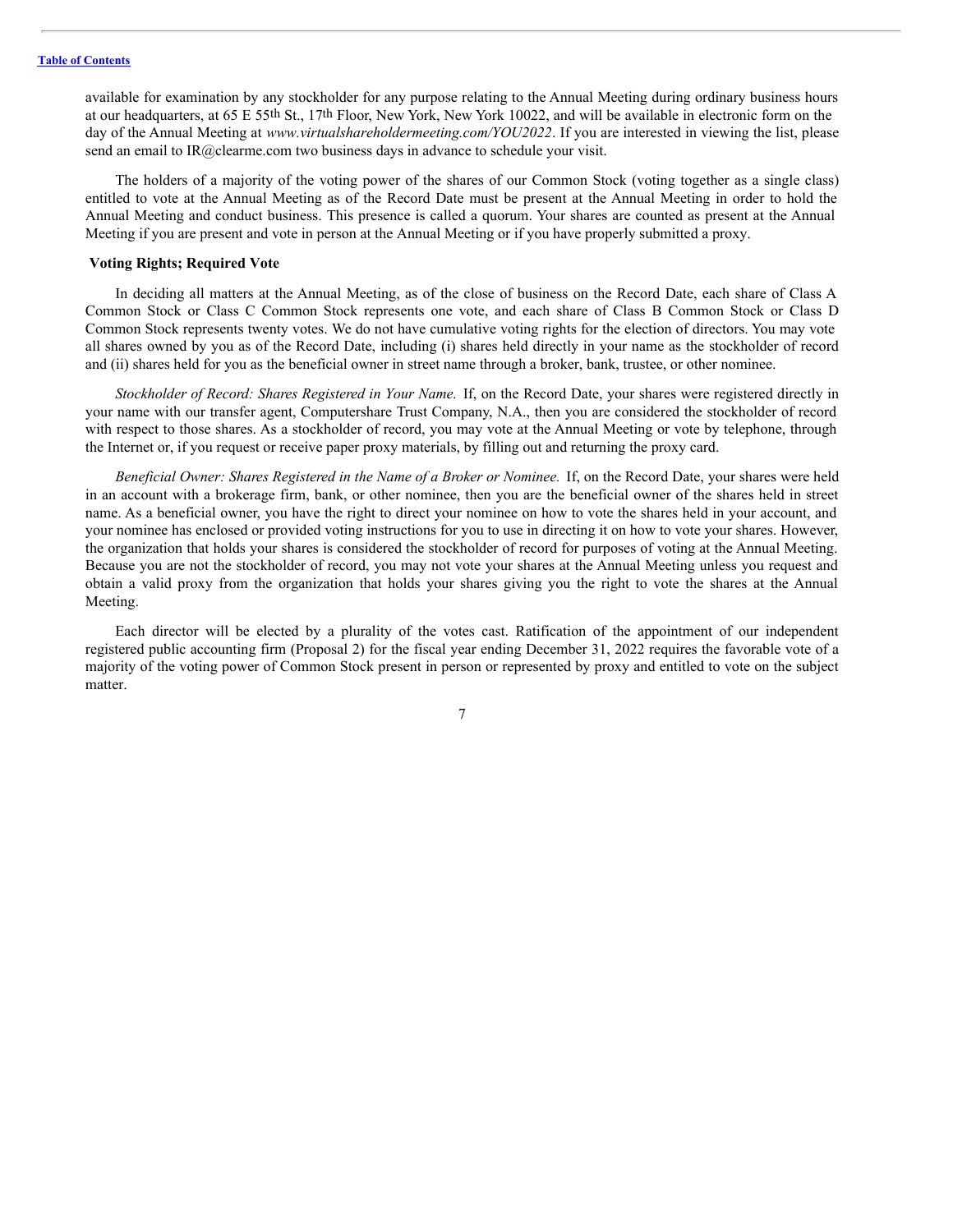#### <span id="page-12-0"></span>**Abstentions; Broker Non-Votes**

Abstentions occur when shares present at the Annual Meeting are marked "Abstain." Under Delaware law, abstentions are counted as present and entitled to vote for purposes of determining whether a quorum is present. At the Annual Meeting, abstentions will have no effect on Proposal 1; but will have the effect of a negative vote on Proposal 2.

Broker non-votes occur when shares held by a broker for a beneficial owner are not voted because the broker did not receive voting instructions from the beneficial owner and lacked discretionary authority to vote the shares. Under Delaware law, broker non-votes are counted as present and entitled to vote for purposes of determining whether a quorum is present. However, brokers have limited discretionary authority to vote shares that are beneficially owned. While a broker is entitled to vote shares held for a beneficial owner on "routine" matters without instructions from the beneficial owner of those shares, absent instructions from the beneficial owner of such shares, a broker is not entitled to vote shares held for a beneficial owner o n "non-routine" matters. At our Annual Meeting, only Proposal 2 is considered a routine matter and brokers have discretionary authority to vote shares that are beneficially owned on Proposal 2. If a broker chooses not to vote shares for or against Proposal 2, it will have the same effect as an abstention. Proposal 1 is a non-routine matter and therefore broker non-votes are not deemed to be shares entitled to vote on and will have no effect on Proposal 1. Accordingly, we encourage you to provide voting instructions to your broker, whether or not you plan to attend the Annual Meeting.

## <span id="page-12-1"></span>**Voting Instructions; Voting Of Proxies**

| VOTE BY INTERNET AT THE<br><b>ANNUAL MEETING</b>                                                                                                                                                                                                                                                                                                                                                                                                                                                                                                                            | VOTE BY TELEPHONE<br><b>OR INTERNET</b>                                                                                                                                                         | <b>VOTE BY MAIL</b>                                                                                                                                                                                                                                                                                                                                                                                                                                                                                                         |
|-----------------------------------------------------------------------------------------------------------------------------------------------------------------------------------------------------------------------------------------------------------------------------------------------------------------------------------------------------------------------------------------------------------------------------------------------------------------------------------------------------------------------------------------------------------------------------|-------------------------------------------------------------------------------------------------------------------------------------------------------------------------------------------------|-----------------------------------------------------------------------------------------------------------------------------------------------------------------------------------------------------------------------------------------------------------------------------------------------------------------------------------------------------------------------------------------------------------------------------------------------------------------------------------------------------------------------------|
| You may vote via the virtual meeting<br>website—any stockholder of record on the<br>Record Date can attend the Annual Meeting<br>visiting<br>by<br>www.virtualshareholdermeeting.com<br>/YOU2022, where stockholders may vote<br>and submit questions during the meeting.<br>The meeting starts at 10:00 a.m. Eastern<br>Time. Please have your 16-Digit Control<br>Number to join the Annual Meeting.<br>Instructions on how to attend and participate.<br>via the Internet, including how to<br>demonstrate proof of stock ownership, are<br>posted at www.proxyvote.com. | You may vote by telephone or through<br>the Internet—in order to do so, please<br>follow the instructions shown on your<br>Notice of Internet Availability of<br>Proxy Materials or proxy card. | You may vote by mail—if you request<br>or receive a paper proxy card and<br>voting instructions by mail, simply<br>complete, sign, and date the enclosed<br>proxy card and promptly return it in<br>the envelope provided or, if the<br>envelope is missing, please mail your<br>completed proxy card to Vote<br>Processing, c/o Broadridge Financial<br>Solutions, Inc., 51 Mercedes Way,<br>Edgewood, New York 11717. Your<br>completed, signed, and dated proxy<br>card must be received prior to the<br>Annual Meeting. |
|                                                                                                                                                                                                                                                                                                                                                                                                                                                                                                                                                                             |                                                                                                                                                                                                 |                                                                                                                                                                                                                                                                                                                                                                                                                                                                                                                             |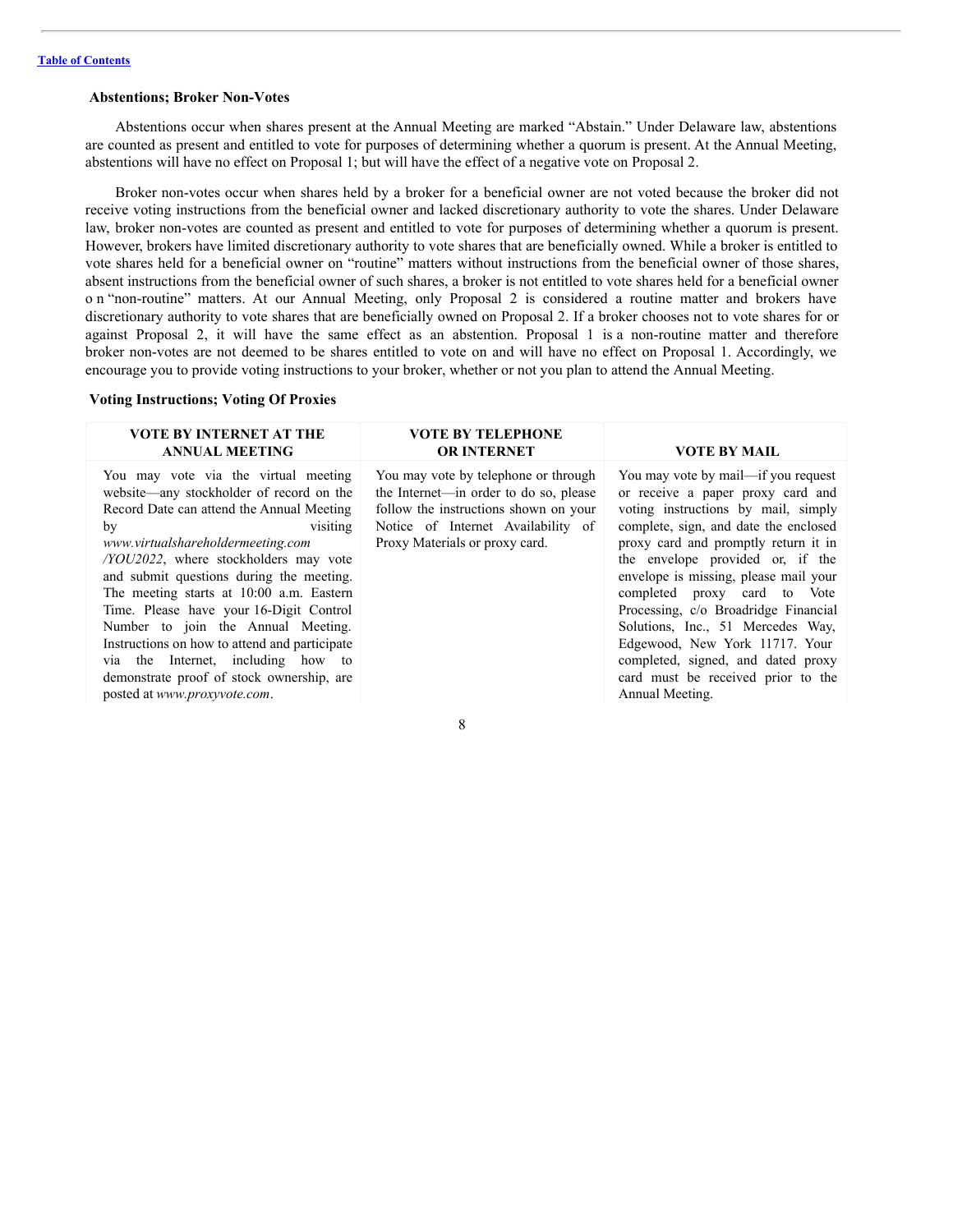Votes submitted by telephone or through the Internet must be received by 11:59 p.m. Eastern Time on June 13, 2022. Submitting your proxy, whether by telephone, through the Internet or, if you request or receive a paper proxy card, by mail will not affect your right to vote in person should you decide to attend the Annual Meeting. If you are not the stockholder of record, please refer to the voting instructions provided by your nominee to direct your nominee on how to vote your shares. Your vote is important. Whether or not you plan to attend the Annual Meeting, we urge you to vote by proxy to ensure that your vote is counted.

All proxies will be voted in accordance with the instructions specified on the signed proxy card. If you sign a physical proxy card and return it without instructions as to how your shares should be voted on a particular proposal at the Annual Meeting, your shares will be voted in accordance with the recommendations of our Board stated above.

If you do not vote and you hold your shares in street name, and your broker does not have discretionary power to vote your shares, your shares may constitute "broker non-votes" (as described above) and will not be counted in determining the number of shares necessary for approval of the proposals. However, broker non-votes will be counted for the purpose of establishing a quorum for the Annual Meeting.

If you receive more than one proxy card, your shares are registered in more than one name or are registered in different accounts. To make certain all of your shares are voted, please follow the instructions included on each Notice of Internet Availability of Proxy Materials or proxy card and vote each Notice of Internet Availability of Proxy Materials or proxy card by telephone, through the Internet, or by mail. If you requested or received paper proxy materials and you intend to vote by mail, please complete, sign, and return each proxy card you received to ensure that all of your shares are voted.

#### <span id="page-13-0"></span>**Householding**

Stockholders of record who have the same address and last name and do not participate in electronic delivery of proxy materials may receive only one copy of this Notice of Annual Meeting and Proxy Statement and Annual Report on Form 10-K unless we are notified that one or more of these stockholders wishes to receive individual copies. This "householding" procedure will reduce our printing costs and postage fees as well as the environmental impact of the Annual Meeting.

Stockholders who participate in householding will continue to receive separate proxy cards.

If you participate in householding and wish to receive a separate copy of this Notice of Annual Meeting and Proxy Statement and any accompanying documents, or if you do not wish to continue to participate in householding and prefer to receive separate copies of these documents in the future, please contact Broadridge Householding Department, by calling their toll-free number, 1-866-540-7095, or by writing to: Broadridge, Householding Department, 51 Mercedes Way, Edgewood, NY 11717. You will be removed from the householding program within 30 days of receipt of your instructions, at which time you will then be sent separate copies of the documents.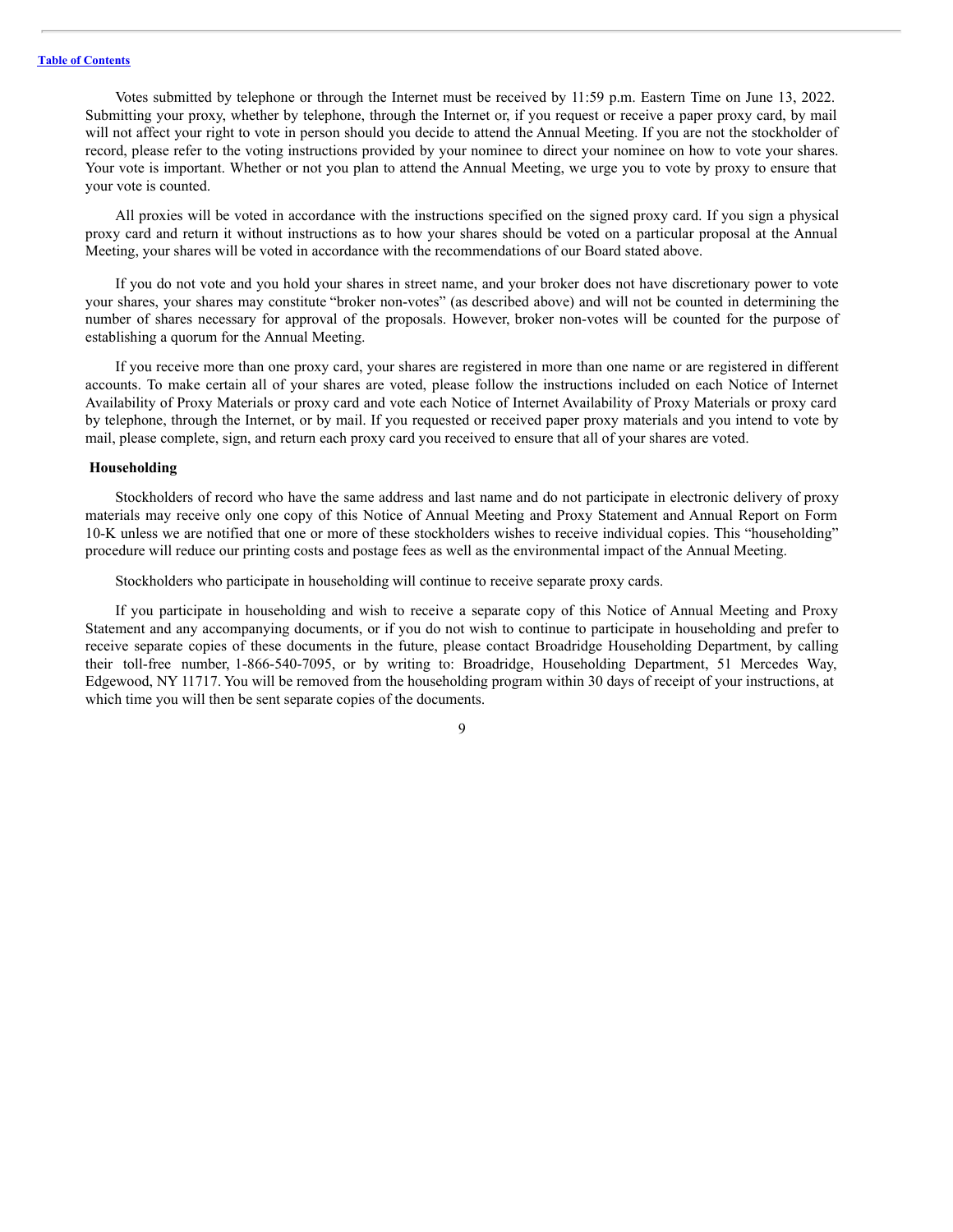If you are a beneficial owner, you can request information about householding from your broker, bank or other holder of record.

# <span id="page-14-0"></span>**Revocability Of Proxies**

A stockholder of record who has given a proxy may revoke it at any time before it is exercised at the Annual Meeting by:

- delivering to our Corporate Secretary by mail a written notice stating that the proxy is revoked;
- signing and delivering a proxy bearing a later date;
- voting again by telephone or through the Internet; or
- attending virtually and voting during the Annual Meeting (although attendance at the Annual Meeting will not, by itself, revoke a proxy).

Please note, however, that if your shares are held of record by a broker, bank, or other nominee and you wish to revoke a proxy, you must contact that firm to revoke any prior voting instructions.

# <span id="page-14-1"></span>**Expenses of Soliciting Proxies**

We will pay the expenses of soliciting proxies, including preparation, assembly, printing, and mailing of this Proxy Statement, the proxy, and any other information furnished to stockholders. Following the original mailing of the soliciting materials, we and our agents, including directors, officers, and other employees, without additional compensation, may solicit proxies by mail, email, telephone, facsimile, by other similar means, or in person. Following the original mailing of the soliciting materials, we will request brokers, custodians, nominees, and other record holders to forward copies of the soliciting materials to persons for whom they hold shares and to request authority for the exercise of proxies. In such cases, we, upon the request of the record holders, will reimburse such holders for their reasonable expenses. If you choose to access the proxy materials or vote through the Internet, you are responsible for any Internet access charges you may incur.

### <span id="page-14-2"></span>**Voting Results**

Voting results will be tabulated and certified by the inspector of elections appointed for the Annual Meeting. The preliminary voting results will be announced at the Annual Meeting. The final results will be tallied by the inspector of elections and filed with the SEC in a current report on Form 8-K within four business days of the Annual Meeting.

# <span id="page-14-3"></span>**Participating in the Annual Meeting**

To participate in the virtual meeting, visit *www.virtualshareholdermeeting.com/YOU2022*, and enter your first and last name, the 16-digit Control Number included on your proxy card or on the instructions that accompanied your proxy materials, and your email address. Instructions should also be provided on the voting instruction card provided by your broker, bank, or other nominee.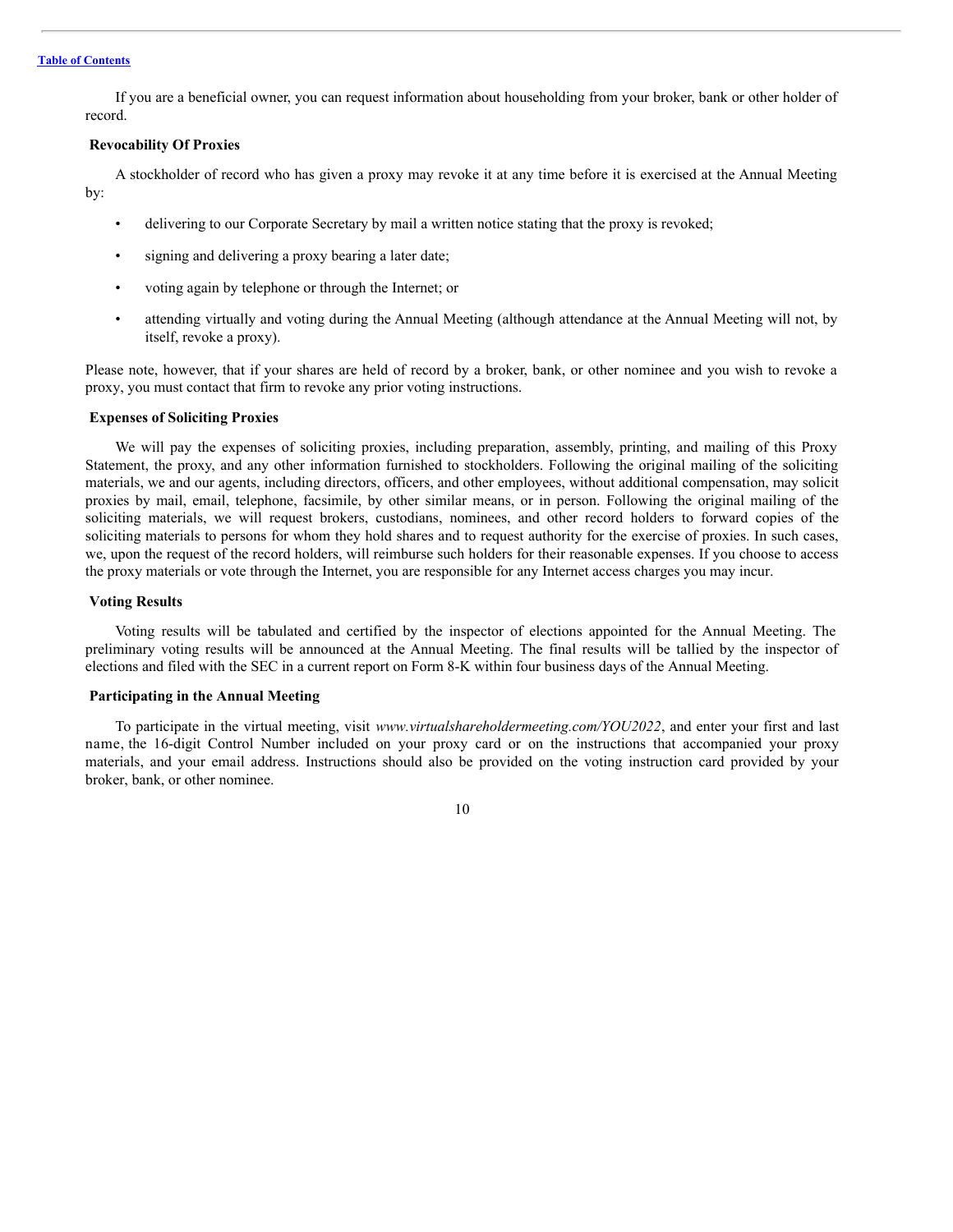As part of the Annual Meeting, we will hold a live Q&A session, during which we intend to answer appropriate questions properly submitted during the meeting and that relate to the matters to be voted on at the Annual Meeting. If you wish to submit a question during the Annual Meeting, log into the virtual meeting platform at *www.virtualshareholdermeeting.com/YOU2022*, type your name, address, number of shares held as of the Record Date and question into the "Ask a Question" field, and click "Submit." Our Annual Meeting, including the Q&A session, will follow "Rules of Conduct," which will be available on our Annual Meeting web portal. If your question is properly submitted during the relevant portion of the meeting agenda pursuant to the "Rules of Conduct," we will respond to your question during the live webcast, subject to time constraints and SEC rules. To provide access to all stockholders, each stockholder will be limited to one question per agenda item, and if multiple questions are submitted on the same subject, we will consolidate them for a single response to avoid repetition. We reserve the right to exclude questions that are irrelevant to the proposals that are the subject of the Annual Meeting or irrelevant to the business of the Company, or derogatory or in bad taste; that relate to pending or threatened litigation; that are personal grievances; or that are otherwise inappropriate (as determined by the Corporate Secretary of the Annual Meeting). Only validated stockholders or proxy holders will be able to ask questions in the designated field on the web portal. These rules and any additional rules will be set forth in our Rules of Conduct available at *https://ir.clearme.com/*.

If we experience technical difficulties during the meeting (e.g., a temporary or prolonged power outage), we will determine whether the meeting can be promptly reconvened (if the technical difficulty is temporary) or whether the meeting will need to be reconvened on a later day (if the technical difficulty is more prolonged). In any such situation, we will promptly notify stockholders of the decision via *https://ir.clearme.com/.* If you encounter technical difficulties accessing our meeting or asking questions during the meeting, please contact the support line noted on the login page of the virtual meeting website.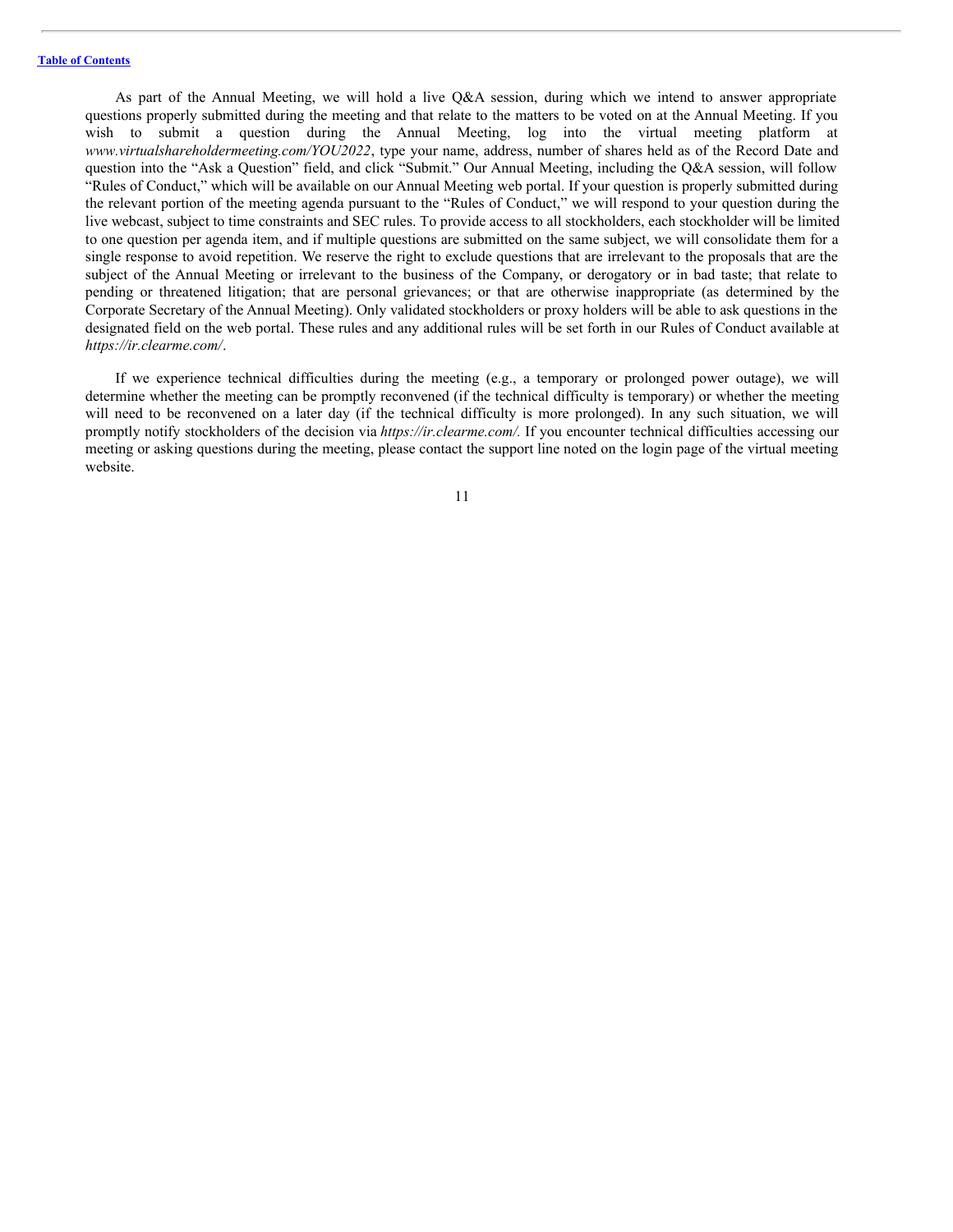## <span id="page-16-0"></span>**BOARD OF DIRECTORS AND CORPORATE GOVERNANCE**

Our business affairs are managed under the direction of our Board, which is currently composed of seven members. Five of our directors are independent within the meaning of the listing standards of the New York Stock Exchange (the "NYSE"). Each director is elected to a one-year term and will hold office until his or her successor is duly elected and qualified or until his or her earlier death, resignation or removal. Vacancies and newly created directorships on the Board may be filled at any time by the remaining directors.

### <span id="page-16-1"></span>**Director Independence**

Our Class A Common Stock is listed on the NYSE. As a "controlled company" we are not subject to the corporate governance rules of the NYSE requiring: (i) a majority of independent directors on the Board, (ii) an independent nominating and corporate governance committee, and (iii) an independent compensation committee. We have, however, elected to comply with these independence requirements. Under the NYSE rules, a director will only qualify as an "independent director" if the board affirmatively determines that such director has no material relationship with Company either directly or as a partner, shareholder or officer of an organization that has a relationship with the Company.

Audit committee members must also satisfy the independence criteria set forth in Rule 10A-3 under the Exchange Act. In order to be considered independent for purposes of Rule 10A-3, a member of an audit committee of a listed company may not, other than in his or her capacity as a member of the audit committee, the board of directors, or any other board committee: (1) accept, directly or indirectly, any consulting, advisory, or other compensatory fee from the listed company or any of its subsidiaries or (2) be an affiliated person of the listed company or any of its subsidiaries.

Our Board has undertaken a review of the independence of each director and considered whether each director has a material relationship with us that could compromise his or her ability to exercise independent judgment in carrying out his or her responsibilities. As a result of this review, our board of directors determined that Mr. Michael Z. Barkin, Mr. Jeffery H. Boyd, Mr. Tomago Collins, Ms. Kathryn A. Hollister and Mr. Adam Wiener are "independent directors" as defined under the applicable rules and regulations of the SEC and the listing requirements and rules of the NYSE. In making these determinations, our board of directors reviewed and discussed information provided by the directors and us with regard to each director's business and personal activities and current and prior relationships as they may relate to us and our management.

#### <span id="page-16-2"></span>**Corporate Governance Guidelines**

Our Board has adopted Corporate Governance Guidelines and other practices to promote the function of the Board and its committees to serve the best interests of all stockholders. The Corporate Governance Guidelines and our other governance documents provide a framework for our governance practices, including:

• Annual review and election of directors, with all directors elected to one-year terms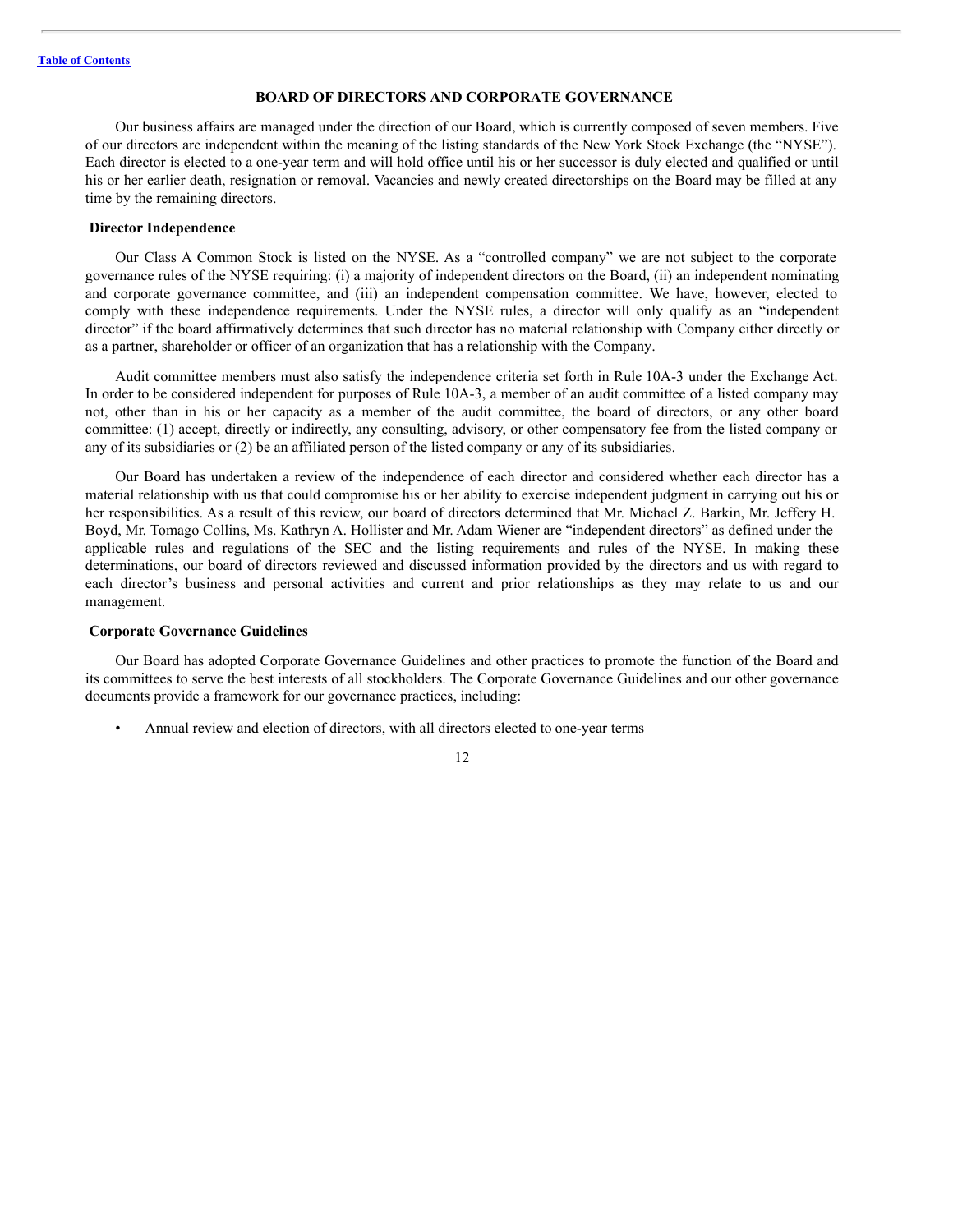- Significant majority (71%) of independent directors on the Board
- Independent Board committees, with each of the Audit Committee, Compensation Committee, and the Nominating and Corporate Governance Committee comprised of 100% independent directors
- Lead independent director with robust and defined duties
- Board composition to include a broad range of skills, experience, industry knowledge, diversity of opinion and contacts relevant to the Company's business, which serves the interests of all stockholders
- Providing limitations on excessive simultaneous services of our directors on other boards
- Board and committee self-assessments conducted at least annually to assess the mix of skills and experience that directors bring to the Board and each committee and to facilitate an effective oversight function
- Robust director nomination criteria to ensure a diversity of viewpoints, background and expertise in the boardroom
- Prohibitions on the hedging or pledging of Company securities
- Regular executive sessions of independent directors

Our Corporate Governance Guidelines set forth our practices and policies with respect to Board composition and selection, Board meetings, executive sessions of the Board, Board committees, the expectations we have of our directors, management succession, Board and executive compensation, and the Board self-assessment requirements. The full text of our Corporate Governance Guidelines may be viewed at our website *https://ir.clearme.com/corporate-governance*. A copy may be obtained by writing to Clear Secure, Inc., 65 E 55th St., 17th Floor, New York, NY 10022; Attention: Corporate Secretary.

## <span id="page-17-0"></span>**Lead Independent Director**

Our Board has adopted corporate governance guidelines that provide that one of our independent directors should serve as our lead independent director if the Chair is not independent. Our Board has appointed Mr. Boyd to serve as our lead independent director. As lead independent director, Mr. Boyd:

- presides at all meetings of the Board at which the Board Chair is not present, including executive sessions of the independent directors;
- serves as liaison between the Board Chair and the independent directors;
- reviews and approves materials to be sent to the Board;
- approved the meeting agendas for the Board;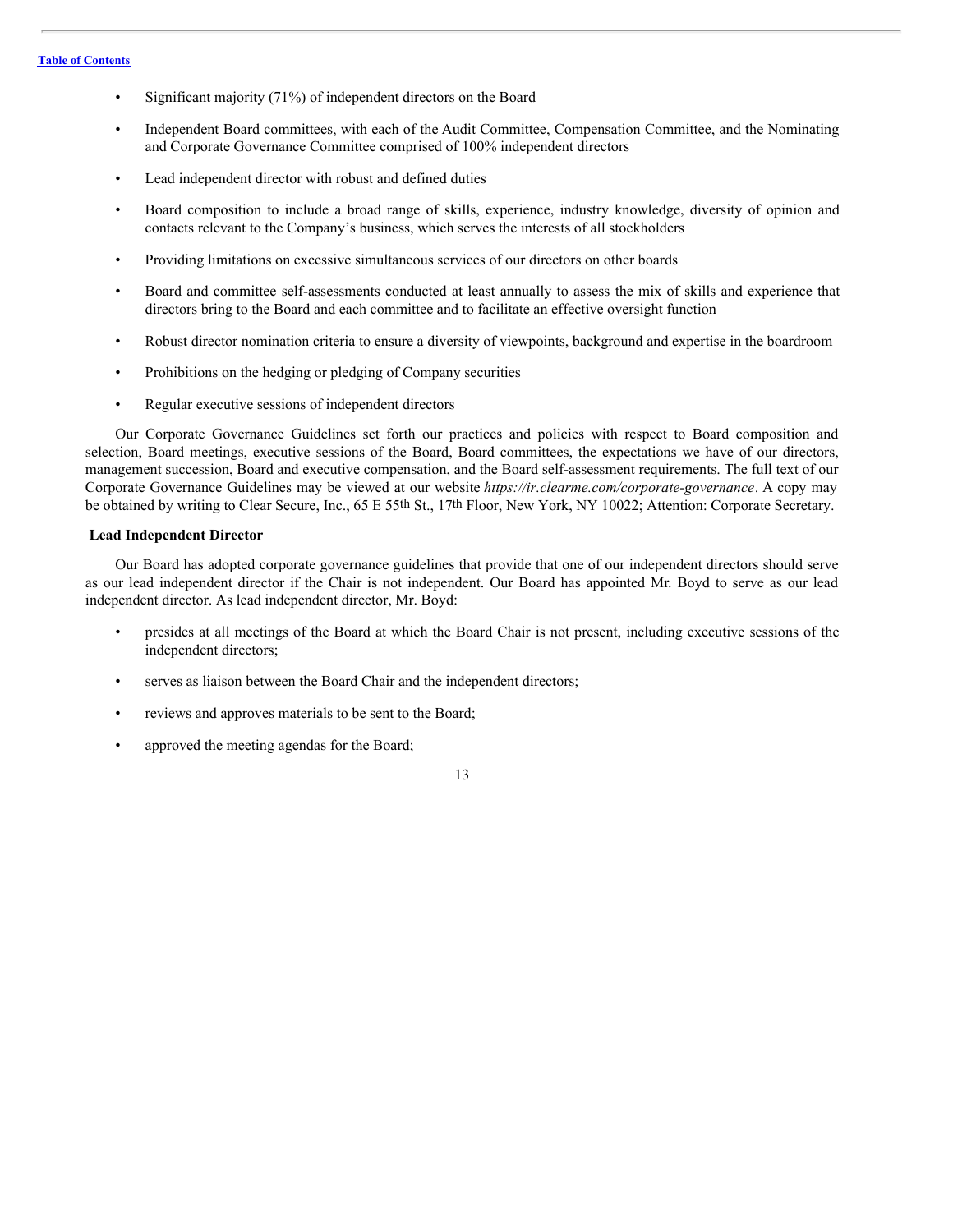- approved meeting schedules to assure that there is sufficient time for discussion of all agenda items;
- has the authority to call meetings of the independent directors; and
- if requested by major shareholders, ensures that he or she is available for consultation and direct communication.

#### <span id="page-18-0"></span>**Board Leadership Structure**

Our Board recognizes that one of its key responsibilities is to evaluate and determine its optimal leadership structure so as to provide effective oversight of management. Our By-laws and corporate governance guidelines provide our Board with flexibility to combine or separate the positions of chairperson of the board of directors and chief executive officer. Our Board currently believes that our existing leadership structure, under which our Chief Executive Officer, Ms. Caryn Seidman-Becker, serves as chairperson of our Board and Mr. Boyd serves as lead independent director, is effective. Our Board will continue to periodically review our leadership structure and may make such changes in the future as it deems appropriate.

# <span id="page-18-1"></span>**Board Self-Assessment**

The Board conducts an annual self-assessment to determine whether the Board and its committees are functioning effectively. Among other things, the Board's self-assessment seeks input from the directors on whether they have the tools and access necessary to perform their oversight function as well as suggestions for improvement of the Board's functioning. In addition, each of our Audit, Compensation and Nominating and Corporate Governance Committees conduct its own annual self-assessment, which includes an assessment of the adequacy of their performance as compared to their respective charters.

## <span id="page-18-2"></span>**Executive Sessions of Non-Management and Independent Directors**

Under our Corporate Governance Guidelines, the Board meets at least quarterly in executive sessions without management directors and any other members of the Company's management present. In addition, all of the directors who are independent under the NYSE rules meet in executive session at least annually.

# <span id="page-18-3"></span>**Risk Oversight**

Our Board believes that risk oversight is an important Board responsibility. The Audit Committee of the Board predominantly oversees risk, including data security and oversight over cybersecurity risks, with regular updates to the Board. The Audit Committee discusses guidelines and policies governing the process by which the Company's management assesses and manages the Company's exposure to risk, and discusses the Company's major financial risk exposures and the steps management has taken to monitor and control such exposures. The Audit Committee, as well as the Board, also receives periodic updates from subject matter experts regarding specific risks, such as data security and cybersecurity. The Compensation Committee considers the Company's exposure to risk in establishing and implementing our executive compensation program.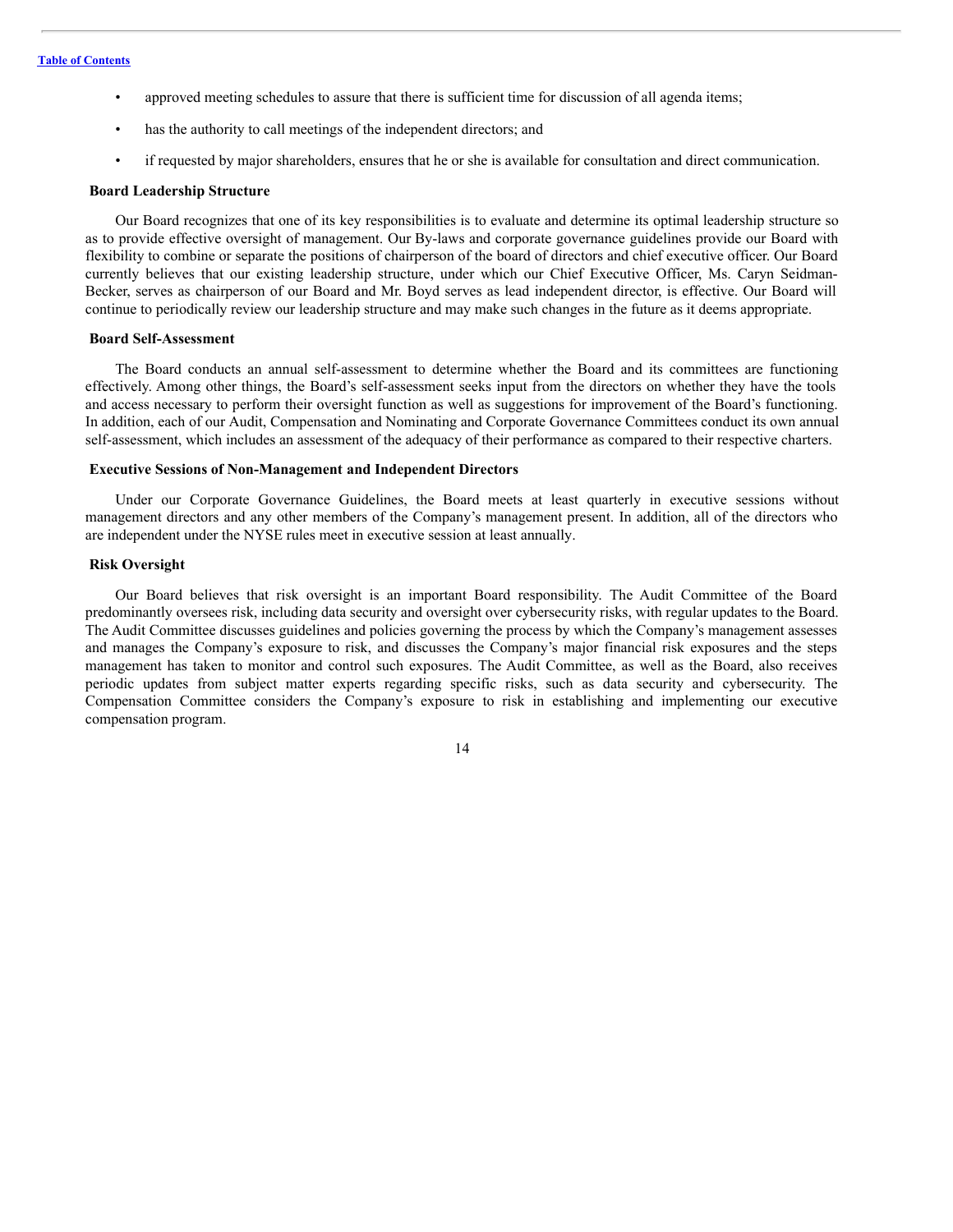#### <span id="page-19-0"></span>**Director Selection**

Our Board believes that each director nominee should be evaluated based on the skills needed on the Board and his or her individual merits, taking into account, among other matters, the factors set forth in our Corporate Governance Guidelines and in the Nominating and Governance Committee Charter. Those factors include:

- The desire to have a Board that encompasses a broad range of skills, expertise, industry knowledge, diversity of viewpoints, opinions, background and experience, as well as demonstrated leadership and the ability to exercise sound judgment;
- Personal qualities and characteristics, accomplishments and reputation in the business community;
- Ability and willingness to commit adequate time to Board and committee matters; and
- The fit of the individual's skill and personality with those of other directors and potential directors in building a Board that is effective, collegial and responsive to the needs of our Company.

The Nominating and Corporate Governance Committee is responsible for identifying, evaluating and recommending director candidates to the Board for consideration. The Nominating and Corporate Governance Committee will also consider director nominees recommended by our stockholders. Nominees recommended by our stockholders are given consideration in the same manner as other nominees. Stockholders who wish to nominate directors for election at our 2023 annual meeting may do so by submitting in writing such nominees' names, in compliance with the procedures along with other information required by the Company's by-laws. See "Other Matters — Stockholder Proposals for 2023 Annual Meeting."

#### <span id="page-19-1"></span>**Board Meetings**

The Board met two times during the period from the completion of our initial public offering ("IPO") through December 31, 2021. Each of our directors who was on the Board during that period attended at least 75% of the meetings of the Board and the committees of the Board on which he or she served during 2021.

We encourage our directors to attend annual meetings of our stockholders and believe that attendance at annual meetings is equally as important as attendance at Board and committee meetings.

# <span id="page-19-2"></span>**Committees of the Board**

Our Board has established an Audit Committee, a Compensation Committee and a Nominating and Corporate Governance Committee. The composition and responsibilities of each of the committees of our Board is described below. Members will serve on these committees until their resignation or until otherwise determined by our Board.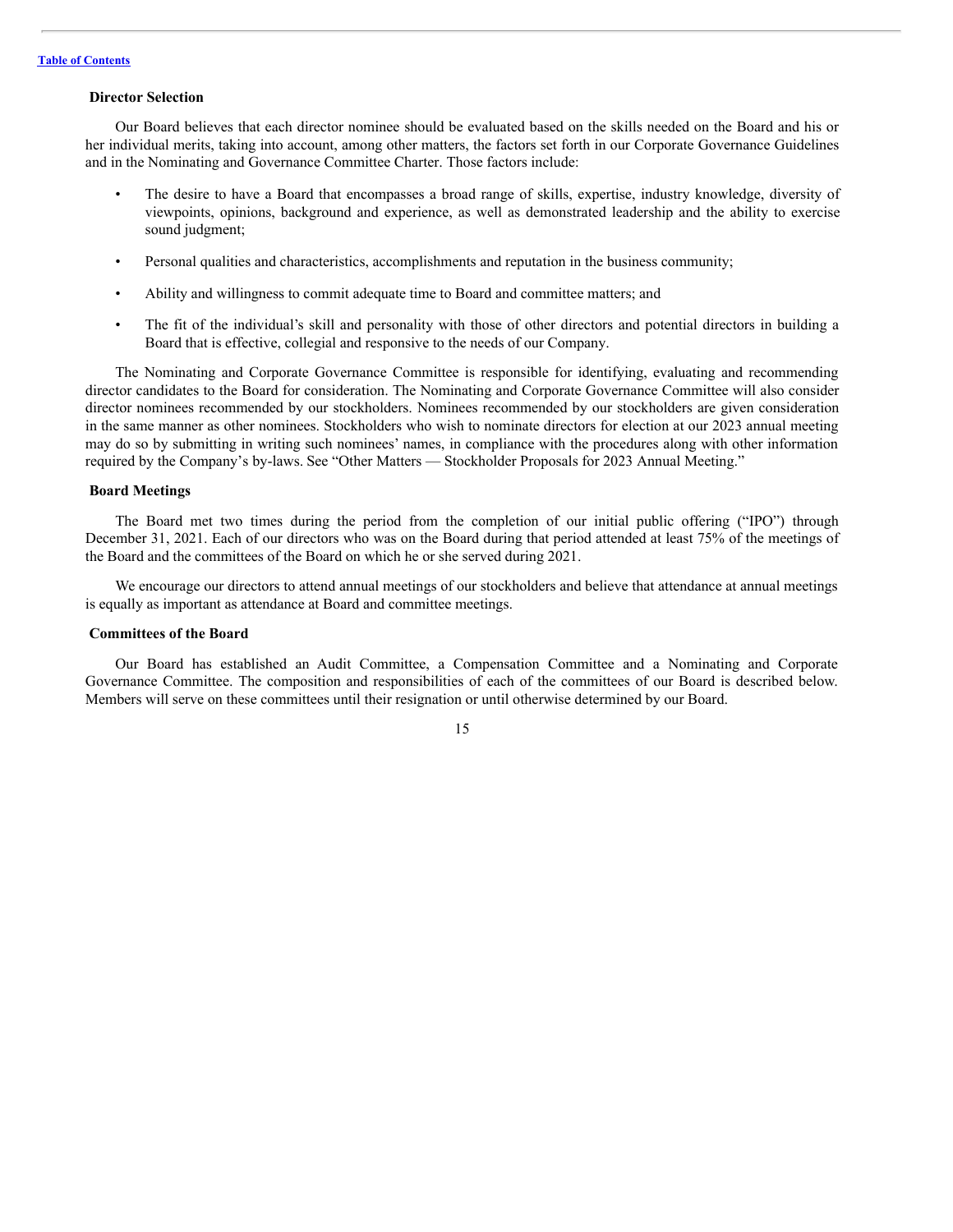We are eligible for, but do not take advantage of, the "controlled company" exemptions to the corporate governance rules for NYSE-listed companies.

The charters for the Audit Committee, Compensation Committee and Nominating and Corporate Governance Committee of our Board are available on our website at *https://ir.clearme.com/corporate-governance*.

## <span id="page-20-0"></span>*Audit Committee*

• **Members:** Mr. Barkin (Chair), Mr. Collins and Ms. Hollister

## • **Meetings during the period from completion of our IPO through December 31, 2021:** 2

Our Board has determined that each of Mr. Barkin and Ms. Hollister qualifies as an "audit committee financial expert" as such term is defined in Item 407(d)(5) of Regulation S-K and that each of Mr. Barkin, Mr. Collins and Ms. Hollister is independent as defined in Rule 10A-3 of the Exchange Act and under the NYSE's listing standards. The principal duties and responsibilities of our audit committee are as follows:

- to prepare the annual Audit Committee Report to be included in our annual proxy statement;
- to oversee and monitor our accounting and financial reporting processes;
- to oversee and monitor the integrity of our financial statements and internal control system;
- to oversee and monitor the independence, retention, performance and compensation of our independent registered public accounting firm;
- to oversee and monitor the performance of our Internal Audit group;
- to review and discuss policies with respect to risk assessment and risk management; and
- to oversee and monitor our compliance with legal and regulatory matters.

The audit committee also has the authority to retain counsel and advisors to fulfill its responsibilities and duties and to form and delegate authority to subcommittees.

# <span id="page-20-1"></span>*Compensation Committee*

- **Members:** Mr. Wiener (Chair), Mr. Barkin and Ms. Hollister
- **Meetings during the period from completion of our IPO through December 31, 2021:** 2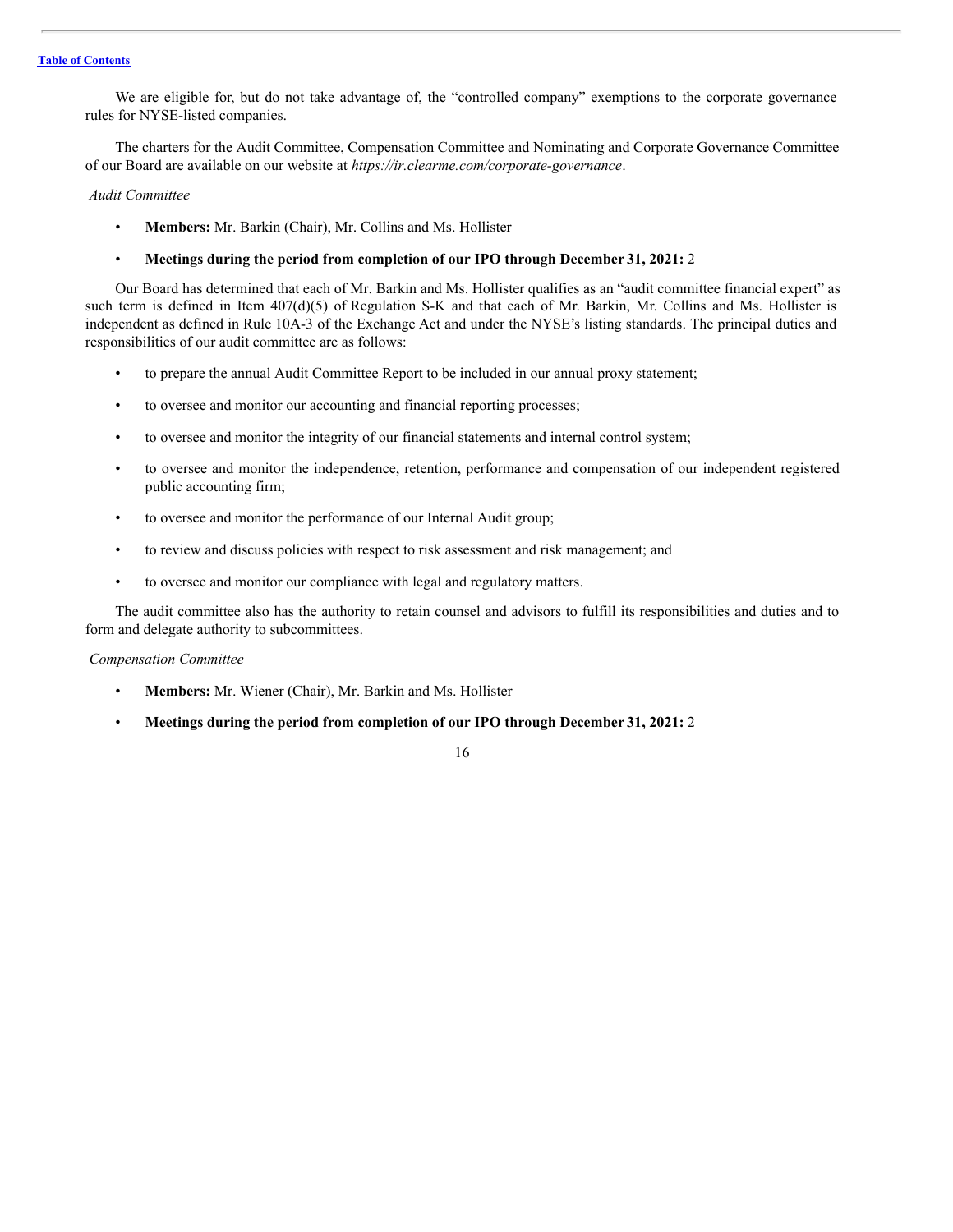The composition of our Compensation Committee meets the requirements for independence under the current listing standards and SEC rules and regulations. Each member of this committee is a non-employee director, as defined in Rule 16b-3 promulgated under the Exchange Act. The Compensation Committee may form and delegate authority to subcommittees from time to time as it sees fit, provided that the subcommittees are composed entirely of directors who satisfy the applicable independence requirements of the Company's Corporate Governance Guidelines and the NYSE. The Compensation Committee has the authority to retain or terminate, at its sole discretion, compensation consultants, independent legal counsel or other advisors to assist the Compensation Committee in its responsibilities and shall be directly responsible for overseeing the work of such advisors.

The principal duties and responsibilities of the compensation committee are as follows:

- to review, evaluate and make recommendations to the full Board regarding our compensation strategy;
- to review and approve the compensation of our Chief Executive Officer, other executive officers and key employees, including option or stock award grants and perquisites and all material employment agreements;
- to review and make recommendations to our Board with respect to our incentive compensation plans, equity-based compensation plans and pension plans;
- to administer incentive compensation and equity-related compensation plans and pension plans;
- to review and make recommendations to the Board with respect to the performance targets that must be met under all bonus and long-term incentive compensation plans; and
- to prepare an annual Compensation Committee Report and take such other actions as are necessary and consistent with the governing law and our organizational documents.

<span id="page-21-0"></span>*Nominating and Corporate Governance Committee*

- **Members:** Mr. Boyd (Chair), Mr. Collins and Mr. Wiener
- **Meetings during the period from completion of our IPO through December 31, 2021:** 1

The composition of our Nominating and Corporate Governance Committee meets the requirements for independence under the current NYSE listing standards and SEC rules and regulations. The principal duties and responsibilities of the nominating and corporate governance committee are as follows:

• to identify candidates qualified to become directors of the Company, consistent with criteria approved by our Board;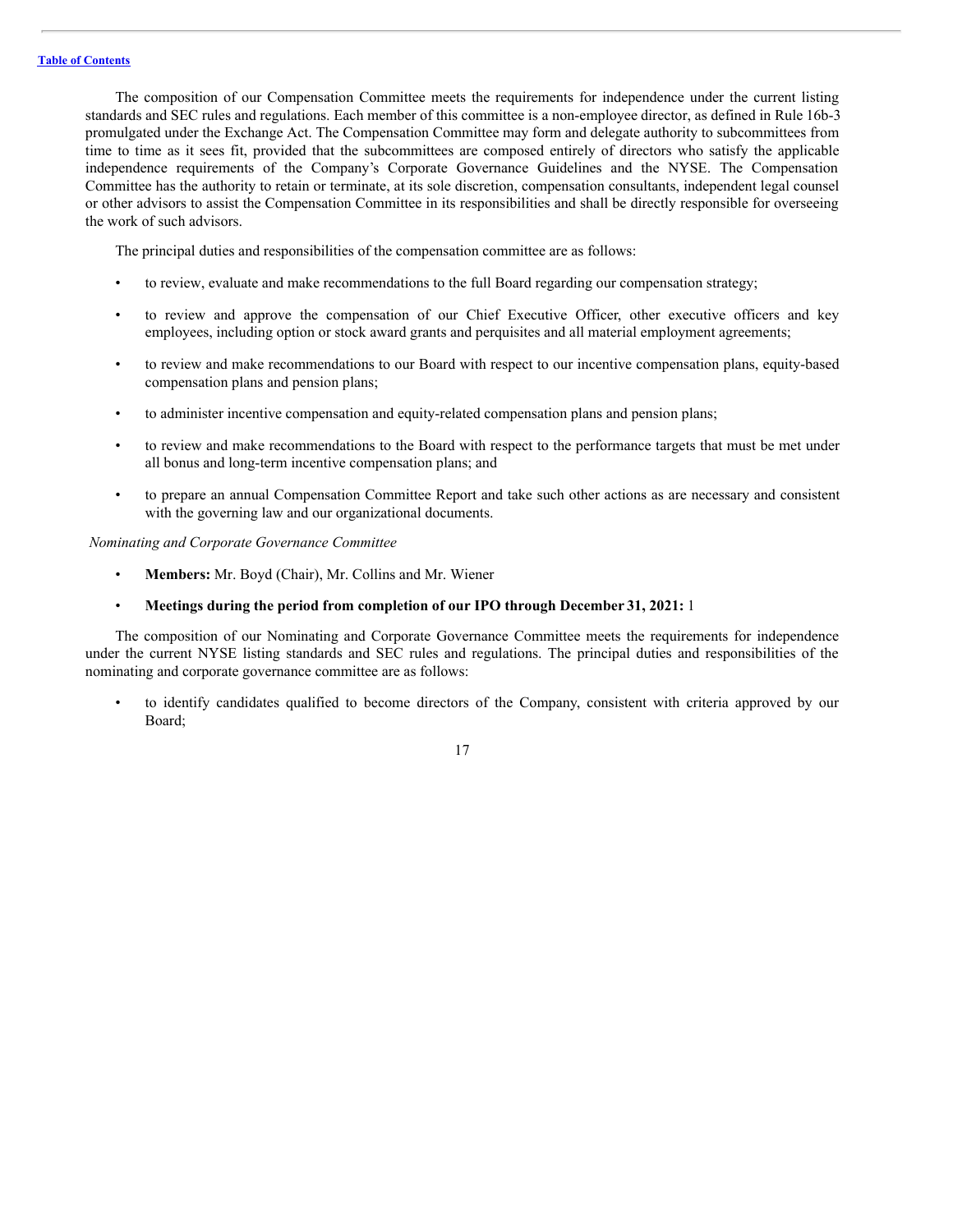- to recommend to our Board nominees for election as directors at the next annual meeting of stockholders or a special meeting of stockholders at which directors are to be elected, as well as to recommend directors to serve on the other committees of the Board;
- to develop and recommend to the Board a succession plan for the Chief Executive Officer and executive officers of the Company;
- to recommend to our Board candidates to fill vacancies and newly created directorships on the Board;
- to develop and recommend to our Board guidelines setting forth corporate governance principles applicable to the Company; and
- to oversee the evaluation of our Board.

## <span id="page-22-0"></span>**Code of Conduct and Ethics**

Our Board adopted a code of conduct and ethics that applies to all of our directors, officers and employees and is intended to comply with the NYSE's requirements for a code of conduct as well as qualify as a "code of ethics" as defined by the rules of the SEC. The code of conduct and ethics contains general guidelines for conducting our business consistent with the highest standards of business ethics. We intend to disclose future amendments to certain provisions of our code of conduct and ethics, or waivers of such provisions applicable to any principal executive officer, principal financial officer, principal accounting officer and controller or persons performing similar functions, and our directors, on our website at *https://www.clearme.com*. The code of conduct and ethics is available on our website at *https://ir.clearme.com/corporategovernance*.

#### <span id="page-22-1"></span>**Compensation Committee Interlocks and Insider Participation**

During the period following the completion of our IPO through December 31, 2021, our compensation committee consisted of: Mr. Wiener (Chair), Mr. Barkin and Ms. Hollister. None of these directors has ever served as an officer or employee of the Company. During that period, none of the members of the compensation committee had any relationship with the Company requiring disclosure under Item 404 of Regulation S-K. None of our executive officers served as a member of the board of directors or compensation committee, or similar committee, of any other company whose executive officer(s) served as a member of our Board or our Compensation Committee.

# <span id="page-22-2"></span>**Communication with Directors**

Our Board has adopted policies designed to allow our stockholders and other interested parties to communicate with our directors. Any interested party who wishes to communicate with the Board or any director or the non-executive directors as a group should send communications in writing to the Chairman of the Audit Committee, Clear Secure, Inc., 65 E 55th St, 17th Floor, New York, NY 10022.

Any person, whether or not an employee, who has a concern with respect to our accounting, internal accounting controls, auditing issues or other matters, may, in a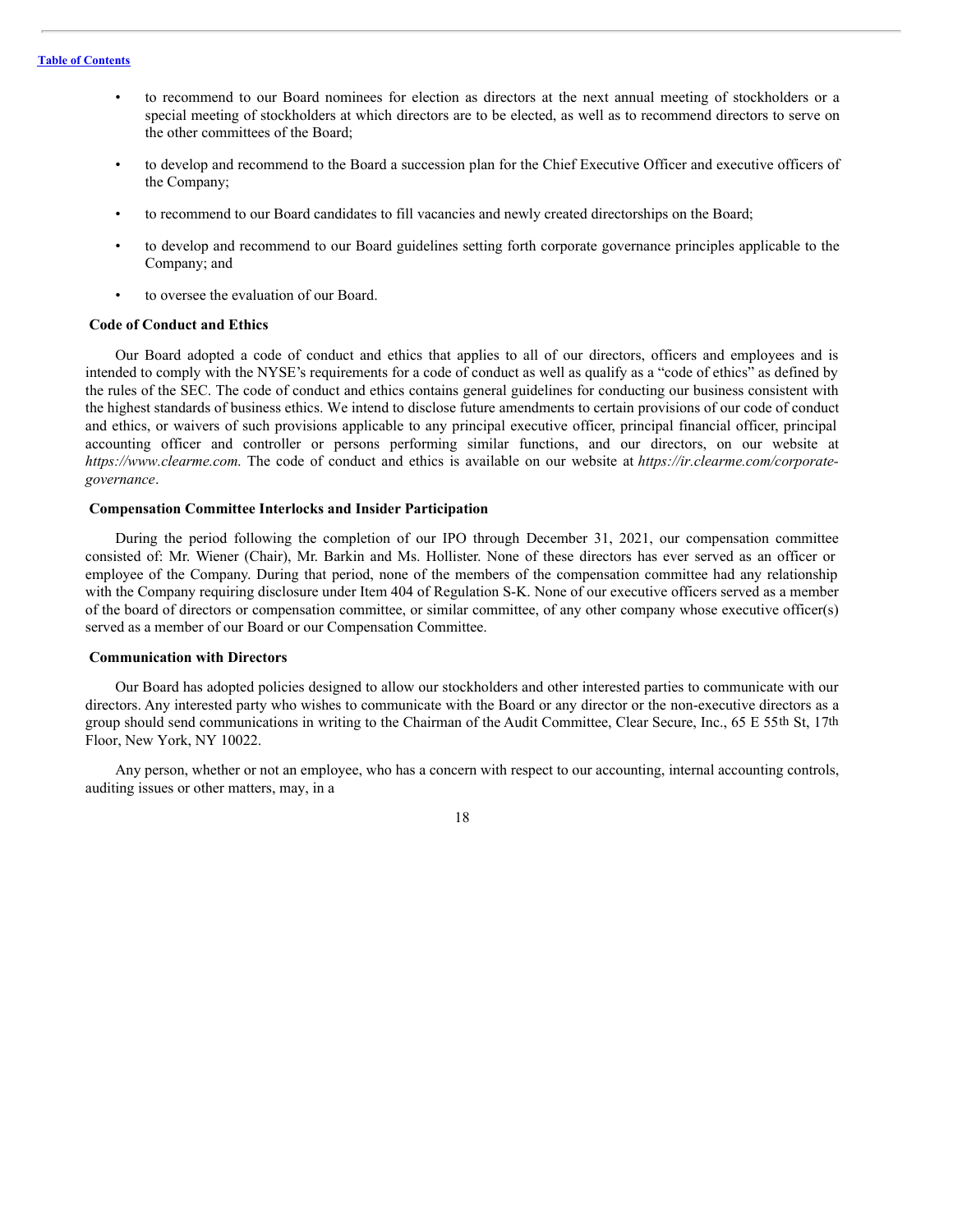#### **Table of [Contents](#page-3-0)**

confidential or anonymous manner, communicate those concerns to our Audit Committee by contacting the Company's tollfree Ethics and Anonymous Complaint Line, which is operated by a third-party service provider, at 1-855-725-3270 or *www.lighthouse-services.com/clearme*.

#### <span id="page-23-0"></span>**Director Compensation**

The following table describes the components of our non-executive directors' compensation program in effect for the period following the completion of our IPO through December 31, 2021:

| <b>COMPENSATION ELEMENT(1)</b>                    | <b>COMPENSATION</b> |
|---------------------------------------------------|---------------------|
| Annual Cash Retainer                              | \$35,000            |
| One-Time New Director Equity Award <sup>(2)</sup> | \$350,000           |
| Annual Equity Retainer <sup>(3)</sup>             | \$175,000           |
| Independent Lead Director Fee                     | \$30,000            |
| Audit Committee Chair Fee                         | \$20,000            |
| Compensation Committee Chair Fee                  | \$12,000            |
| Nominating and Governance Committee Chair Fee     | \$8,000             |

(1) A director who is also a Company employee receives no additional compensation for serving as a director.

- (2) On the date of initial appointment or election to the Board, a director will receive a grant of restricted stock units ("RSUs") determined by dividing the value of the one-time new director equity award by the closing market price of Class A Common Stock on the date of grant, subject to vesting in three equal installments on each of the first three anniversaries of the date of grant.
- (3) Each director receives an annual grant of RSUs determined by dividing the value of the annual equity retainer by the closing market price of Class A Common Stock on the date of grant (which is the date of the annual meeting), subject to vesting on the earlier of (i) the one year anniversary of grant date or (ii) the next annual meeting date. Such compensation is made pursuant to the Clear Secure, Inc. 2021 Omnibus Incentive Plan (the "2021") Omnibus Incentive Plan").

## <span id="page-23-1"></span>*Director Compensation Table*

The table below summarizes the total compensation paid to or earned for the 2021 fiscal year by each person who served as a non-executive director. Ms. Seidman-Becker and Mr. Cornick, who are employees of the Company, receive no separate compensation for service as directors and therefore are not listed in the table below.

|                      | <b>Fees Earned or</b>        | <b>Stock Awards</b>     | <b>Total</b> |
|----------------------|------------------------------|-------------------------|--------------|
| <b>Name</b>          | Paid in Cash $(\text{S})(1)$ | $({\binom{5}{2}}(2)(3)$ | $(\$)$       |
| Michael Z. Barkin    | 27,500                       |                         | 27,500       |
| Jeffery H. Boyd      | 36,500                       |                         | 36,500       |
| Tomago Collins       | 17,500                       | 451,600                 | 469,100      |
| Kathryn A. Hollister | 17.500                       | 451,600                 | 469,100      |
| Adam Wiener          | 23,500                       |                         | 23,500       |

<sup>(1)</sup> These amounts represent retainer, committee and board fees earned during the fiscal year ended December 31, 2021. The amounts reported do not include any reasonable out-of-pocket expenses incurred in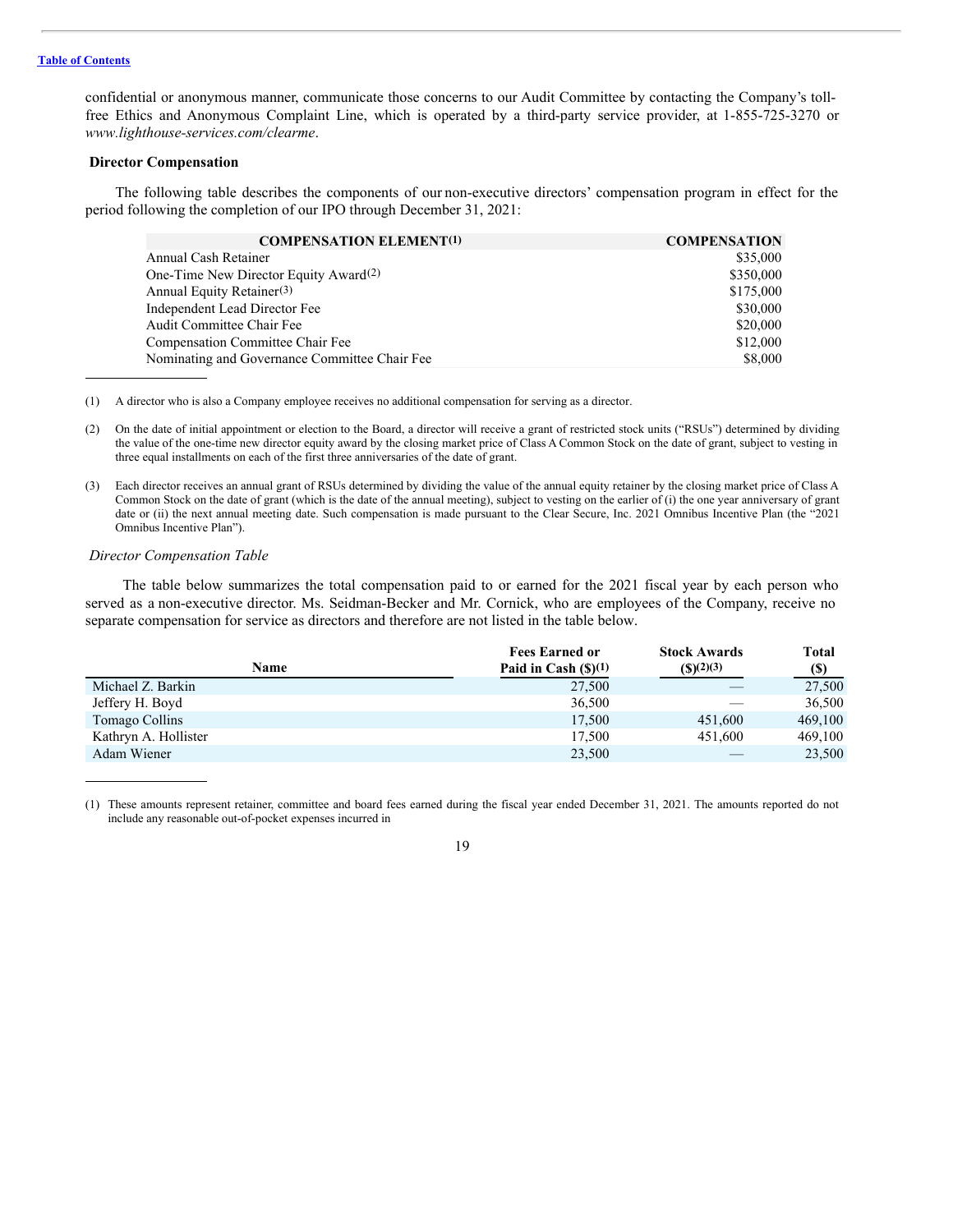attending meetings for which the Company reimburses each non-executive director. This table does not include any non-employee directors prior to our IPO who did not receive compensation during 2021.

- (2) This column reflects the grant date fair market value of 11,290 RSUs granted to Mr. Collins and Ms. Hollister during the fiscal year ended December 31, 2021, as calculated in accordance with Financial Accounting Standards Board ("FASB") Accounting Standards Codification ("ASC") Topic 718. The assumptions used by the Company in calculating the grant date fair values are set forth in Note 15 to our financial statements included in our 2021 Form 10-K. The values in this column differ from the \$350,000 value set forth in our directors' compensation program because the value calculated under ASC Topic 718 differs from the IPO price of \$31 used to determine the number of shares granted.
- (3) For each non-executive director, the aggregate number of RSUs held as of December 31, 2021 is as follows: Michael Z. Barkin, 0 RSUs; Jeffery H. Boyd, 0 RSUs; Tomago Collins, 11,290 RSUs; Kathryn A. Hollister, 11,290 RSUs; and Adam Wiener, 0 RSUs. In addition, Mr. Barkin holds 179,854 shares of Class C Common Stock and an equal number of non-voting common interest units ("Alclear Units") of Alclear Holdings, LLC (51,319 of which are unvested).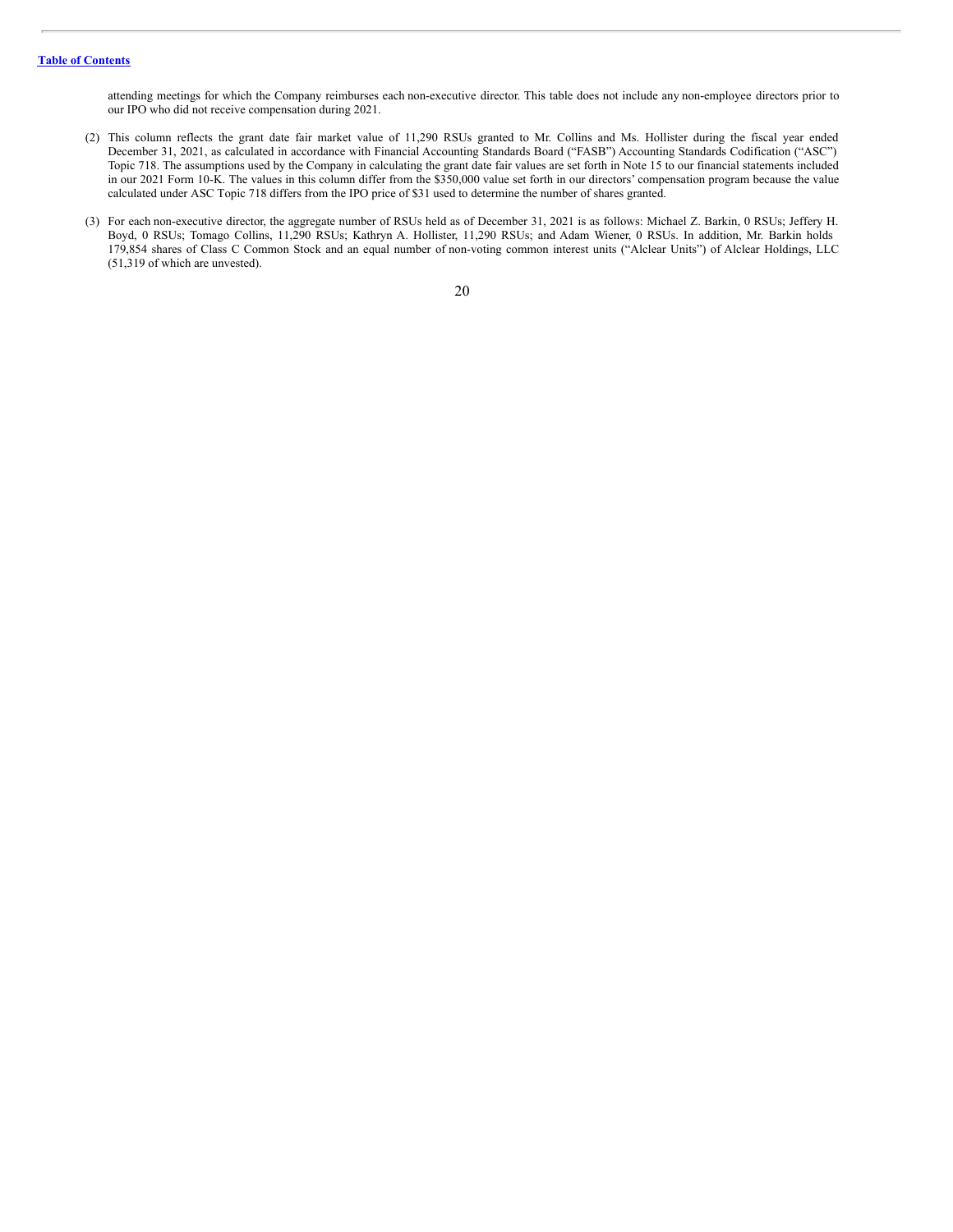#### <span id="page-25-0"></span>**PROPOSAL 1 – ELECTION OF DIRECTORS**

At the recommendation of our Nominating and Corporate Governance Committee, our Board proposes that each of the seven director nominees named below, each of whom is currently serving as a director, be elected as a director for a term to expire at the 2022 annual meeting of stockholders and until such director's successor is duly elected and qualified or until such director's earlier death, resignation, disqualification, or removal. Each director will be elected by a plurality of the votes cast.

Shares represented by proxies will be voted "FOR" the election of each of the two nominees named below, unless the proxy is marked to withhold authority to so vote. If any nominee for any reason is unable to serve or for good cause will not serve, the proxies may be voted for such substitute nominee as the proxy holder might determine. Each nominee has consented to being named in this Proxy Statement and to serve if elected. Stockholders may not cumulate votes for the election of directors.

Each person nominated for election has agreed to serve if elected, and management and the Board have no reason to believe that either nominee will be unable to serve. If, however, prior to the Annual Meeting, the Board should learn that either nominee will be unable to serve for any reason, the proxies that otherwise would have been voted for this nominee will be voted for a substitute nominee as selected by the Board. Alternatively, the proxies, at the Board's discretion, may be voted for no nominees as a result of the inability of either nominee to serve.

### *The Board unanimously recommends that you vote FOR each of the following candidates:*

CARYN SEIDMAN-BECKER – AGE 49

#### **Director since June 6, 2021**

#### **Committee Memberships:** None

#### **Other Public Company Directorships:** The Home Depot, Inc. (NYSE: HD)

Caryn Seidman-Becker serves as Chair of the Board and has served as our Chief Executive Officer since 2010. In 2010, she and her co-founder, Ken Cornick, acquired the company out of bankruptcy and have grown it into a global company with locations in over 40 airports, hundreds of partners and over 11 million members. From day one as CEO, Seidman-Becker has pursued her vision of using identity to create a more frictionless world, with an obsession to deliver amazing customer experience. Today, CLEAR is a trusted brand using their platform across industries from travel to sports to health care. With over 2,000 employees across the United States, Israel and South America, CLEAR is shaping the future of how we work, live and travel. Prior to CLEAR, from 2002 to 2009, she started and was the managing partner of Arience Capital, an over \$1 billion value-oriented asset management firm focused on investing in companies across a broad spectrum of industries including consumer, technology, aerospace and defense and turnarounds. Prior to Arience Capital, she served as managing director at Iridian Asset Management, an investment advisor firm, and assistant vice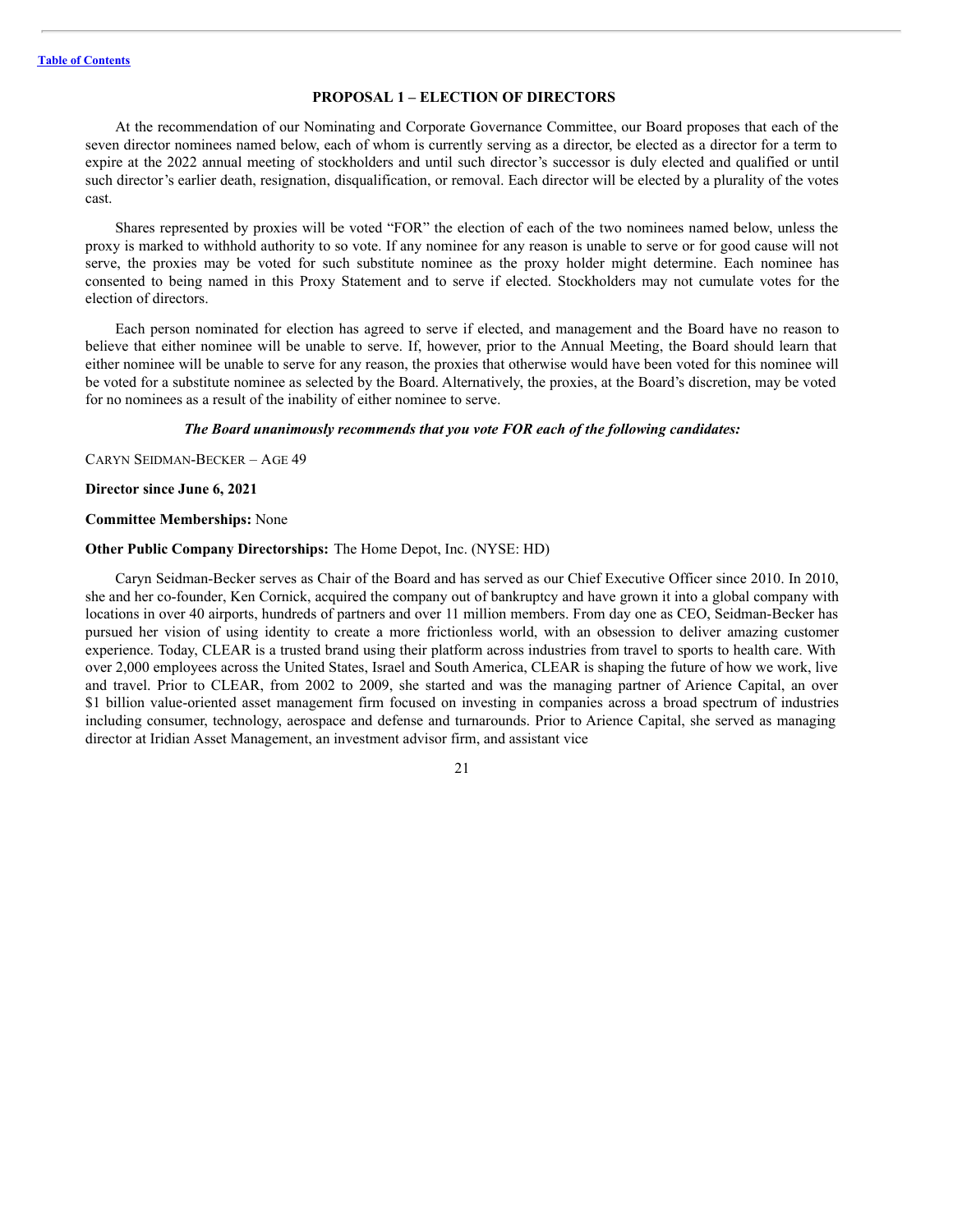president at Arnhold and S. Bleichroeder, an investment bank. Ms. Seidman-Becker has served as a director of The Home Depot, Inc. (NYSE: HD), a home improvement retailer, since March 2022. She has served as a director of Lemonade, Inc. (NYSE: LMND), an insurance company, since 2018 and will continue to serve until the date of Lemonade, Inc's 2022 annual meeting of stockholders. Ms. Seidman Becker previously served as a director and member of the audit committee of CME Group, Inc. (NASDAQ: CME), a public financial market company, from 2009 to 2012. She is an active member of the community and sits on the Board of Trustees for the Partnership for New York City and is a Board Member of New York-Presbyterian Hospital, the 9/11 Memorial & Museum and The School for Ethics and Global Leadership. Ms. Seidman-Becker holds a Bachelor of Science degree in Political Science from the University of Michigan. We believe Ms. Seidman-Becker is qualified to serve as a member of our board of directors because of her experience co-founding, building and leading our business since its relaunch, her insight into corporate matters as our Chief Executive Officer and her extensive leadership background.

KENNETH CORNICK – AGE 49

#### **Director since June 6, 2021**

#### **Committee Memberships:** None

## **Other Public Company Directorships:** None

Kenneth Cornick has served as our President since 2010 and Chief Financial Officer since January 2020 and from our inception to 2017. In addition, Mr. Cornick serves as a member of our board of directors. Mr. Cornick co-founded CLEAR with Ms. Seidman-Becker in 2010. Prior to CLEAR, he was a partner at Arience Capital from 2003 to 2009. Mr. Cornick holds a Bachelor of Arts degree from Bowdoin College and serves on the Board of Trustees of LREI, a progressive independent school in New York City. We believe Mr. Cornick is qualified to serve as a member of our board of directors because of his experience co-founding, building and leading our business since its relaunch and his insight into financial matters as our Chief Financial Officer.

MICHAEL Z. BARKIN – AGE 44

#### **Director since June 6, 2021**

**Committee Memberships:** Audit (Chair), Compensation

## **Other Public Company Directorships:** None

Michael Z. Barkin serves as a member of our Board. Mr. Barkin has served as Executive Vice President and Chief Financial Officer of Vail Resorts, Inc. (NYSE: MTN), an American mountain resort company ("Vail"), since 2013. Prior to that, Mr. Barkin previously served as Vice President of Strategy and Development of Vail from 2012 to 2013. Prior to joining Vail, he was a Principal at KRG Capital Partners, a private equity investment firm ("KRG"), where he was a member of the investment team from 2006 to 2012. At KRG, Mr. Barkin was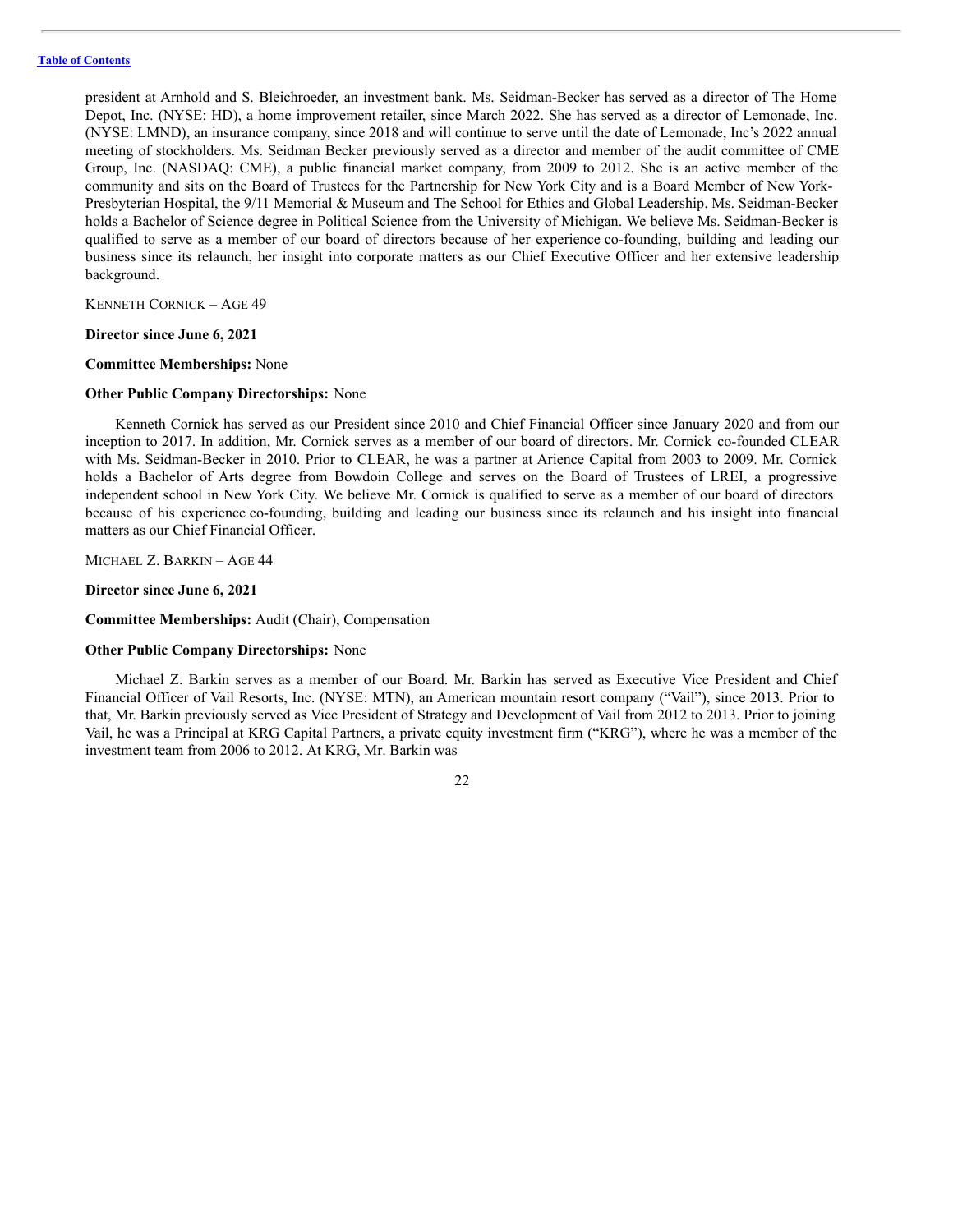responsible for managing new acquisitions and had portfolio company oversight across multiple sectors. Prior to KRG, he worked at Bain Capital Partners, a private equity investment firm, and Bain & Company, a strategy and consulting firm. Mr. Barkin currently serves as a Trustee of the Museum of Contemporary Art in Denver. Mr. Barkin holds a Bachelor of Arts degree from Williams College and a Masters in Business Administration from Stanford University. We believe Mr. Barkin is qualified to serve as a member of our board of directors because of his experience in business model transformation, organizational scaling, risk management, capital allocation and financial planning.

JEFFERY H. BOYD – AGE 65

#### **Director since June 6, 2021**

**Committee Memberships:** Nominating and Corporate Governance (Chair)

**Other Public Company Directorships:** Oscar Health, Inc. (NYSE: OSCR), The Home Depot, Inc. (NYSE: HD)

Jeffery H. Boyd serves as a member of our Board and is our Lead Independent Director. Mr. Boyd served as Chief Executive Officer and President of Booking Holdings Inc. (NASDAQ: BKNG) (formerly known as The Priceline Group, Inc.), an online travel company ("Booking"), from 2002 to 2013, as Interim Chief Executive Officer from April 2016 to December 2016, as Chairman of the Board from 2016 to 2020 and as a Director from 2001 to 2021. Mr. Boyd also served as Booking's President and Co-Chief Executive Officer from August 2002 to November 2002, its Chief Operating Officer from November 2000 to August 2002, and its Executive Vice President, General Counsel and Secretary from January 2000 to October 2000. Mr. Boyd has also served as the chairman of the board of directors of Oscar Health, Inc. (NYSE: OSCR), a health insurance company, since February 2021 and a member of the board of directors of The Home Depot, Inc. (NYSE: HD), a home improvement retailer, since 2016, among other director positions. Mr. Boyd holds a Bachelor of Arts degree from St. Lawrence University and a Juris Doctor from Cornell Law School. We believe Mr. Boyd's extensive experience in health care, e-commerce, sales and digital marketing, as well as his proven leadership, corporate governance and strategic management skills, makes him particularly qualified to serve as a member of our board of directors.

TOMAGO COLLINS – AGE 50

## **Director since June 29, 2021**

**Committee Memberships:** Audit, Nominating and Corporate Governance

**Other Public Company Directorships:** Republic Services, Inc. (NYSE: RSG); Williams Rowland Acquisition Corp. (NYSE: WRAC)

Tomago Collins serves as a member of our Board. Mr. Collins has been the Executive Vice President of Communications and Business Development at Kroenke Sports &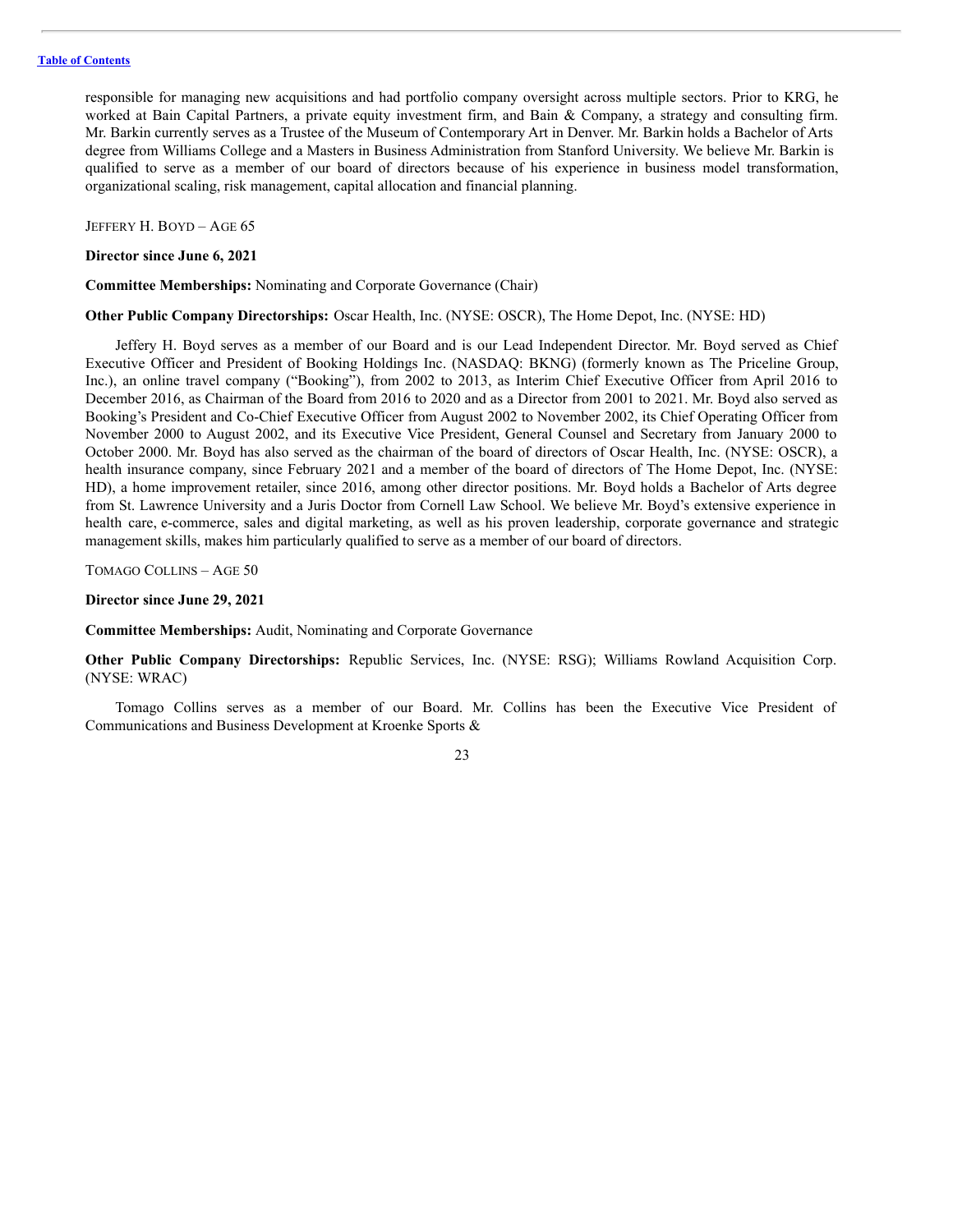Entertainment since June 2020 and previously served as Kroenke Sports & Entertainment's Vice President of Communications from 2010 to 2020. Mr. Collins brings more than 25 years' experience in the sports, entertainment, media and real estate investment industries. Mr. Collins has worked in the Kroenke organization since 2003 in various senior and advisory roles with sports teams (including the Los Angeles Rams, Arsenal Football Club and Denver Nuggets), sports and entertainment venues (including Ball Arena, SoFi Stadium and Emirates Stadium) and with print, broadcast and digital ventures (including Altitude Sports & Entertainment). Mr. Collins has served on the board of Republic Services Group, Inc. (NYSE: RSG) since 2013, where he also serves on the audit committee, as well as the board of Four Seasons Hotels and Resorts since 2021 and Williams Rowland Acquisition Corp. (NYSE: WRAC) since 2021, and previously served as a member of the board of AutoNation, Inc. from 2014 to 2019. He also serves as a board member for the Global Down Syndrome Foundation and is a member of the Yale School of Public Health Leadership Council. Mr. Collins holds a Bachelor of Arts from Yale University. We believe Mr. Collins is qualified to serve on our board because of his experience in the sports, media and entertainment industries, as well as his experience serving on other public company boards.

KATHRYN A. HOLLISTER – AGE 62

#### **Director since June 29, 2021**

#### **Committee Memberships:** Audit, Compensation

# **Other Public Company Directorships:** First Solar, Inc. (NASDAQ: FSLR)

Kathryn A. Hollister serves as a member of our Board. Ms. Hollister served as the Chief Strategy Officer of Deloitte's global tax and legal practice of 45,000 professionals from 2015 until 2019. Ms. Hollister worked at Deloitte from 1984 until 2020 in a variety of leadership roles, including Partner and Managing Partner of the U.S. business tax service line, and served both public and private clients. Ms. Hollister has served as a member of the board of directors of First Solar, Inc. (NASDAQ: FSLR) since March 2021 and will continue to serve until the date of the First Solar, Inc. 2022 annual meeting of shareholders. She previously served as a member of the US board of directors of Deloitte LLP from 2008 to 2015, and a member of the global board of directors of Deloitte Touche Tohmatsu from 2010 to 2015. In the community, Ms. Hollister serves multiple academic and charitable organizations, including her current service on the boards of trustees of Duke University, University of Cincinnati Health Foundation and Cincinnati Museum Center. A licensed/inactive lawyer, and a certified public accountant, in Ohio, Ms. Hollister holds a Bachelor of Arts degree from Duke University and a Juris Doctor from the University of Cincinnati College of Law. We believe Ms. Hollister is qualified to serve as a member of our board of directors because of her experience in executive leadership, overseeing risk management, executive succession, financial governance and regulatory issues.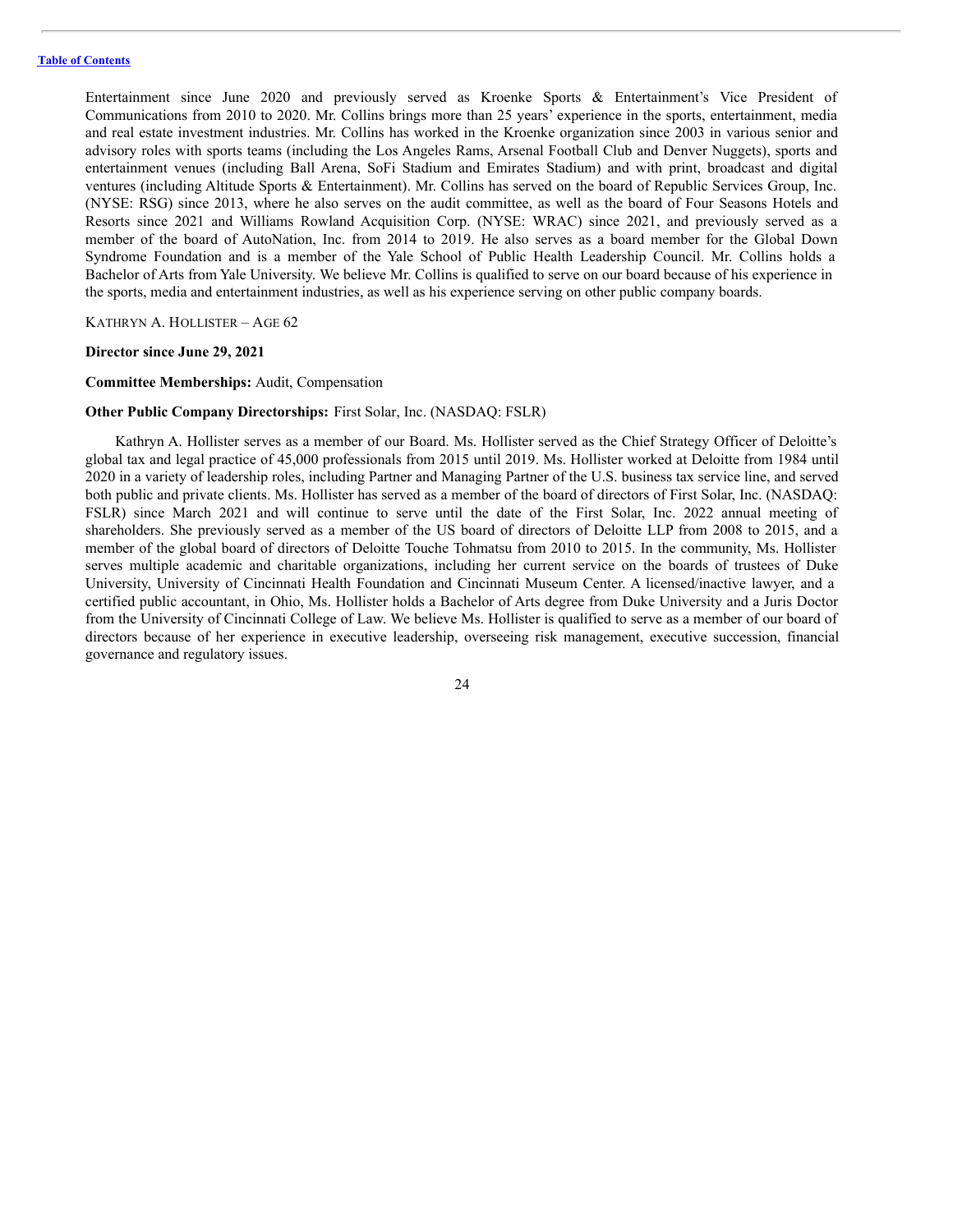ADAM WIENER – AGE 43

#### **Director since June 6, 2021**

# **Committee Memberships:** Compensation (Chair), Nominating and Corporate Governance

# **Other Public Company Directorships:** None

Adam Wiener serves as a member of our Board. Mr. Wiener has worked at Redfin, a real estate brokerage, since 2007 in positions of increasing responsibility, including previously serving as Chief Growth Officer from 2015 to 2021, and his current role as President, Real Estate Operations since April 2021. Prior to Redfin, he worked at Microsoft, a multinational technology company, in its SQL server division. Mr. Wiener holds a degree in Symbolic Systems and a concentration in Human-Computer Interaction from Stanford University. We believe Mr. Wiener is qualified to serve as a member of our board of directors because of his experience as a chief growth officer and his experience in new customer acquisition, expansion of operations, technology development, business analytics and profit and loss responsibility across multiple business lines.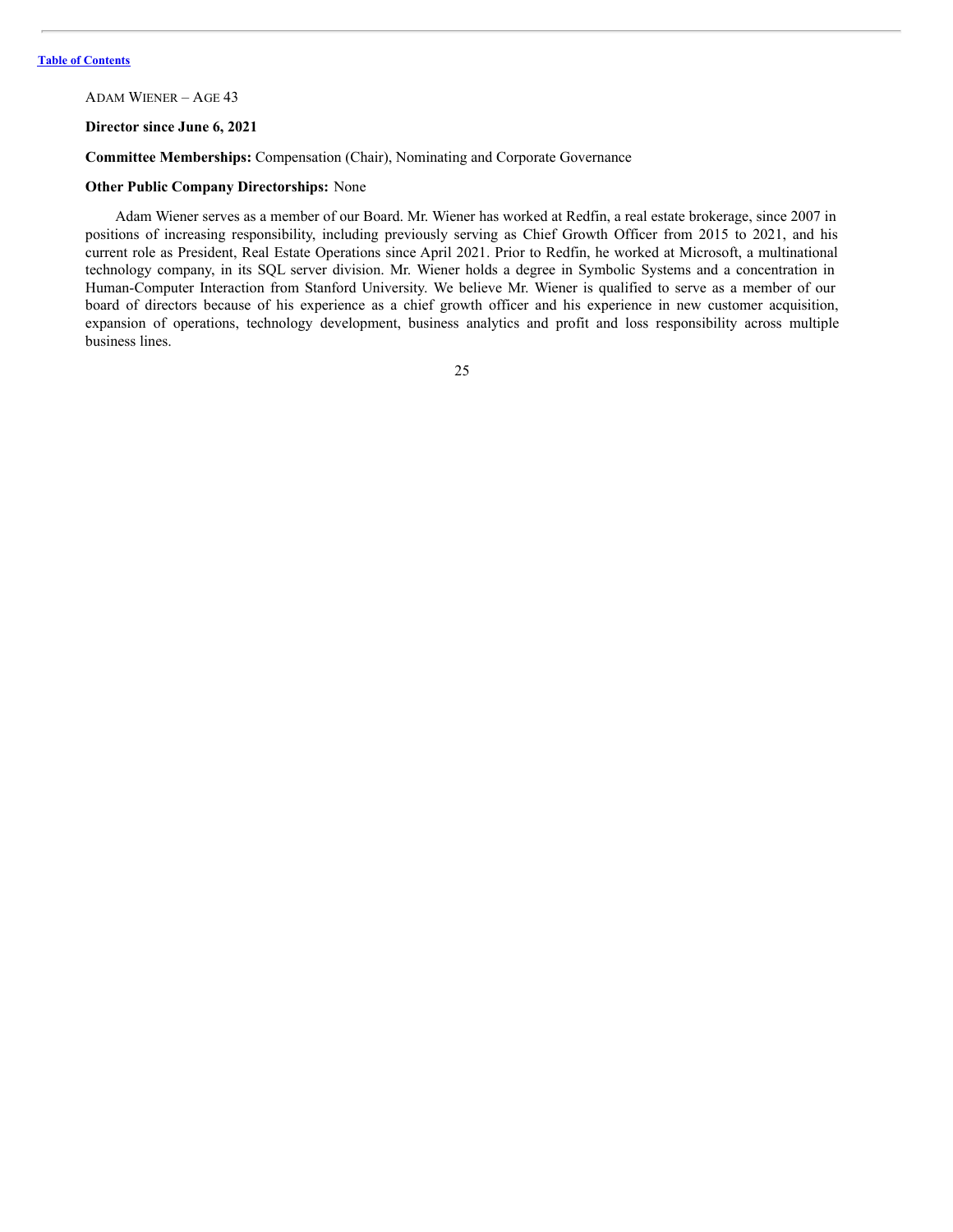# <span id="page-30-0"></span>**PROPOSAL 2 – RATIFICATION OF APPOINTMENT OF THE COMPANY'S INDEPENDENT REGISTERED PUBLIC ACCOUNTING FIRM**

Our Audit Committee has appointed Ernst & Young LLP ("EY"), independent registered public accountants, to audit our consolidated financial statements for the fiscal year ending December 31, 2022. During our fiscal year ended December 31, 2021, EY served as our independent registered public accounting firm.

Notwithstanding the appointment of EY and even if our stockholders ratify the appointment, our Audit Committee, in its discretion, may appoint another independent registered public accounting firm at any time during our fiscal year if our Audit Committee believes that such a change would be in the best interests of our Company and stockholders. At the Annual Meeting, our stockholders are being asked to ratify the appointment of EY as our independent registered public accounting firm for our fiscal year ending December 31, 2022. Our Audit Committee is submitting the appointment of EY to our stockholders because we value our stockholders' view on our independent registered public accounting firm and as a matter of good corporate governance. Representatives of EY will be present at the Annual Meeting, and they will have an opportunity to make a statement and will be available to respond to appropriate questions from our stockholders.

# **Fees Paid to the Independent Registered Public Accounting Firm**

The following table presents fees for professional audit services and other services rendered to our Company by EY for our fiscal years ended December 31, 2020 and 2021.

**Fiscal Year**

|                                   | 2020                        | 2021      |
|-----------------------------------|-----------------------------|-----------|
| Audit Fees $(1)$                  | 2,100,000                   | 1,615,000 |
| Audit-Related Fees <sup>(2)</sup> | 115,000                     | 120,000   |
| Tax Fees $(3)$                    | $\overbrace{\hspace{15em}}$ | 15,000    |
| All Other Fees                    |                             |           |
| <b>Total Fees</b>                 | 2,215,000                   | 1,750,000 |

<sup>(1)</sup> Audit fees consist of fees for professional services rendered for the audits of the Company's consolidated financial statements included in its Annual Reports on Form 10-K and Registration Statement on Form S-1 for fiscal years 2021, 2020 and 2019, and for the review of the Company's interim condensed consolidated financial statements included in its Quarterly Reports on Form 10-Q for fiscal year 2021. Additionally, consists of fees related to the Company's IPO occurring during 2021.

<sup>(2)</sup> Audit-related fees were principally for services related to (a) attestation reports issued to comply with contractual arrangements during fiscal 2021 and 2020 and (b) attestation reports for service organizations during fiscal year 2021.

<sup>(3)</sup> Tax fees consist of fees related to transfer pricing services during fiscal year 2021.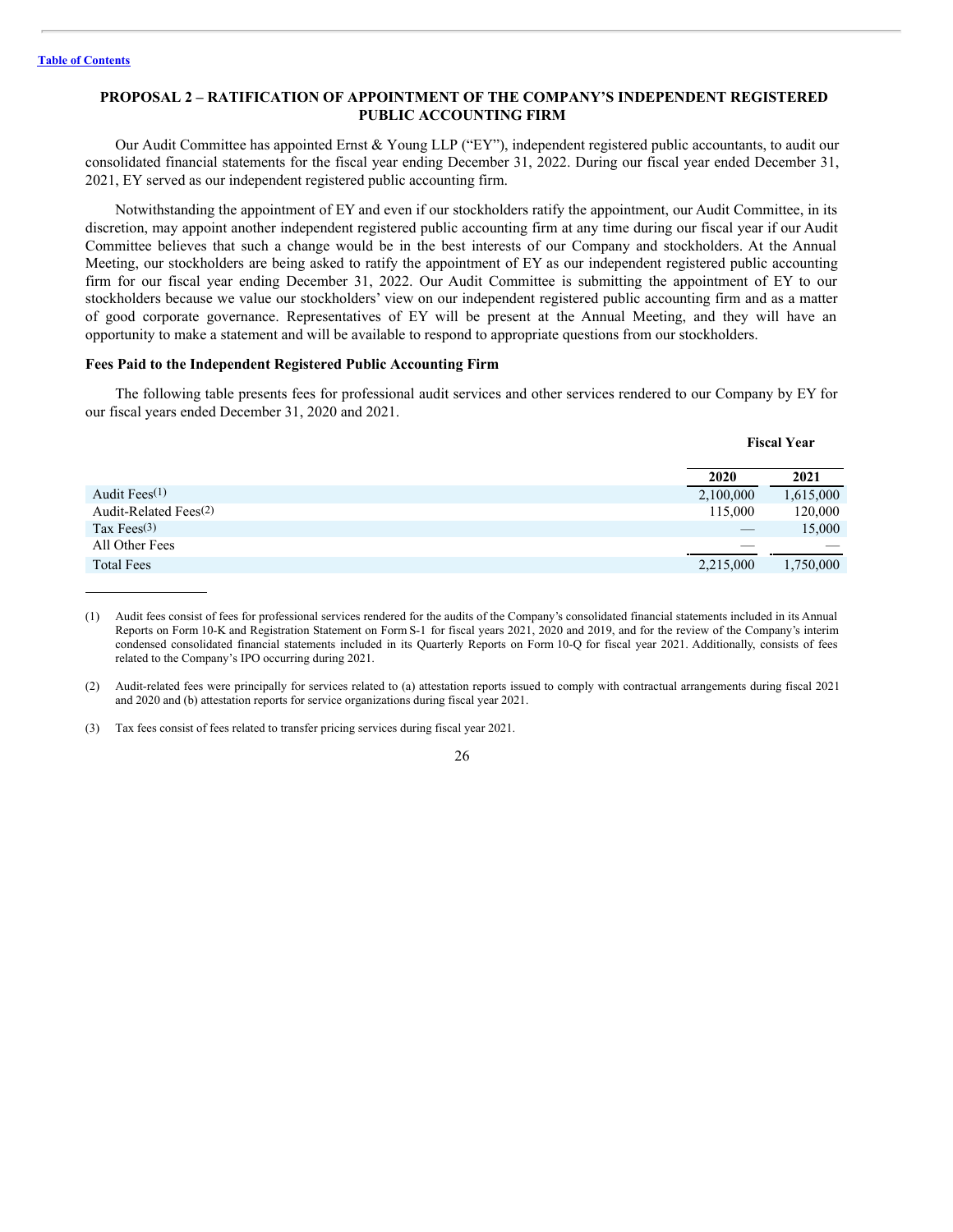#### <span id="page-31-0"></span>**Auditor Independence**

Pursuant to its charter and the policy described further below, our Audit Committee pre-approves audit and non-audit services rendered by our independent registered public accounting firm, EY. Our Audit Committee has determined that the rendering of non-audit services by EY is compatible with maintaining the independence of EY.

#### <span id="page-31-1"></span>**Pre-Approval Policies and Procedures**

Our Audit Committee's policy is to pre-approve all audit and permissible non-audit services provided by the independent registered public accounting firm, the scope of services provided by the independent registered public accounting firm, and the fees for the services to be performed. These services may include audit services, audit-related services, tax services and other services. In addition, the Audit Committee has established procedures by which the chairperson of the committee may pre-approve such services, subject to ratification by the Audit Committee at its next meeting following such approval. All of the services relating to the fees described in the table above were approved by our Audit Committee.

# *The Board unanimously recommends that you vote FOR this proposal.*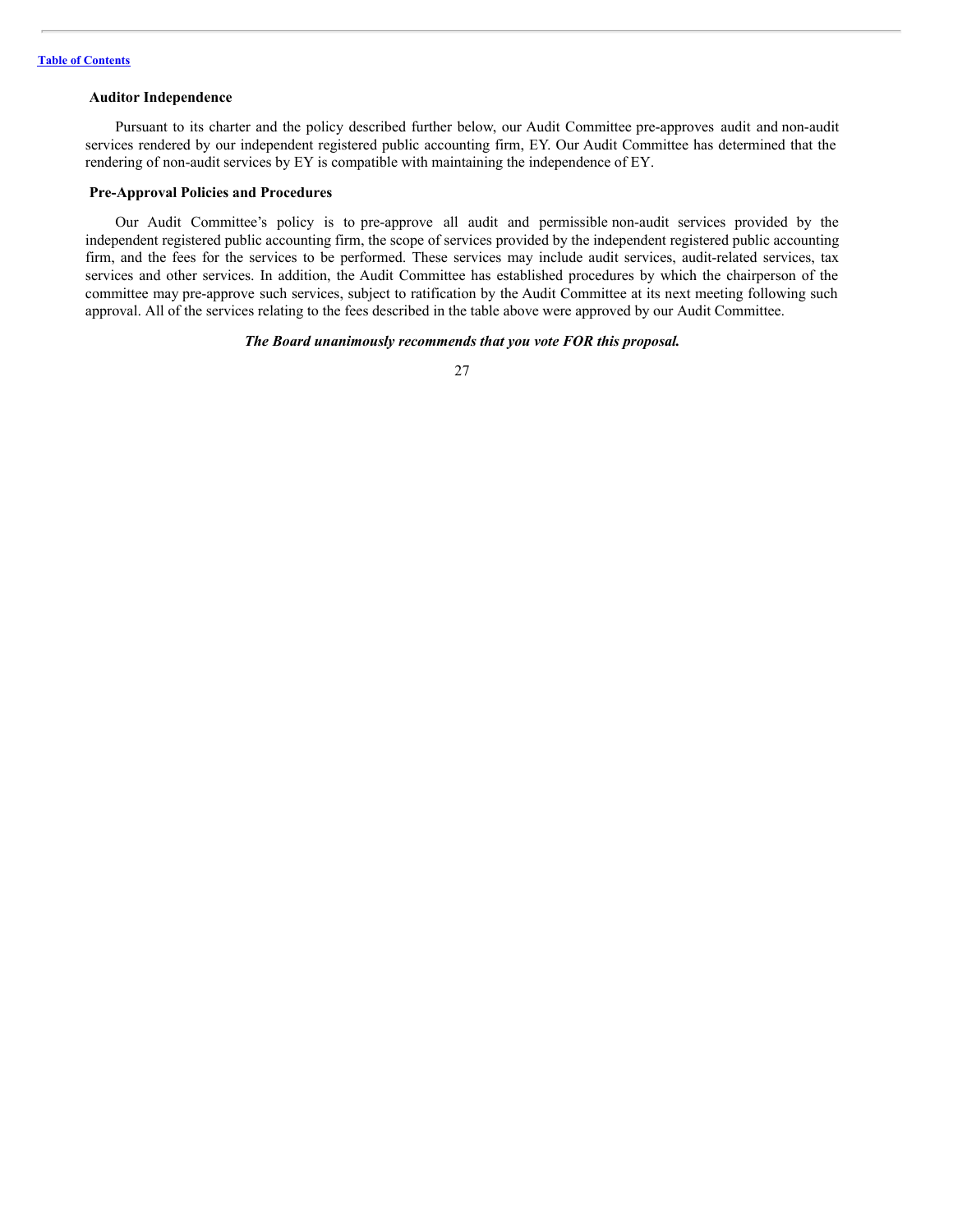# <span id="page-32-0"></span>**REPORT OF THE AUDIT COMMITTEE**

The Audit Committee assists the Board in its oversight of the Company's financial reporting, internal controls, and audit functions. As set forth in the charter of the Audit Committee, management of the Company is responsible for the preparation, presentation and integrity of the Company's financial statements, the Company's accounting and financial reporting principles, and the Company's internal controls and procedures designed to assure compliance with accounting standards and applicable laws and regulations. The Company has an in-house Internal Audit Department that reports to the Audit Committee and management. This department provides the Audit Committee and management an independent review function, including reviewing and evaluating the adequacy, effectiveness, and quality of the Company's system of internal controls.

The Company's independent registered public accounting firm, EY, is responsible for auditing the Company's financial statements in accordance with the standards of the Public Company Accounting Oversight Board ("PCAOB") and expressing an opinion on the conformity of the consolidated financial statements to U.S. generally accepted accounting principles ("U.S. GAAP") and on the effectiveness of the Company's internal control over financial reporting.

In the performance of its oversight function, the Audit Committee has reviewed and discussed with management and EY the audited financial statements. The Audit Committee discussed with EY the matters required to be discussed pursuant to PCAOB standards. The Audit Committee received the written disclosures and the letter from EY required by applicable requirements of the PCAOB regarding the independent auditor's communications with the Audit Committee regarding independence, and the Audit Committee discussed with EY the firm's independence. All audit and non-audit services performed by EY must be specifically approved by the Audit Committee or by its Chairman (and subject to ratification by the full committee).

As part of its responsibilities for oversight of the risk management process, the Audit Committee has reviewed and discussed the Company's risk assessment and risk management framework, including discussions of individual risk areas as well as a summary of the overall process.

The Audit Committee discussed with the Company's Internal Audit Department and EY, the overall scope of and plans for their respective audits as well as the results of their examinations. For the fiscal year ended December 31, 2021, the Audit Committee met with the head of the Internal Audit Department to discuss the results of their examinations, the evaluations of the Company's internal controls, and the overall quality of the Company's financial reporting and compliance programs.

Based upon the reports, reviews and discussions described in this report, the Audit Committee recommended to the Board that the audited financial statements be included in the Company's 2021 Form 10-K that was filed with the SEC.

Members of the Audit Committee

Michael Z. Barkin (Chair) Tomago Collins Kathryn A. Hollister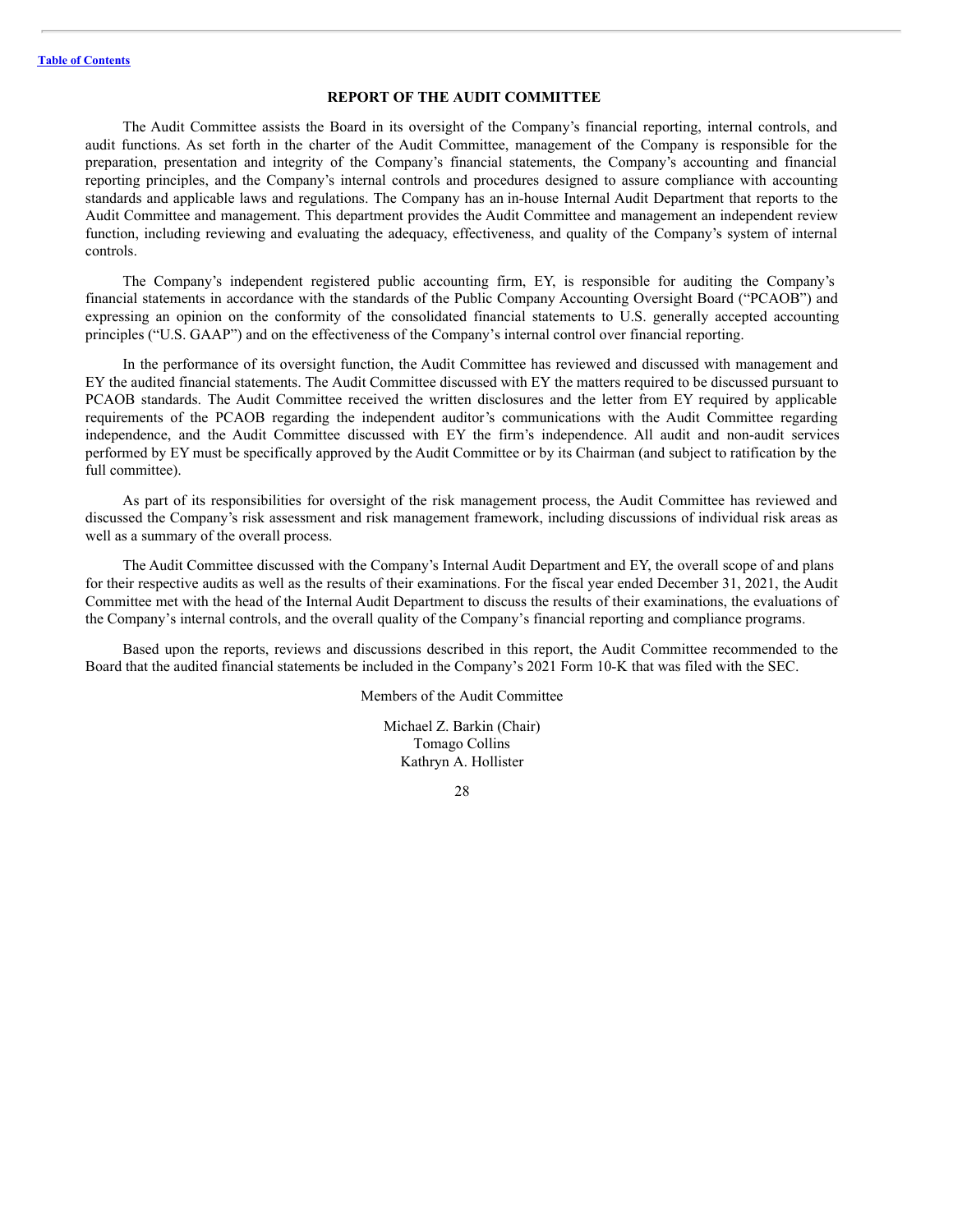# <span id="page-33-0"></span>**EXECUTIVE OFFICERS**

The names of our executive officers, their ages as of the date of this Proxy Statement and their positions are shown below.

| <b>NAME</b>                | AGE | <b>POSITION</b>                                             |
|----------------------------|-----|-------------------------------------------------------------|
| Caryn Seidman-Becker $(1)$ | 49  | Chair of the Board of Directors and Chief Executive Officer |
| Kenneth Cornick $(1)$      | 49  | President and Chief Financial Officer                       |
| Maria A. Comella           | 41  | Head of Public Affairs                                      |
| Samuel Hall                | 54  | Chief Product Officer                                       |
| Chiranjiv S. Jouhal        | 46  | Chief Technology Officer                                    |
| Matthew Levine             | 50  | General Counsel, Chief Privacy Officer and Secretary        |
| Richard N. Patterson Jr.   | 53  | Chief Information Security Officer                          |
| Catesby Perrin             | 40  | Executive Vice President, Growth                            |

(1) The biographies for Ms. Caryn Seidman-Becker and Mr. Kenneth Cornick appear above under "Proposal 1 – Election of Directors."

*Maria A. Comella* has served as our Head of Public Affairs since January 2020. Prior to joining us, she was Global Head of Regional Public Affairs and Policy at WeWork, a provider of shared workspaces, from January 2018 to December 2019 and served as Chief of Staff at the Office of Governor Andrew Cuomo from February 2017 to January 2018. Prior to that she was the Chief Messaging Officer at Chris Christie for President from June 2015 to February 2016 and served as Deputy Chief of Staff for Communications and Strategic Planning for the Office of Governor Chris Christie from 2010 to June 2015. She also serves as a director on the board of directors for Cities of Service, a civic and social organization, and is a visiting associate at the Eagleton Institute of Politics at Rutgers University. Ms. Comella holds a Bachelor of Arts degree from The George Washington University.

*Samuel Hall* has served as our Chief Product Officer since June 2021. From 2018 to 2021 he served as Chief Product Officer at Grubhub. Prior to joining Grubhub, from 2016 to 2018 Mr. Hall was Chief Product and Technology Officer at ClassPass, leading the company's engineering, product and design teams. Previously, he spent nearly ten years at Amazon, serving as Vice President of Consumable Customer Experience and Vice President of Mobile. Sam has a bachelor's degree in business administration from the University of the Pacific and an MBA from the University of Washington.

*Chiranjiv S. Jouhal* has served as our Chief Technology Officer since February 2020. Prior to that, Mr. Jouhal served as our Head of Engineering from September 2019 to February 2020. Prior to joining us, from April 2018 to July 2019, Mr. Jouhal was the head of technology at Zocdoc, a digital healthcare marketplace. From 2016 to 2018, he was the senior director of software development at Audible, Inc., an Amazon (NASDAQ: AMZN) company providing online audiobook and podcast services. Mr. Jouhal was also the director of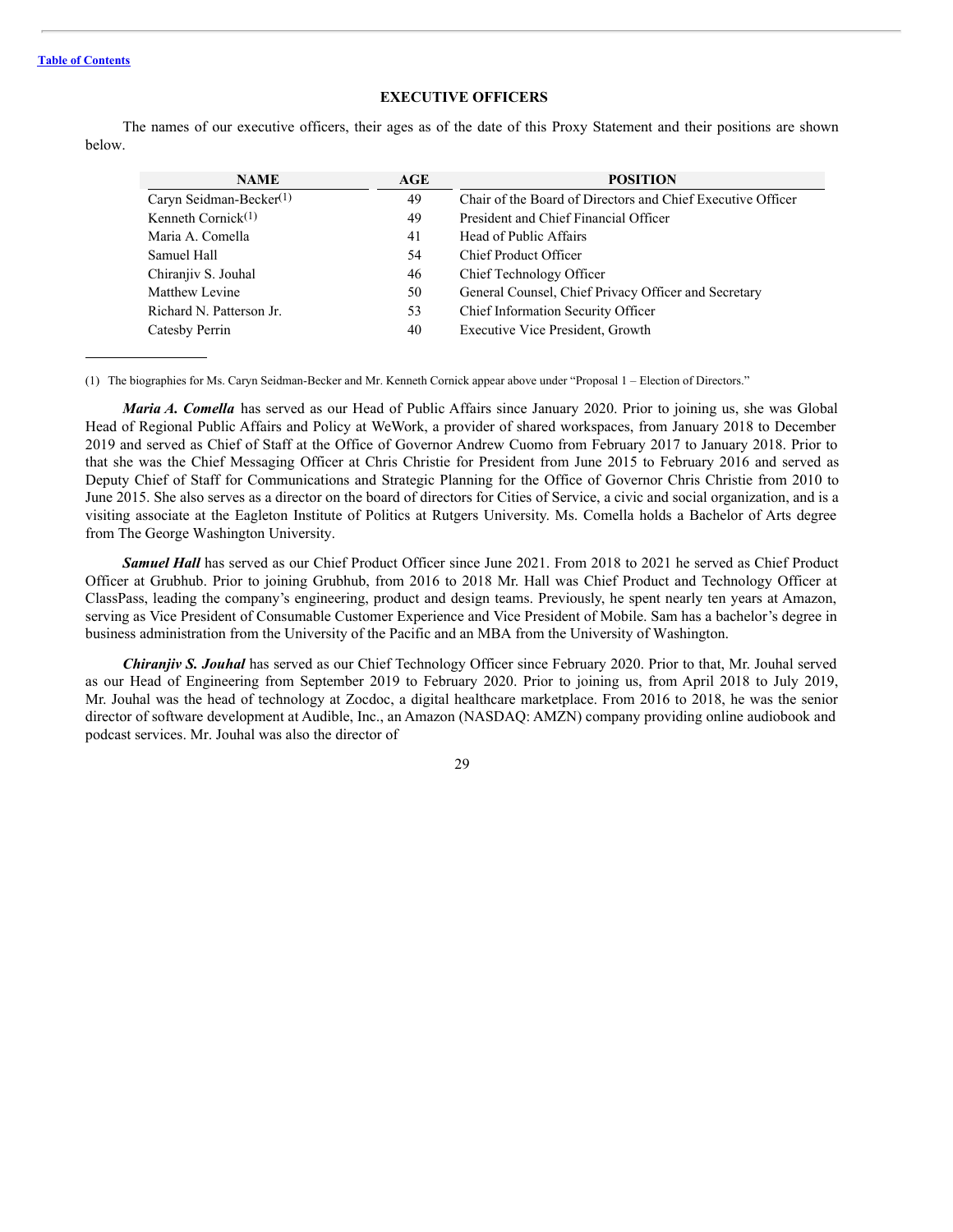#### **Table of [Contents](#page-3-0)**

engineering at eBay (NASDAQ: EBAY), an e-commerce corporation, from 2012 to 2016 and, prior to that, the principal software engineer/technology lead. Mr. Jouhal holds a Bachelor of Science degree from the University of Pittsburgh and a Masters of Science in Engineering from the University of Pennsylvania.

*Matthew Levine* has served as our General Counsel and Chief Privacy Officer since 2012, and Secretary since March 2022. From 2004 to 2012, Mr. Levine was the associate general counsel at Dealertrack (NASDAQ: TRAK), a software company, where he was responsible for merger and acquisition and technology transactions, and was part of the team that took Dealertrack public. Mr. Levine began his career as an associate at LeBoeuf, Lamb, Greene & MacRae, LLP, an international law firm. Mr. Levine holds a Bachelor of Arts degree from the University of Michigan and a Juris Doctor from the University of Chicago Law School.

*Richard N. Patterson Jr.* has served as our Chief Information Security Officer since December 2020. Prior to joining us, Mr. Patterson was the head of security operations, head of risk at Bridgewater Associates, an investment management firm, from 2014 to 2020. Prior to that, he served as the director of information security, compliance and privacy at PetSmart, a pet superstore, from 2011 to 2014 and director of security for Sidley Austin, a law firm, from 2006 to 2011. He also previously served as a special agent for the U.S. Secret Service and U.S. Army Criminal Investigative Division. Mr. Patterson holds a Bachelor of Arts degree from California State University, Fullerton, and a Masters in Computer, Network and Information Security from DePaul University.

*Catesby Perrin* has served as our Executive Vice President, Growth since January 2020. Prior to joining us, Mr. Perrin was the Vice President, Corporate Development and Head of Global Strategic Partnerships at WeWork from 2017 to 2019. Prior to that, he was the Vice President, Head of Business Development and Strategic Partnerships, Senior Director, Business Development and Director, Business Development of SoFi, a personal finance company, from March 2016 to September 2017, May 2015 to May 2016 and October 2014 to May 2015, respectively. From 2011 to 2014, Mr. Perrin was an associate at Skadden, Arps, Slate, Meagher & Flom LLP, an international law firm. Mr. Perrin holds a Bachelor of Arts degree from Princeton University and a Juris Doctor from Harvard Law School.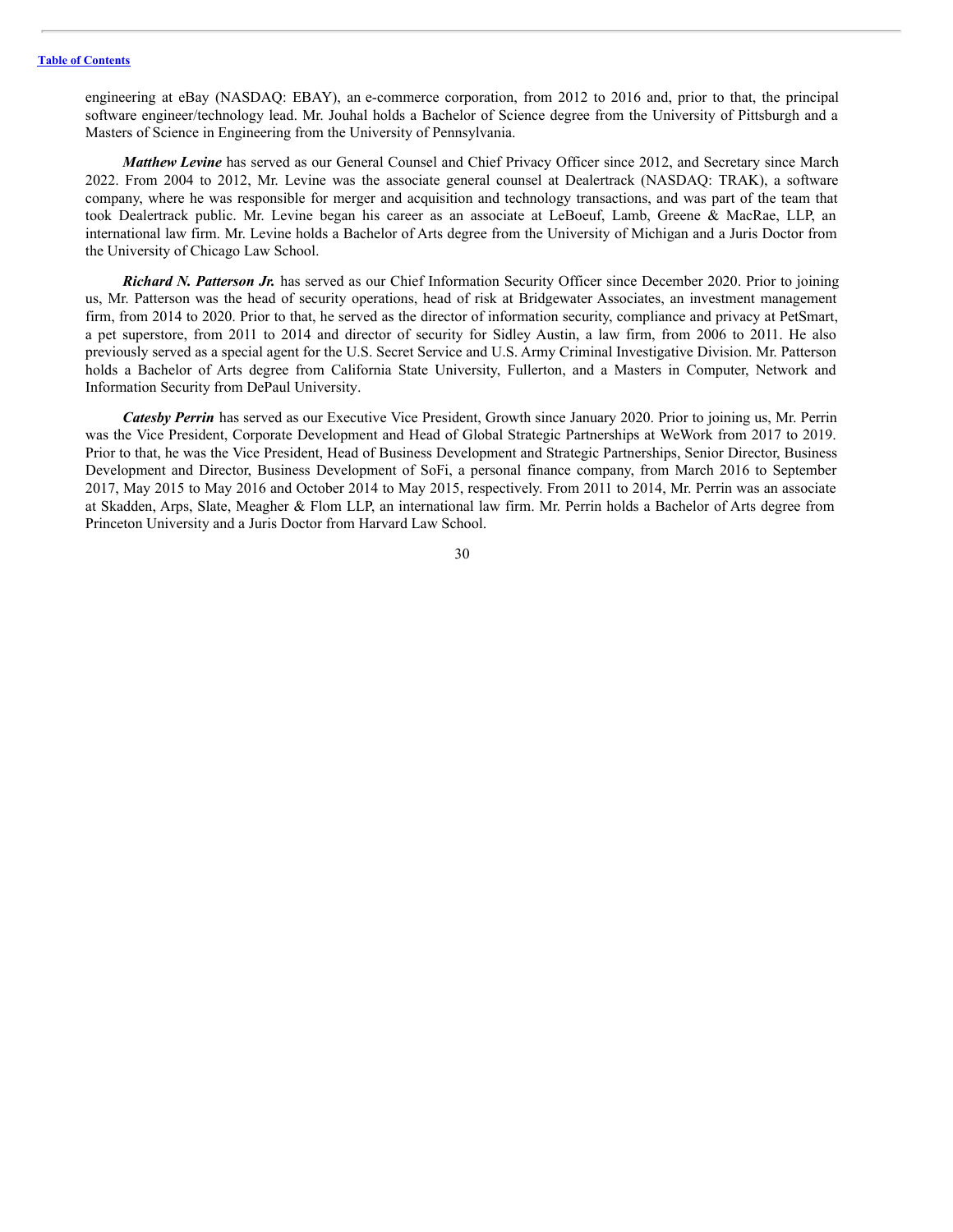# <span id="page-35-0"></span>**EXECUTIVE COMPENSATION**

# <span id="page-35-1"></span>**Summary Compensation Table**

The following table shows the compensation earned for the fiscal years ended December 31, 2021 and 2020, by our principal executive officer and our two other most highly compensated executive officers who were serving as executive officers as of December 31, 2021, whom we refer to collectively as our "named executive officers" or "NEOs."

| <b>Name and Principal</b><br><b>Position</b>                       | Year         | <b>Salary</b><br>(\$) | <b>Bonus</b><br><b>(\$)</b>                                                                                                                                                                                                                                                                                                                                                                   | <b>Stock</b><br>Awards<br>$($ \$ $)(1)$ | <b>Nonequity</b><br><b>Incentive Plan</b><br>Compensation<br>(S)(2) | <b>All Other</b><br>Compensation<br>(\$) | Total (\$)              |
|--------------------------------------------------------------------|--------------|-----------------------|-----------------------------------------------------------------------------------------------------------------------------------------------------------------------------------------------------------------------------------------------------------------------------------------------------------------------------------------------------------------------------------------------|-----------------------------------------|---------------------------------------------------------------------|------------------------------------------|-------------------------|
| Caryn Seidman-Becker                                               | 2021         | 425,000               | $\hspace{1.0cm} \overline{\hspace{1.0cm} \hspace{1.0cm} \hspace{1.0cm} } \hspace{1.0cm} \hspace{1.0cm} \overline{\hspace{1.0cm} \hspace{1.0cm} \hspace{1.0cm} } \hspace{1.0cm} \hspace{1.0cm} \overline{\hspace{1.0cm} \hspace{1.0cm} \hspace{1.0cm} } \hspace{1.0cm} \hspace{1.0cm} \overline{\hspace{1.0cm} \hspace{1.0cm} \hspace{1.0cm} } \hspace{1.0cm} \hspace{1.0cm} \hspace{1.0cm} }$ | 39,797,012                              | 119,000                                                             |                                          | 40,341,012              |
| Chair of the Board<br>and Chief Executive<br><i>Officer</i>        | 2020         | 141,674(3)            |                                                                                                                                                                                                                                                                                                                                                                                               | 1,160,000                               |                                                                     |                                          | 1,301,674               |
| Kenneth Cornick<br>President and Chief<br><b>Financial Officer</b> | 2021<br>2020 | 425,000<br>149.432(3) | $\overbrace{\phantom{12332}}$<br>$\overline{\phantom{a}}$                                                                                                                                                                                                                                                                                                                                     | 29,821,502<br>1,160,000                 | 119,000                                                             | 2.000                                    | 30,367,502<br>1,309,432 |
| Samuel Hall(4)<br><b>Chief Product Officer</b>                     | 2021         | 255,682               | 200,000(5)                                                                                                                                                                                                                                                                                                                                                                                    | 18,335,486                              |                                                                     | 2.000                                    | 18,793,168              |

(1) This column reflects the aggregate grant date fair value of Company RSUs granted to the NEOs, without any reduction for risk of forfeiture, as calculated in accordance with FASB ASC Topic 718 on the date of grant. For the 2021 figures, this column includes performance stock units ("PSUs") granted to Ms. Seidman-Becker and Mr. Cornick (collectively, the "Co-Founders") in June 2021 following the pricing of our IPO (the "Founder PSUs"). The grant date fair value of the Founder PSUs was determined using a Monte Carlo simulation approach, which utilizes multiple input variables to estimate the probability of meeting the performance objectives established for the award. The assumptions used by the Company in calculating the grant date fair values are set forth in Note 15 to our financial statements included in our 2021 Form 10-K.

See "Narrative Disclosure to Summary Compensation Table" and "Outstanding Equity Awards at Fiscal Year-End" below for further information regarding the equity grants made in 2021.

- (2) Payments under our annual incentive program are determined based on achievement against predetermined financial metrics of the Company, subject to adjustments for individual performance.
- (3) During a portion of 2020, these individuals did not receive salary payments, and instead corresponding amounts were used for a fund to benefit team members impacted by the pandemic. Absent these actions, the annualized amount of each individual's salary would have been \$425,000.
- (4) Mr. Hall was appointed Chief Product Officer on June 28, 2021.
- (5) Pursuant to his offer letter described below, Mr. Hall received quarterly bonus payments set forth in this column.

#### <span id="page-35-2"></span>**Narrative Disclosure to Summary Compensation Table**

*Employment Arrangements and Restrictive Covenant Agreements.* Our Co-Founders, Ms. Seidman-Becker and Mr. Cornick, are subject to non-compete and non-solicit covenants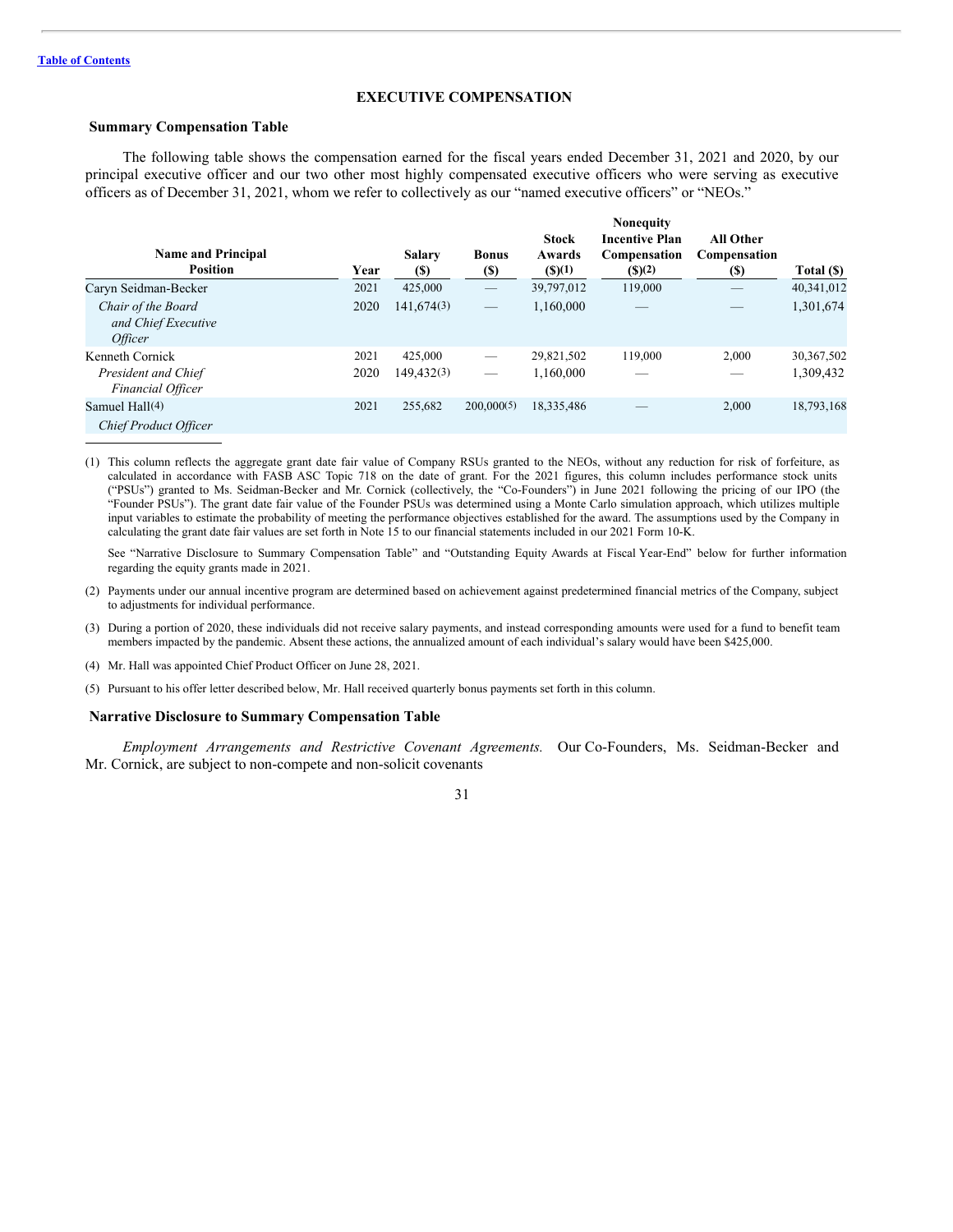pursuant to Alclear's amended and restated operating agreement while holding units and for 12 months thereafter. They do not have employment agreements.

We, through a wholly-owned subsidiary, entered into an offer letter with Mr. Hall, dated as of May 7, 2021, pursuant to which Mr. Hall agreed to serve as Chief Product Officer. His offer letter provided for an initial annual base salary equal to \$500,000, an annual target bonus equal to 40% of Mr. Hall's base salary beginning with the fiscal year ended December 31, 2023 and an initial equity grant of RSUs, which resulted in the grant of 467,742 RSUs in the 2021 fiscal year. For the third and fourth quarter of the 2021 fiscal year, and the first and second quarter of fiscal year 2022, Mr. Hall will receive quarterly bonuses of \$100,000. For the third and fourth quarters of the 2022 fiscal year, Mr. Hall will receive quarterly bonuses of \$112,500. Mr. Hall is eligible to participate in employee benefits provided from time to time to similarly situated employees.

Mr. Hall's offer letter also contains a non-competition covenant that applies during the term of employment and for 12 months thereafter, a non-solicitation of employees, consultants and customers covenant that applies during the term of employment and for 12 months thereafter, a non-hire of employees covenant that applies during the term of employment and for 12 months thereafter, a perpetual confidentiality covenant and a perpetual non-disparagement covenant.

*Equity Incentives.* In connection with our IPO in June 2021, we adopted our 2021 Omnibus Incentive Plan, under which RSUs and other equity awards may be granted. RSUs granted under the 2021 Omnibus Incentive Plan represent the right to receive a number of shares of Class A Common Stock. In addition, prior to our IPO, equity-based awards were granted under the Alclear Holdings, LLC Amended and Restated Equity Incentive Plan (including its predecessor plans, the "management incentive plan") in the form of awards that represented the right to receive LLC interests. Following the completion of our IPO, no new awards are granted under the management incentive plan, and all awards are granted under the 2021 Omnibus Incentive Plan. For further information regarding the equity awards granted to our named executive officers, see "Outstanding Equity Awards at Fiscal Year-End" below.

*Other Benefit Plans.* In addition to health and welfare plans, we maintain a tax-qualified retirement plan that provides all regular employees (including eligible executive officers) with an opportunity to save for retirement on a tax-advantaged basis. Under our 401(k) plan, participants may elect to defer a portion of their compensation on a pre- and post- tax basis and have it contributed to the plan subject to applicable annual limits under the Code. Pre- and post- tax contributions are allocated to each participant's individual account and are then invested in selected investment alternatives according to the participants' directions. Employee elective deferrals are 100% vested at all times. For 2021, employee contributions were matched 50% of up to an annual maximum of \$2,000 (as set forth in the Summary Compensation Table where applicable). Matching contributions are subject to a three-year cliff vest based on most recent date of hire.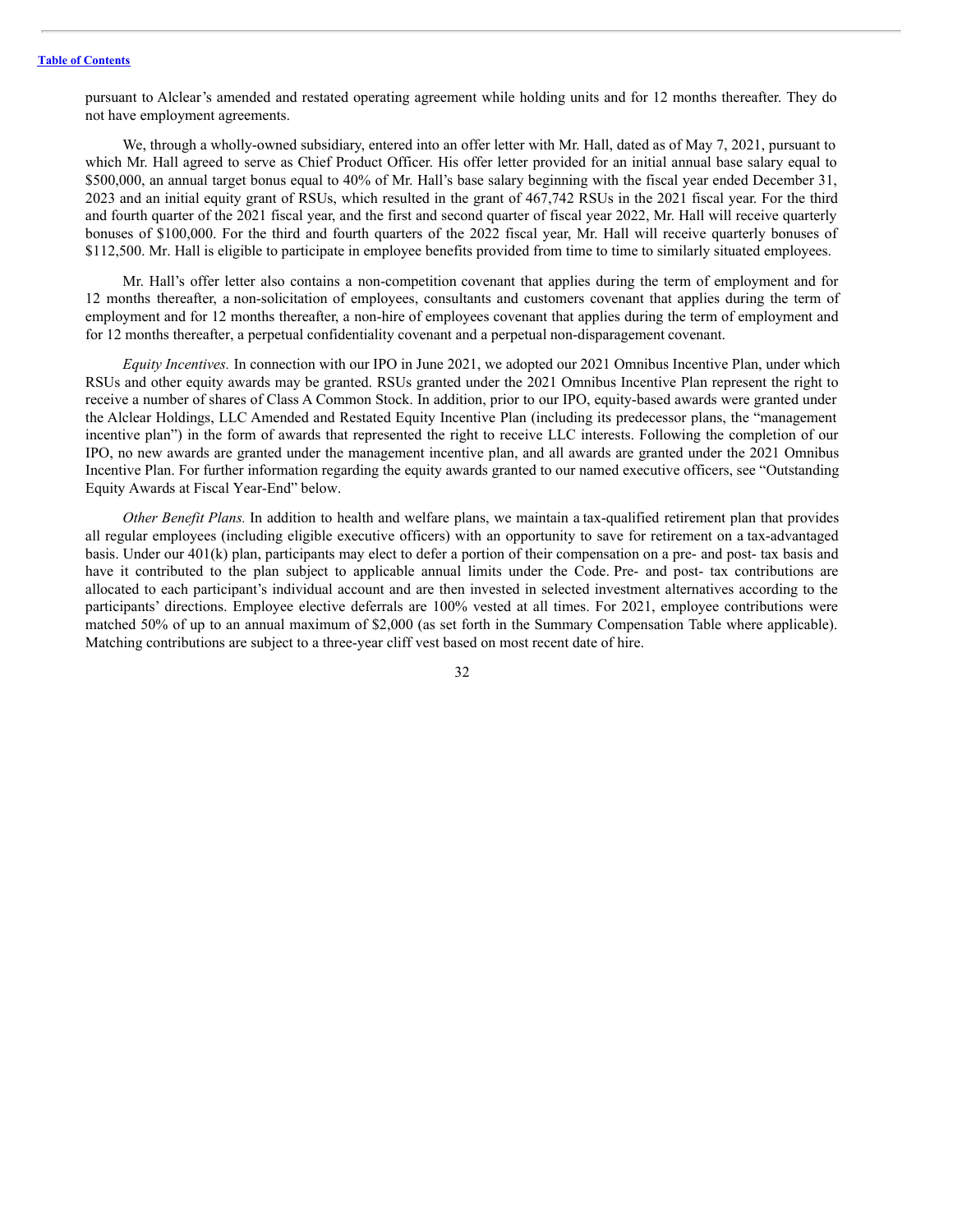#### <span id="page-37-0"></span>**Outstanding Equity Awards at Fiscal Year End**

The following tables provide information about the outstanding equity awards held by our named executive officers as of December 31, 2021.

|                            |                     | Number of<br><b>Shares</b> or<br><b>Units That</b><br><b>Have Not</b> | <b>Market</b><br>Value of<br><b>Shares</b> or<br><b>Units That</b><br><b>Have Not</b> | <b>Equity</b><br>Incentive<br>Plan<br>Awards:<br>Number of<br>Unearned<br><b>Shares</b> or<br><b>Units That</b><br><b>Have Not</b> | <b>Equity</b><br>Incentive<br>Plan<br>Awards:<br><b>Market</b><br>Value of<br>Unearned<br><b>Shares</b> or<br><b>Units That</b><br><b>Have Not</b> |
|----------------------------|---------------------|-----------------------------------------------------------------------|---------------------------------------------------------------------------------------|------------------------------------------------------------------------------------------------------------------------------------|----------------------------------------------------------------------------------------------------------------------------------------------------|
| Name                       | <b>Grant Type</b>   | <b>Vested</b>                                                         | Vested <sup>(1)</sup>                                                                 | Vested <sup>(2)</sup>                                                                                                              | Vested $(\text{\$})^{(1)}$                                                                                                                         |
| Caryn Seidman-Becker $(3)$ | PSUs <sup>(4)</sup> |                                                                       |                                                                                       | 2,405,831                                                                                                                          | 75,470,919                                                                                                                                         |
| Kenneth Cornick $(3)$      | PSUs <sup>(4)</sup> |                                                                       |                                                                                       | 1,802,786                                                                                                                          | 56, 553, 397                                                                                                                                       |
| Samuel Hall                | RSUs <sup>(5)</sup> | 467,742                                                               | 14,673,067                                                                            |                                                                                                                                    |                                                                                                                                                    |

(1) Calculated using the closing price of Class A Common Stock on the NYSE on December 31, 2021 of \$31.37 per share.

(2) The performance-based awards reported in this column reflect the Founder PSUs, assuming all the shares are earned. See below under "Founder PSUs" for more information.

- (3) This table excludes the following awards for each of Ms. Seidman-Becker and Mr. Cornick that became vested (or forfeited) during 2021:
	- (i) RSUs that vested on December 31, 2021. These were converted at the time of our IPO from Alclear Holdings LLC awards into RSUs of Class A Common Stock, which have fully vested.
	- (ii) Stock awards in Alclear Holdings LLC that vested on December 31, 2021 and October 15, 2021. These were converted at the time of our IPO from Alclear Holdings LLC time-based profit unit awards into Alclear Holdings LLC time-based capital units, which have fully vested.
	- (iii) PSUs that were forfeited during 2021 as a result of not meeting performance criteria. These were converted at the time of our IPO offering from Alclear Holdings LLC performance-based profit unit awards into PSUs of Class A Common Stock, which have been forfeited.
- (4) Represents the one-time grant of the Founder PSUs intended to replace equity compensation that theCo-Founders would be expected to receive during the five-year period following the closing of our IPO. See below under "Founder PSUs" for more information.
- (5) Represents a new hire award granted in June 2021. 112,838 of these RSUs vest on December 28, 2022 with the remainder to vest on June 28, 2024, generally subject to Mr. Hall's continued service.

*RSUs*. The RSUs represent the right to receive a specified number of shares of Class A Common Stock following vesting and were granted under the 2021 Omnibus Incentive Plan. The RSUs are subject to time-based vesting conditions (based on continued employment). These equity-based awards are designed to provide an opportunity for long-term incentive compensation in order to motivate the recipients and reward them for growth in our equity value.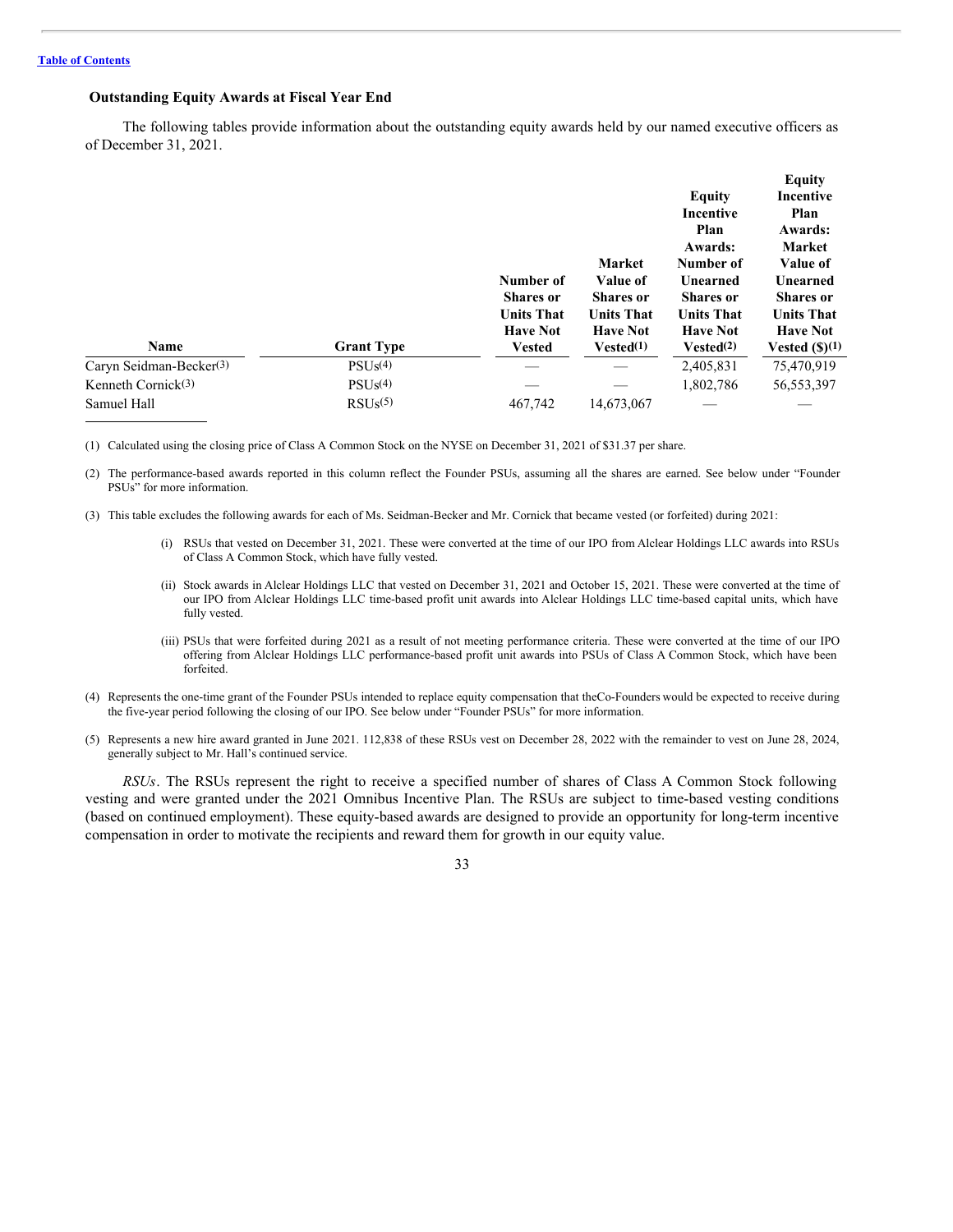*Founder PSUs.* In connection with our IPO, our pre-offering compensation committee comprised of independent directors, together with other independent members of the board of directors, sought ways to reward and incentivize each of our Co-Founders following the IPO. As a result of these considerations, the compensation committee and the board of directors approved the grant of the Founder PSUs to each of our Co-Founders following the pricing of our IPO.

The Founder PSUs are eligible for vesting between the second and fifth anniversaries of the closing of our IPO, with vesting subject to sustained stock price performance between 1.5 and 3.0 times the IPO price of \$31. The Founder PSUs are intended to replace equity compensation that the Co-Founders would be expected to receive during the five-year period following the closing of the IPO. The Founder PSUs were granted under the 2021 Omnibus Incentive Plan based on the following terms:

• Achievement of a price hurdle depends on the average volume-weighted average price per share (or VWAP) for the trading days during any 180-day period ending within the applicable measurement period as follows (note: each price hurdle may be met only once):

| <b>Price Hurdle (Multiple of</b><br><b>IPO</b> Price) | <b>Measurement Period</b><br>(From IPO Closing) | <b>Portion of PSUs</b><br><b>Eligible to Vest</b> |
|-------------------------------------------------------|-------------------------------------------------|---------------------------------------------------|
| 1.5x                                                  | Second anniversary to fifth<br>anniversary      | 1/3                                               |
| 2.0x                                                  | Third anniversary to fifth anniversary $1/3$    |                                                   |
| 3.0x                                                  | Fourth anniversary to fifth<br>anniversary      | 1/3                                               |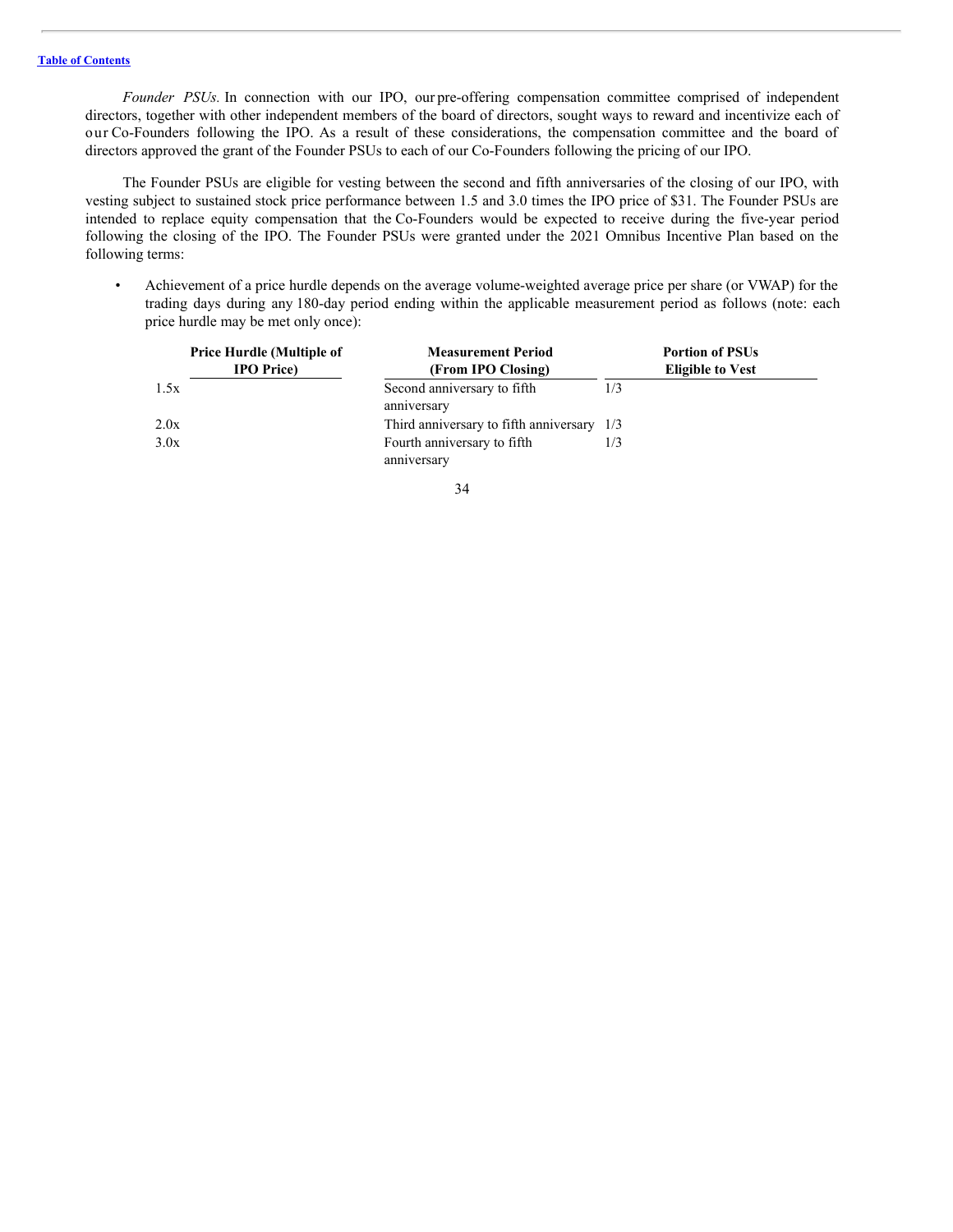- As of the fifth anniversary of the closing of our IPO, if the 180-day VWAP stock price falls between two price hurdles, then additional Founder PSUs will vest on a pro-rated basis based on straight-line interpolation between the two price hurdles. Any remaining unearned Founder PSUs will be forfeited.
- Upon an involuntary termination without cause or resignation for good reason, or death or disability, or if a Co-Founder's executive role ends but the Co-Founder remains on the board of directors, the Founder PSUs remain eligible for vesting based on the above performance criteria for up to two years following the Co-Founder's cessation of service (but no later than the fifth anniversary of the closing of our IPO). Upon a change in control, if the transaction price falls between two price hurdles, then an applicable portion of the Founder PSUs will vest on a pro-rated basis based on straight-line interpolation between the two price hurdles.

In determining the terms and amounts of the Founder PSUs, the pre-offering compensation committee and the board of directors considered various factors, including the following:

- A multi-year grant reinforces the commitment of our Co-Founders to continue to act upon their belief in, and ambitions for, our company over a long-term horizon that is appropriate for Co-Founders.
- Our Co-Founders have exhibited exceptional performance, leading us since 2010 with vision and commitment, as shown in our operational success and growth.
- Realization of value under the structure of the Founder PSUs requires a combination of long-term stock price performance over a number of years following our IPO, meaningful returns for our stockholders and our Co-Founders' ability to translate our company's operational and financial success into sustainable stock price performance.
- The challenging stock price performance goals reflect our Co-Founders' commitment to all of our stockholders.
- The Co-Founders hold significant current vested equity holdings, so the pre-offering compensation committee and board of directors also considered whether these holdings offered sufficient incentives for the Co-Founders, reviewed the potential value of both their existing equity holdings and the potential value of the Founder RSUs at different price points, and took into account the status of then-existing incentive awards held by the Co-Founders, all of which were scheduled to vest by December 31, 2021.

*No Hedging or Pledging of Company Stock*. Directors, executive officers and employees, including their designees, are prohibited from purchasing any financial instruments (including prepaid variable forward contracts, equity swaps, collars and exchange funds) or otherwise engaging in transactions that are designed to or have the effect of hedging or offsetting any decrease in the market value of the Company's equity securities that are (1) granted to the director, officer or employee by the Company as part of such director's, officer's or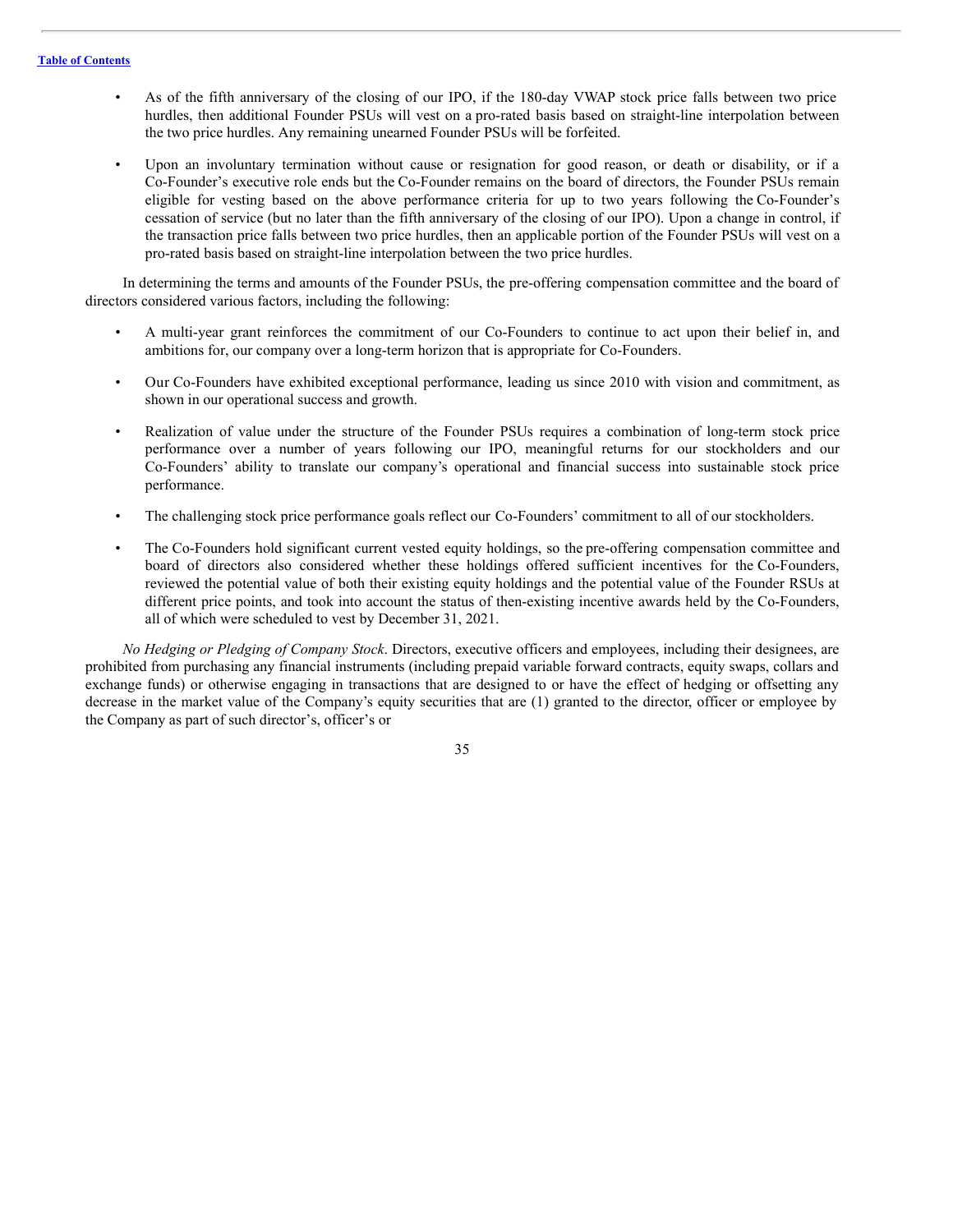#### **Table of [Contents](#page-3-0)**

employee's compensation; or (2) held, directly or indirectly, by the director, officer or employee. In addition, directors, officers and employees of the Company are prohibited from purchasing securities of the Company on margin and may not purchase securities of the Company on margin or pledge, or otherwise grant a security interest in, securities of the Company in margin accounts.

### <span id="page-40-0"></span>**Potential Payments upon Termination of Employment or Change in Control**

All of the unvested RSUs held by the named executive officers provide for "double-trigger" vesting. That is, in the event of a change in control, if the grantee is involuntarily terminated without cause or resigns for good reason (as defined in the award agreement), within three months before or 12 months after the change in control, then the equity awards will become fully vested. Also see the description of the terms of the Founder PSUs above.

In addition, Mr. Hall's offer letter provides that, in the event his employment is terminated by him for Good Reason (as defined in the offer letter) or by the Company without Cause (as defined in the offer letter), he will continue to receive the payment of his base salary, as well as continued participation in Company offered benefit plans, for the applicable Severance Period. "Severance Period" means the following, as applicable: (a) six months, in the event such termination of employment occurs on or prior to the first anniversary of Mr. Hall's commencement of employment; (b) four months, in the event such termination of employment occurs following the first anniversary but on or prior to the second anniversary of Mr. Hall's commencement of employment, and (c) three months, in the event such termination of employment occurs following the second anniversary of Mr. Hall's commencement of employment.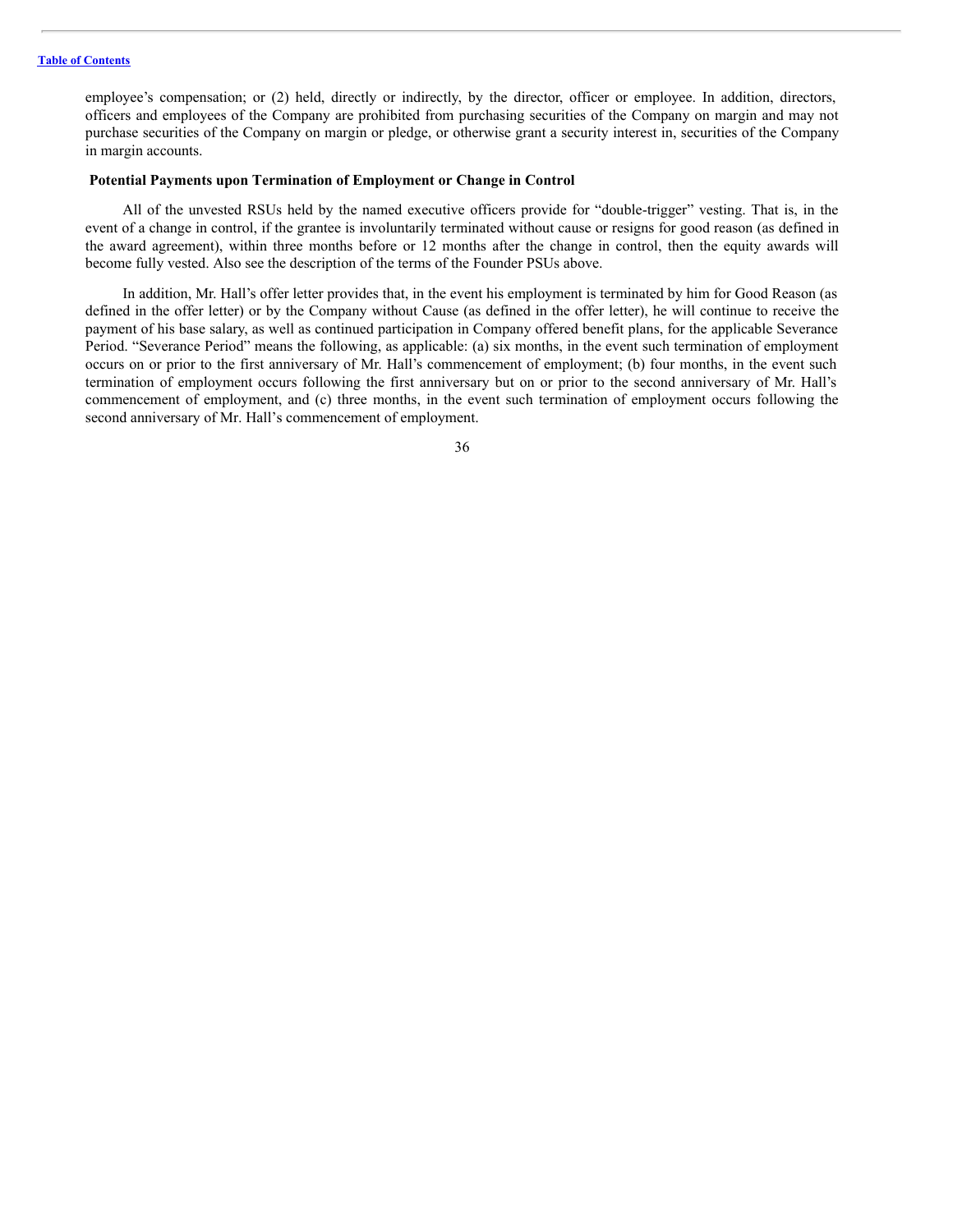# <span id="page-41-0"></span>**Equity Compensation Plan Information**

The following table sets forth information with respect to compensation plans in effect as of December 31, 2021 under which equity securities of the Company are authorized for issuance.

|                                                                                       |                          |                  | Number of                    |
|---------------------------------------------------------------------------------------|--------------------------|------------------|------------------------------|
|                                                                                       |                          |                  | <b>Securities</b>            |
|                                                                                       |                          |                  | Remaining                    |
|                                                                                       | Number of                | Weighted-        | Available for                |
|                                                                                       | <b>Securities to Be</b>  | average Exercise | <b>Future Issuance Under</b> |
|                                                                                       | <b>Issued Upon</b>       | <b>Price of</b>  | <b>Equity</b>                |
|                                                                                       | <b>Exercise of</b>       | Outstanding      | <b>Compensation Plans</b>    |
|                                                                                       | Outstanding              | Options,         | (Excluding                   |
|                                                                                       | <b>Options, Warrants</b> | Warrants and     | <b>Securities Reflected</b>  |
|                                                                                       | and $Right(s(1))$        | Rights(1)        | in Column $(a)$ ) $(2)$      |
| <b>Plan Category</b>                                                                  | (a)                      | (b)              | (c)                          |
| Class A Common Stock equity<br>compensation plans approved by<br>security holders     | 7,843,864                |                  | 12,156,136                   |
| Class A Common Stock equity<br>compensation plans not approved<br>by security holders |                          |                  |                              |
| Total                                                                                 | 7,843,864                |                  | 12,156,136                   |
|                                                                                       |                          |                  |                              |

(1) The amounts in this column are comprised only of RSUs (some of which are subject to performance criteria), as those are the only form of award outstanding as of December 31, 2021.

(2) Pursuant to the terms of the 2021 Omnibus Incentive Plan approved by stockholders, the number of shares available thereunder will automatically increase each fiscal year beginning with fiscal year 2022 and ending with fiscal year 2031 by the lesser of (a) 5% of the aggregate number of shares of all classes of Common Stock outstanding (that is, assuming exchange and/or conversion of all other classes of Common Stock into Class A Common Stock) on the final day of the immediately preceding calendar year or (b) such number of shares determined by the Compensation Committee or the Board; provided that any such increase shall not result in the number of shares then available for future grants being greater than an amount equal to 12% of the number of shares of all classes of Common Stock (that is, assuming exchange and/or conversion of all other classes of Common Stock into Class A Common Stock) outstanding on the last day of the immediately preceding calendar year.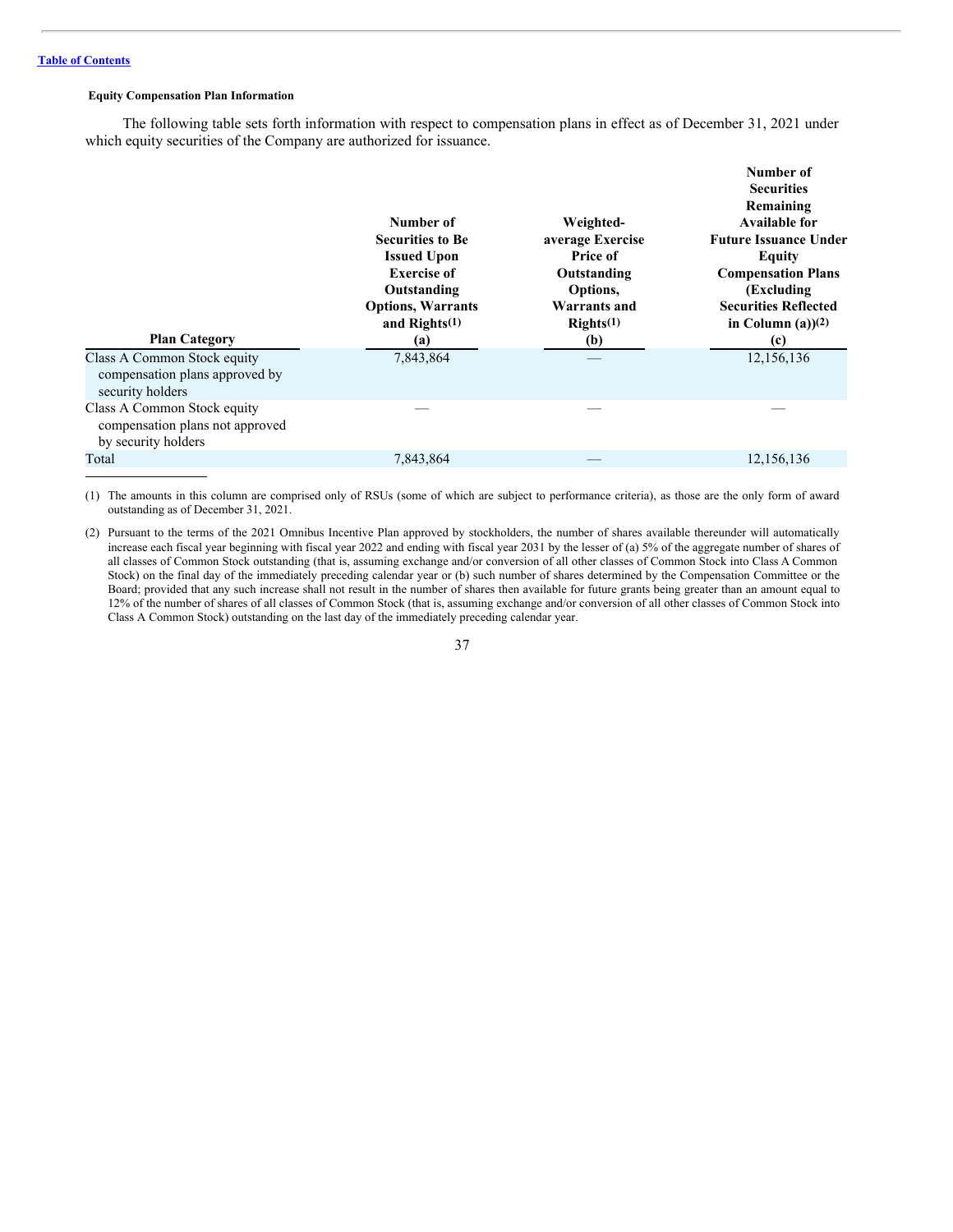# <span id="page-42-0"></span>**DELINQUENT SECTION 16(A) REPORTS**

Section 16(a) of the Exchange Act requires our directors, certain executive officers, and persons who beneficially own more than 10% of the outstanding Class A Common Stock to file reports of ownership and changes in ownership with the SEC. The SEC regulations require the Company to identify anyone who failed to file a required report or filed a late report during the fiscal year ended December 31, 2021. Based solely on a review of reports filed under Section 16(a) of the Exchange Act, the Company is aware of no such failure, except that due to administrative error, one Form 4 was filed one day late on behalf of Samuel Hall to report one grant of RSUs.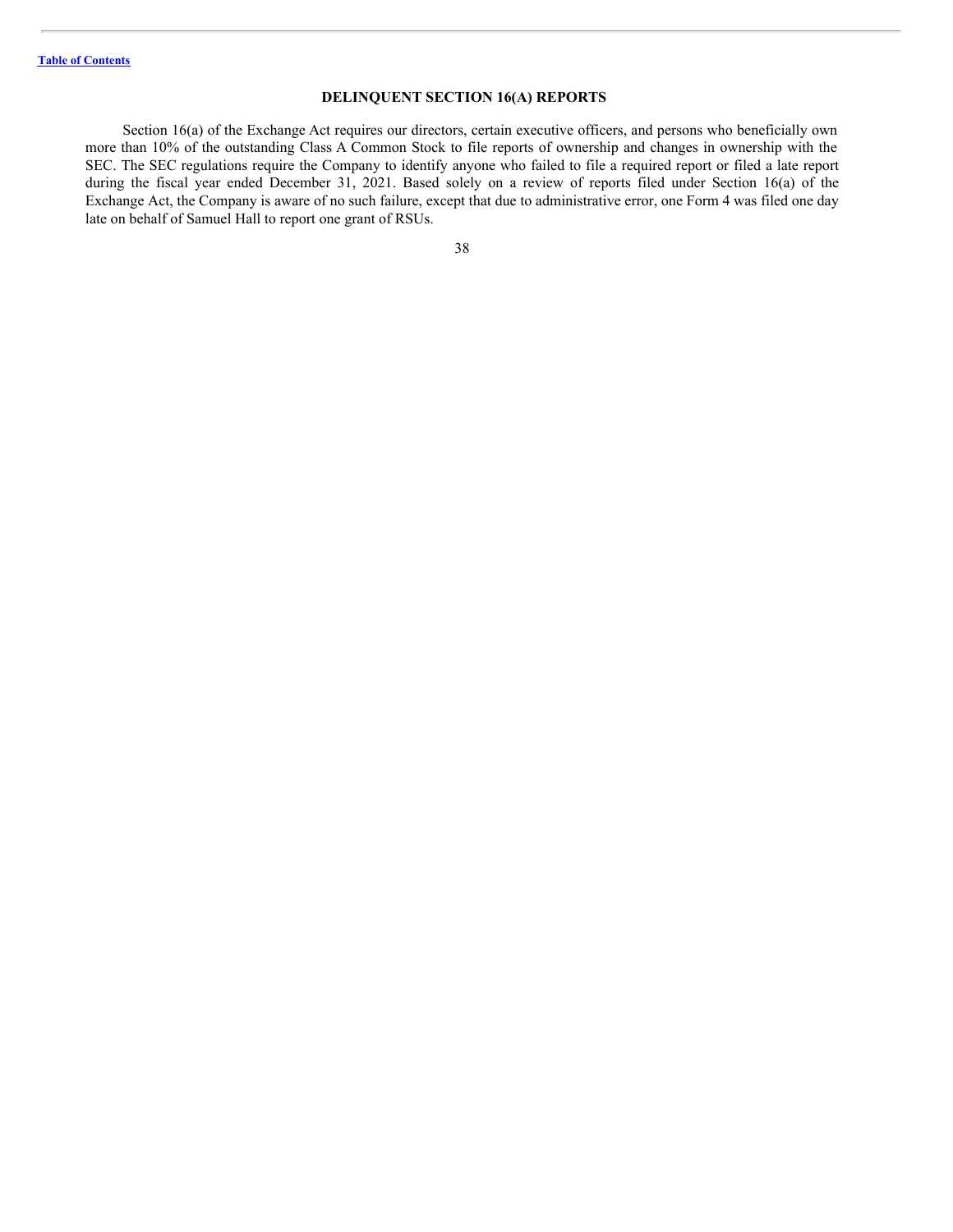# <span id="page-43-0"></span>**STOCK OWNERSHIP OF CERTAIN BENEFICIAL OWNERS AND MANAGEMENT**

The tables below set forth, to the best of the Company's knowledge, certain information as of April 18, 2022 with respect to the beneficial ownership of our Class A Common Stock and Class B Common Stock by:

- each person who is known to be the beneficial owner of more than 5% of any class or series of our capital stock;
- each of our named executive officers for fiscal year 2021;
- each of our current directors; and
- all of our directors and executive officers as a group.

The amounts and percentages of Class A Common Stock and Class B Common Stock beneficially owned are reported on the basis of the regulations of the SEC governing the determination of beneficial ownership of securities. Under these rules, a person is deemed to be a beneficial owner of a security if that person has or shares voting power, which includes the power to vote or to direct the voting of such security, or investment power, which includes the power to dispose of or to direct the disposition of such security. A person is also deemed to be a beneficial owner of any securities of which that person has a right to acquire beneficial ownership within 60 days. Under these rules, more than one person may be deemed to be a beneficial owner of the same securities.

Unless otherwise indicated, the address for each beneficial owner listed below is: c/o Clear Secure, Inc., 65 East 55th Street, 17th Floor, New York, New York 10022.

|                                         |                   | <b>Class A Common Stock</b> |                                                                              |            |                                                   |  |
|-----------------------------------------|-------------------|-----------------------------|------------------------------------------------------------------------------|------------|---------------------------------------------------|--|
|                                         | Owned (on a fully |                             | <b>Class B Common Stock</b><br>Owned (on a fully<br>exchanged basis $(2)(3)$ |            | Combined<br><b>Voting</b><br>Power <sup>(4)</sup> |  |
|                                         |                   | exchanged and converted     |                                                                              |            |                                                   |  |
|                                         |                   | basis(1)                    |                                                                              |            |                                                   |  |
| <b>Name of Beneficial Owner</b>         | <b>Number</b>     | Percentage                  | <b>Number</b>                                                                | Percentage |                                                   |  |
| 5% Equityholders                        |                   |                             |                                                                              |            |                                                   |  |
| Alclear Investments, LLC(2)(5)          | 20,561,968        | 13.72%                      | 20,482,033                                                                   | 73.82%     | 60.52%                                            |  |
| Alclear Investments II, $LLC^{(3)(6)}$  | 7,345,451         | 4.90%                       | 7,265,516                                                                    | 26.18%     | 21.47%                                            |  |
| William H. Miller $III(7)$              | 8,874,690         | 5.92%                       |                                                                              |            | 1.31%                                             |  |
| General Atlantic(8)                     | 15,194,012        | 10.14%                      |                                                                              |            | 2.24%                                             |  |
| Delta Air Lines, Inc. <sup>(9)</sup>    | 8,277,958         | 5.52%                       |                                                                              |            | $1.22\%$                                          |  |
| Durable Capital Master Fund LP(10)      | 8,566,942         | 5.72%                       |                                                                              |            | $1.27\%$                                          |  |
| T.Rowe Price Associates, Inc. (11)      | 16,996,966        | 11.34%                      |                                                                              |            | 2.51%                                             |  |
| <b>Directors and Named Executive</b>    |                   |                             |                                                                              |            |                                                   |  |
| <b>Officers</b>                         |                   |                             |                                                                              |            |                                                   |  |
| Caryn Seidman-Becker <sup>(5)(12)</sup> | 20,561,968        | 13.72%                      | 20,482,033                                                                   | 73.82%     | 60.52%                                            |  |
| Kenneth Cornick(6)(12)                  | 7,345,451         | 4.90%                       | 7,265,516                                                                    | 26.18%     | 21.47%                                            |  |
| Samuel Hall $(12)$                      |                   |                             |                                                                              |            |                                                   |  |
| Michael Z. Barkin $(12)$                | 179,854           | $\ast$                      |                                                                              |            | $\ast$                                            |  |
|                                         |                   |                             |                                                                              |            |                                                   |  |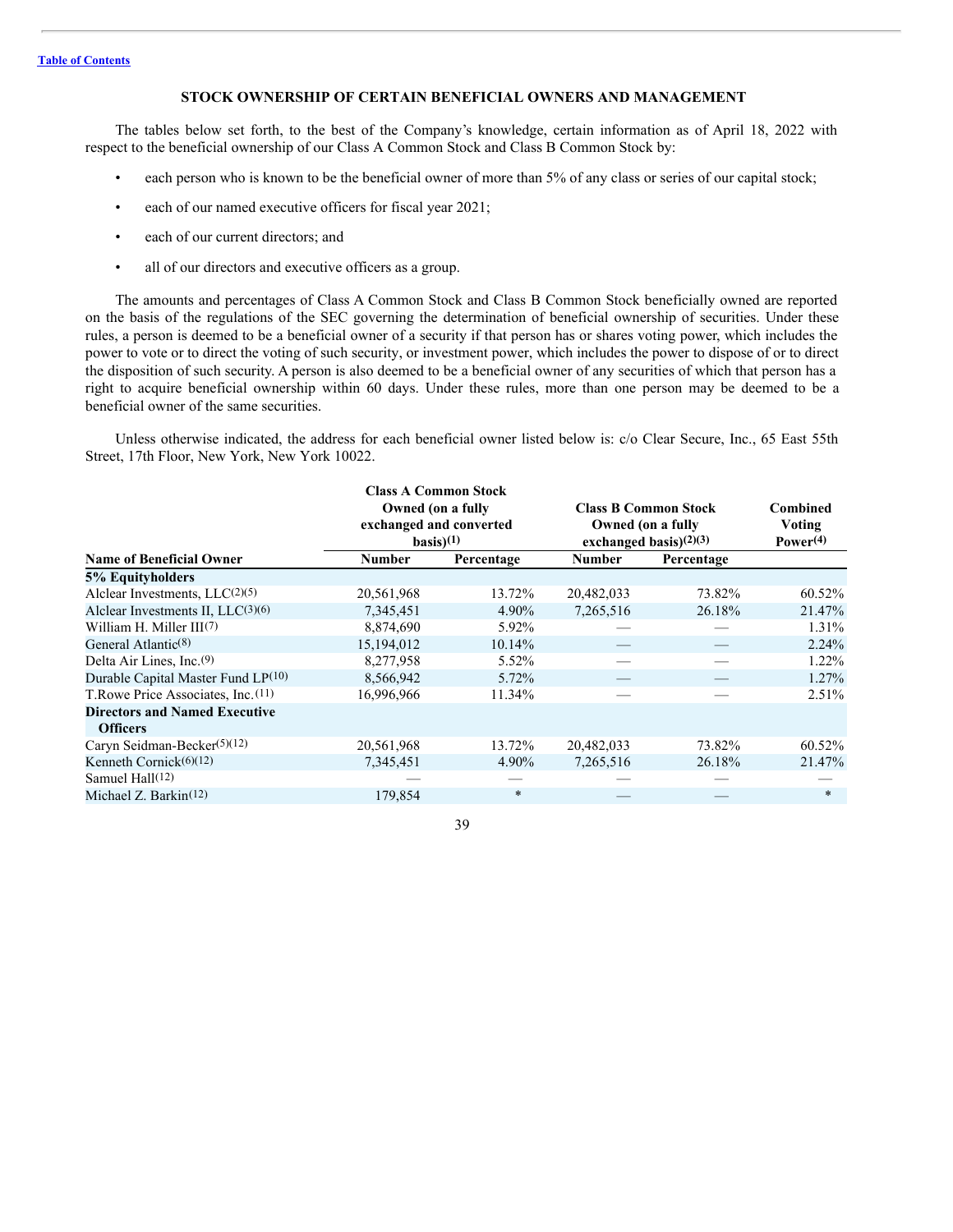|                                           |            | <b>Class A Common Stock</b><br>Owned (on a fully<br>exchanged and converted<br>basis(1) | <b>Class B Common Stock</b><br>Owned (on a fully<br>exchanged basis) $(2)(3)$ |            | <b>Combined</b><br>Voting<br>Power <sup>(4)</sup> |  |
|-------------------------------------------|------------|-----------------------------------------------------------------------------------------|-------------------------------------------------------------------------------|------------|---------------------------------------------------|--|
| <b>Name of Beneficial Owner</b>           | Number     | Percentage                                                                              | <b>Number</b>                                                                 | Percentage |                                                   |  |
| Jeffery H. Boyd $(12)(13)$                | 1,146,548  | $\ast$                                                                                  |                                                                               |            | $\ast$                                            |  |
| Tomago Collins <sup>(12)</sup>            |            |                                                                                         |                                                                               |            |                                                   |  |
| Kathryn A. Hollister(12)                  |            |                                                                                         |                                                                               |            |                                                   |  |
| Adam Wiener $(12)$                        | 193.482    | $\ast$                                                                                  |                                                                               |            | $\ast$                                            |  |
| All directors and executive officers as a |            |                                                                                         |                                                                               |            |                                                   |  |
| group (13 persons)                        | 35,270,536 | 23.54%                                                                                  | 27,747,549                                                                    | $100\%$    | 82.27%                                            |  |

Less than  $1\%$ .

(1) Prior to our IPO, our business was conducted through Alclear Holdings, LLC ("Alclear Holdings") and its subsidiaries. In a series of transactions that occurred in connection with our IPO, (i) the Company became the sole managing member of Alclear Holdings and acquired Alclear Units, (ii) certain direct or indirect equityholders of Alclear Holdings acquired shares of our Class A Common Stock and (iii) certain direct or indirect equityholders of Alclear Holdings had their interests reclassified into Alclear Units and acquired shares of our Class C Common Stock or, in the case of the Co-Founder Members, shares of our Class D Common Stock (collectively, the "Alclear Members"). Subject to certain restrictions, the Alclear Members, other than the Co-Founder Members, have the right to exchange any vested Alclear Units (together with a corresponding number of shares of Class C Common Stock) for, at our option, (i) shares of Class A Common Stock on a one-for-one basis or (ii) cash from a substantially concurrent public offering or private sale of Class A Common Stock (based on the market price of our Class A Common Stock in such public offering or private sale). Each Co-Founder Member has the right to exchange any vested Alclear Units (together with a corresponding number of shares of Class D Common Stock) for, at our option, (i) shares of Class B Common Stock on a one-for-one basis and to convert shares of Class B Common Stock into shares of Class A Common Stock on a one-for-one basis or (ii) cash from a substantially concurrent public offering or private sale of Class A Common Stock (based on the market price of our Class A Common Stock in such public offering or private sale). The numbers of shares of Class A Common Stock beneficially owned and percentages of beneficial ownership set forth in the table assume that (i) all vested Alclear Units (together with the corresponding shares of Class C Common Stock) have been exchanged for shares of Class A Common Stock, (ii) all vested Alclear Units (together with the corresponding shares of Class D Common Stock) have been exchanged for shares of Class B Common Stock and (iii) all shares of Class B Common Stock have been converted into shares of Class A Common Stock. See "Certain Relationships and Related Party Transactions— Exchange Agreement." Set forth below is a table that lists each of our directors and named executive officers who beneficially own Alclear Units and corresponding shares of Class C Common Stock and Class D Common Stock as of April 18, 2022:

|                      | Number of Alclear Units and    | Number of Alclear Units and    |
|----------------------|--------------------------------|--------------------------------|
| Name                 | Shares of Class C Common Stock | Shares of Class D Common Stock |
| Caryn Seidman-Becker |                                | 19.630.246                     |
| Kenneth Cornick      |                                | 7.075.069                      |
| Michael Z. Barkin    | 179.854                        |                                |
| Jeffery H. Boyd      | 1.134.498                      |                                |

(2) Alclear Investments, LLC holds 19,630,246 Alclear Units and an equal number of shares of Class D Common Stock, and 851,787 shares of Class B Common Stock. Alclear Investments, LLC has the right to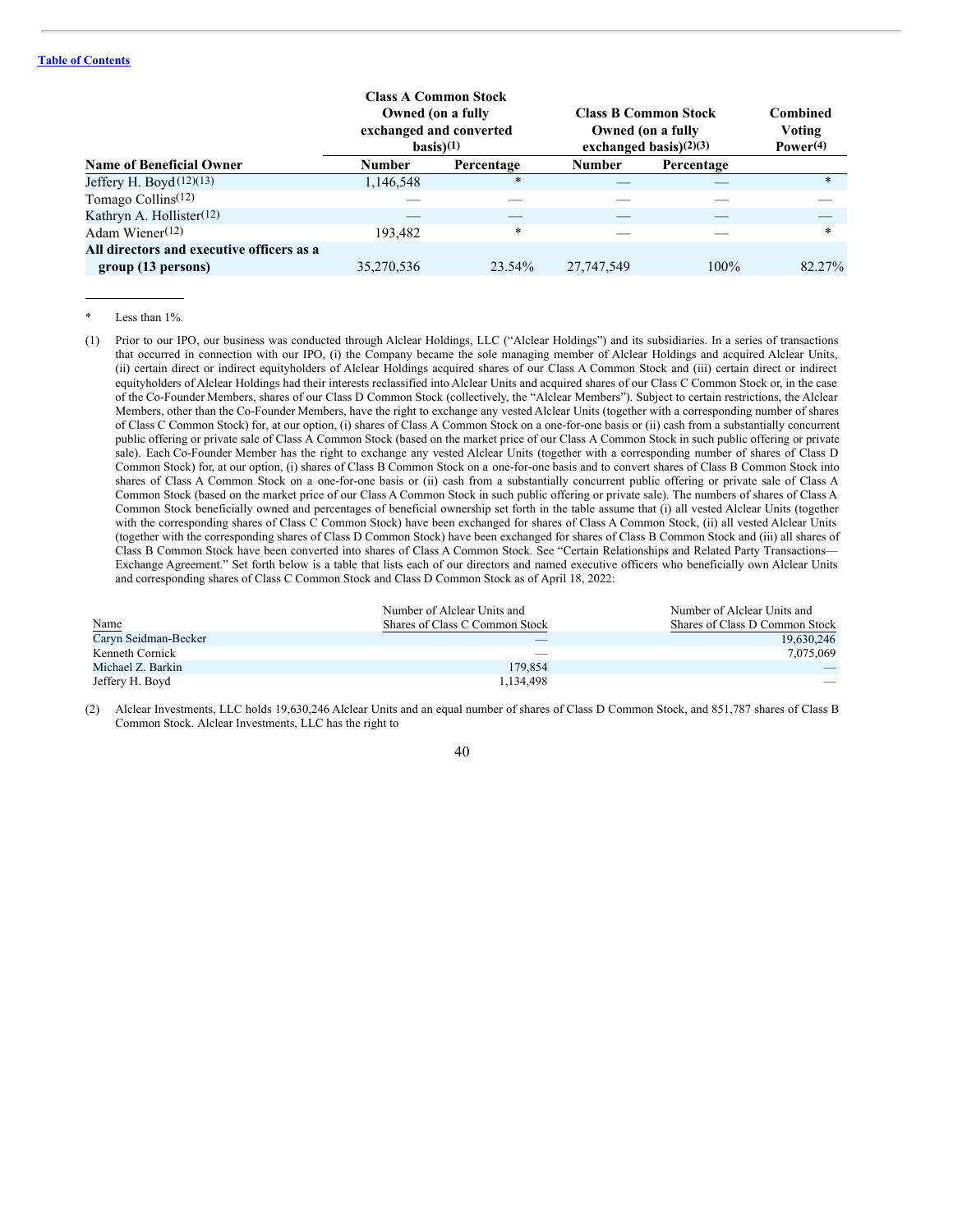exchange any vested Alclear Units (together with a corresponding number of shares of Class D Common Stock) for, at our option, (i) shares of Class B Common Stock on a one-for-one basis and to convert shares of Class B Common Stock into shares of Class A Common Stock on a one-for-one basis or (ii) cash from a substantially concurrent public offering or private sale of Class A Common Stock (based on the market price of our Class A Common Stock in such public offering or private sale). The numbers of shares of Class B Common Stock beneficially owned and percentages of beneficial ownership set forth in the table assume that all vested Alclear Units (together with the corresponding shares of Class D Common Stock) have been exchanged for shares of Class B Common Stock. See "Certain Relationships and Related Party Transactions—Exchange Agreement."

- (3) Alclear Investments II, LLC holds 7,075,069 Alclear Units and an equal number of shares of Class D Common Stock, and 190,447 shares of Class B Common Stock. Alclear Investments II, LLC has the right to exchange any vested Alclear Units (together with a corresponding number of shares of Class D Common Stock) for, at our option, (i) shares of Class B Common Stock on a one-for-one basis and to convert shares of Class B Common Stock into a shares of Class A Common Stock on a one-for-one basis or (ii) cash from a substantially concurrent public offering or private sale of Class A Common Stock (based on the market price of our Class A Common Stock in such public offering or private sale). The numbers of shares of Class B Common Stock beneficially owned and percentages of beneficial ownership set forth in the table assume that all vested Alclear Units (together with the corresponding shares of Class D Common Stock) have been exchanged for shares of Class B Common Stock. See "Certain Relationships and Related Party Transactions—Exchange Agreement."
- (4) Percentage of combined voting power represents voting power with respect to all shares of our outstanding Class A Common Stock, Class B Common Stock, Class C Common Stock and Class D Common Stock, voting together as a single class. Each holder of Class B Common Stock and Class D Common Stock is entitled to 20 votes per share and each holder of Class A Common Stock and Class C Common Stock is entitled to one vote per share on all matters submitted to our stockholders for a vote. Our Class C Common Stock and Class D Common Stock do not have any of the economic rights (including rights to dividends and distributions upon liquidation) associated with our Class A Common Stock and Class B Common Stock.
- (5) Alclear Investments, LLC ("Alclear Investments") is controlled by Ms. Seidman-Becker, its sole manager, who has dispositive control and voting control over the shares held by Alclear Investments.
- (6) Alclear Investments II, LLC ("Alclear Investments II" and together with Alclear Investments, the "Co-Founder Members") is controlled by Mr. Cornick, its sole manager, who has dispositive control and voting control over the shares held by Alclear Investments II.
- (7) Represents 8,874,690 shares of Class A Common Stock beneficially owned as a result of 8,874,690 Alclear Units and an equal number of shares of Class C Common Stock held by the William Miller III Living Trust. The trust has the right to exchange its Alclear Units, together with a corresponding number of shares of our Class C Common Stock, for, at our option, (i) shares of our Class A Common Stock or (ii) cash from a substantially concurrent public offering or private sale of Class A Common Stock (based on the market price of our Class A Common Stock in such public offering or private sale). See "Certain Relationships and Related Party Transactions — Exchange Agreement." The principal business address of Mr. Miller and the William Miller III Living Trust is One South Street, Suite 2550, Baltimore, Maryland 21202.
- (8) Represents 15,194,012 shares of Class A Common Stock beneficially owned as a result of (i) 182,074 shares of Class A Common Stock held directly by GAPCO AIV Interholdco (AC), L.P. ("GAPCO AIV Interholdco"), (ii) 8,802,939 shares of Class A Common Stock held directly by GA AIV-1 B Interholdco (AC), L.P. ("GA AIV-1 B Interholdco AC"), (iii) 1,027,613 Alclear Units and an equal number of shares of Class C Common Stock held directly by General Atlantic (AC) Collections 2, L.P. ("GA AC 2 Collections"), (iv) 4,881,386 Alclear Units and an equal number of shares of Class C Common Stock held directly by General Atlantic (AC) Collections, L.P. ("GA AC Collections"), and (v) 300,000 shares of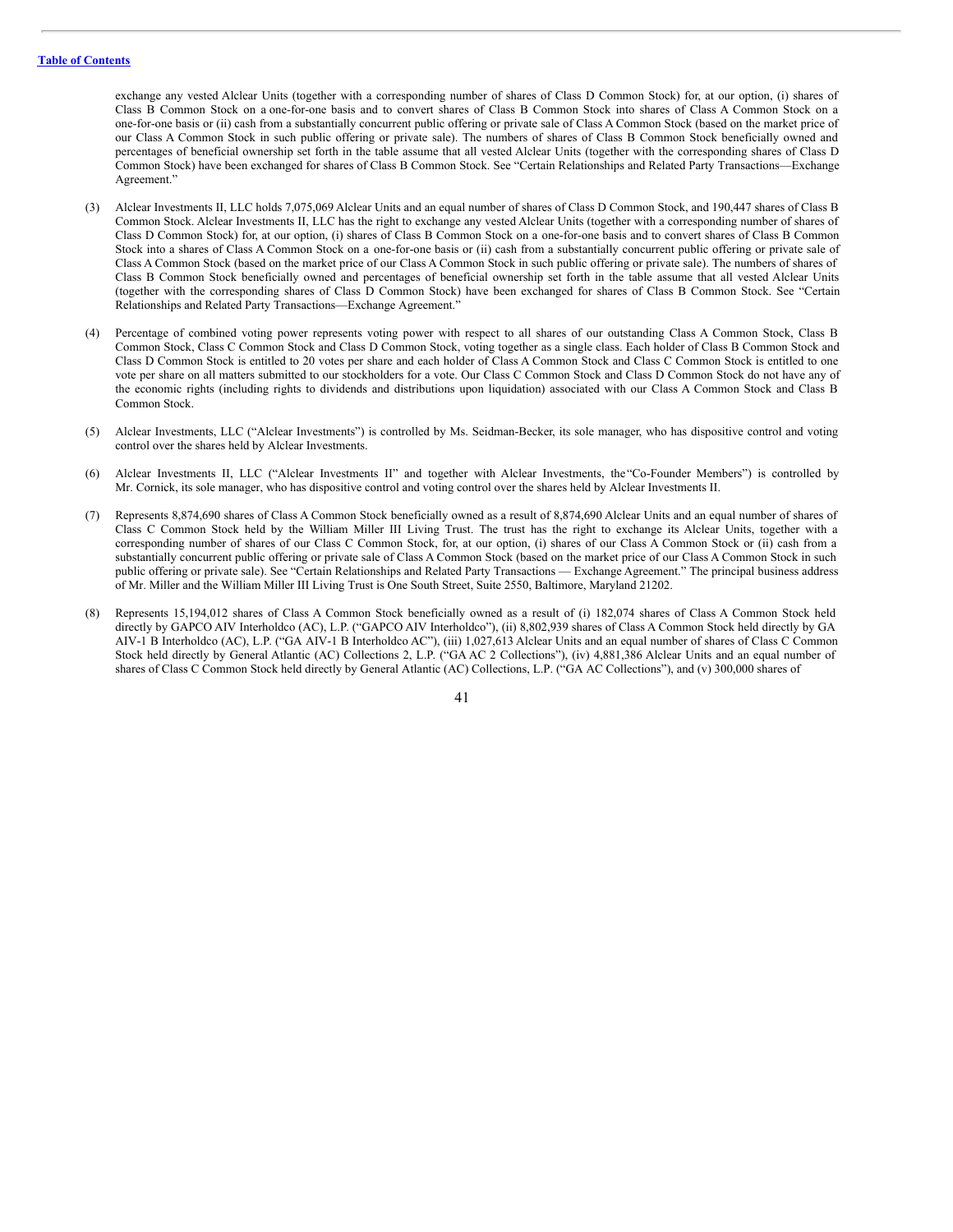Class A Common Stock held directly by General Atlantic (ALC), L.P. ("GAALC"). GAAC Collections and GAAC 2 Collections have the right to exchange their Alclear Units, together with a corresponding number of shares of our Class C Common Stock, for, at our option, (i) shares of our Class A Common Stock or (ii) cash from a substantially concurrent public offering or private sale of Class A Common Stock (based on the market price of our Class A Common Stock in such public offering or private sale). See "Certain Relationships and Related Party Transactions—Exchange Agreement." The following investment funds share beneficial ownership of the shares of Class A Common Stock held by GAPCO AIV Interholdco: GAPCO AIV Holdings, L.P. ("GAPCO AIV Holdings"), GAP Coinvestments CDA, L.P. ("GAPCO CDA"), GAP Coinvestments III, LLC ("GAPCO III"), GAP Coinvestments IV, LLC ("GAPCO IV") and GAP Coinvestments V, LLC ("GAPCO V"). The following investment funds share beneficial ownership of the shares of Class A Common Stock held by GA AIV-1 B Interholdco AC: GA AIV-1 B Interholdco, L.P. ("GA AIV-1 B Interholdco") and General Atlantic Partners AIV-1 B, L.P. ("GAP AIV-1 B"). The following investment funds share beneficial ownership of the shares of Class A Common Stock held by GAALC: GAPCO CDA, GAPCO III, GAPCO IV, GAPCO V, General Atlantic Partners 100, L.P. ("GAP 100"), General Atlantic Partners (Lux) SCSp ("GAP Lux") and General Alantic Partners (Bermuda) EU**,** L.P. ("GAP Bermuda EU"). The following investment funds share beneficial ownership of the shares of Class C Common Stock and corresponding Alclear Units held by GA AC Collections and GA AC Collections 2: GAPCO AIV Interholdco, General Atlantic Partners AIV (AC), L.P. ("GAP AIV AC"), GAPCO AIV Holdings, General Atlantic Partners AIV-1 A, L.P. ("GAP AIV-1 A"), GAPCO CDA, GAPCO III, GAPCO IV and GAPCO V. General Atlantic (SPV) GP, LLC ("GA SPV") is the general partner of GAPCO AIV Interholdco, GA AIV-1 B Interholdco AC, GA AC Collections, GA AC 2 Collections, GAPCO AIV Holdings and GA ALC and the ultimate general partner of GAP AIV AC. The ultimate general partner of GAP Lux is General Atlantic (Lux) S.à r.l. ("GA Lux"). The ultimate general partner of GAP Bermuda EU is GAP (Bermuda) L.P. ("GAP Bermuda"). The ultimate general partner of GAP AIV-1 A, GAP AIV-1 B, GA AIV-1 B Interholdco and GAP 100 is General Atlantic, L.P. ("GA LP "). GA LP, which is controlled by the Management Committee of GASC MGP, LLC (the "GA Management Committee"), is the sole member of GA SPV, the managing member of GAPCO III, GAPCO IV and GAPCO V and the general partner of GAPCO CDA. The members of the GA Management Committee are also the members of the management committee of GAP Bermuda. The foregoing General Atlantic entities are a "group" within the meaning of Rule 13d-5 of the Exchange Act. Each of the members of the GA Management Committee disclaims ownership of all such shares except to the extent that he has a pecuniary interest therein. The address of the foregoing General Atlantic entities (other than GAP Bermuda, GAP Bermuda EU, GAP Lux and GA Lux) is c/o General Atlantic Service Company, L.P., 55 East 52 nd Street, 33rd Floor, New York, New York 10055. The address of GAP Bermuda and GAP Bermuda EU is c/o Conyers Client Services Limited, Clarendon House, 2 Church Street, Hamilton HM 11, Bermuda. The address of GAP Lux and GA Lux is 412F, Route d'Esch, L-2086 Luxembourg.

- (9) Represents 8,277,958 shares of Class A Common Stock beneficially owned as a result of 8,277,958 Alclear Units and an equal number of shares of Class C Common Stock. The address of Delta Air Lines, Inc. is General Offices—Dept. 830, 1030 Delta Boulevard, Atlanta, Georgia 30354.
- (10) Represents 8,566,942 shares of Class A Common Stock held by Durable Capital Master Fund LP. Durable Capital Partners LP acts as the investment advisor to Durable Capital Master Fund and has sole voting power and sole investment power over all shares reported as beneficially owned. Henry Ellenbogen, as principal of the investment advisor is also deemed to beneficially own the securities held by Durable Capital Master Fund LP. The address for Durable Capital Partners LP is 5425 Wisconsin Avenue, Suite #802, Chevy Chase, Maryland 20815.
- (11) Represents 16,996,966 shares of Class A Common Stock beneficially owned by funds and accounts (severally and not jointly) which are advised or subadvised by T. Rowe Price Associates, Inc. T. Rowe Price Associates, Inc. ("TRPA") serves as investment adviser with power to direct investments and/or sole power to vote the securities owned by the funds and accounts, as well as securities owned by certain other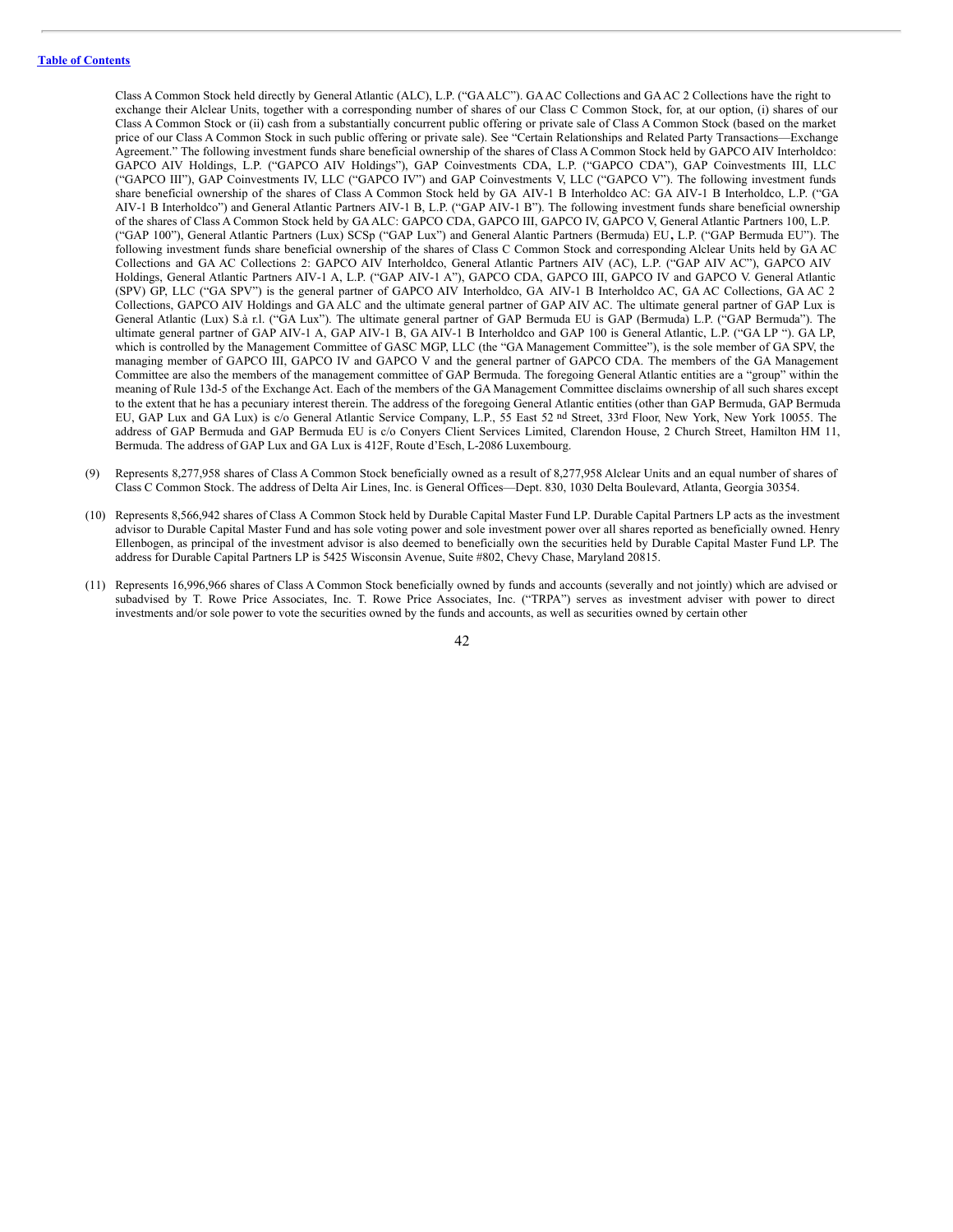individual and institutional investors. TRPA may be deemed to be the beneficial owner of all of the shares; however, TRPA expressly disclaims that it is, in fact, the beneficial owner of such securities. TRPA is a wholly owned subsidiary of T. Rowe Price Group, Inc., which is a publicly traded financial services holding company. T. Rowe Price Investment Services, Inc. ("TRPIS"), a registered broker-dealer, is a subsidiary of T. Rowe Price Associates, Inc. TRPIS was formed primarily for the limited purpose of acting as the principal underwriter and distributor of shares of the funds in the T. Rowe Price fund family. TRPIS does not engage in underwriting or market-making activities involving individual securities. The principal business address of TRPA is 100 East Pratt Street, Baltimore, MD 21202.

- (12) Does not include unvested restricted stock units, target amount of unvested performance stock units granted under the 2021 Omnibus Incentive Plan. The excluded number of restricted stock units for the following individuals are: Mr. Collins, 11,290 units; Ms. Hollister, 11,290 units; and Mr. Hall, 467,742 units. The excluded number of target performance stock units for the following individuals are: Ms. Seidman-Becker, 2,405,831 units; and Mr. Cornick, 1,802,786 units.
- (13) Represents 1,146,548 shares of Class A Common Stock beneficially owned as a result of (i) 230,811 Alclear Units and an equal number of shares of Class C Common Stock held by Brothers Brook, LLC, (ii) 903,687 Alclear Units and an equal number of shares of Class C Common Stock held by Mr. Boyd, and (iii) 12,050 shares of Class A Common Stock held by Mr. Boyd.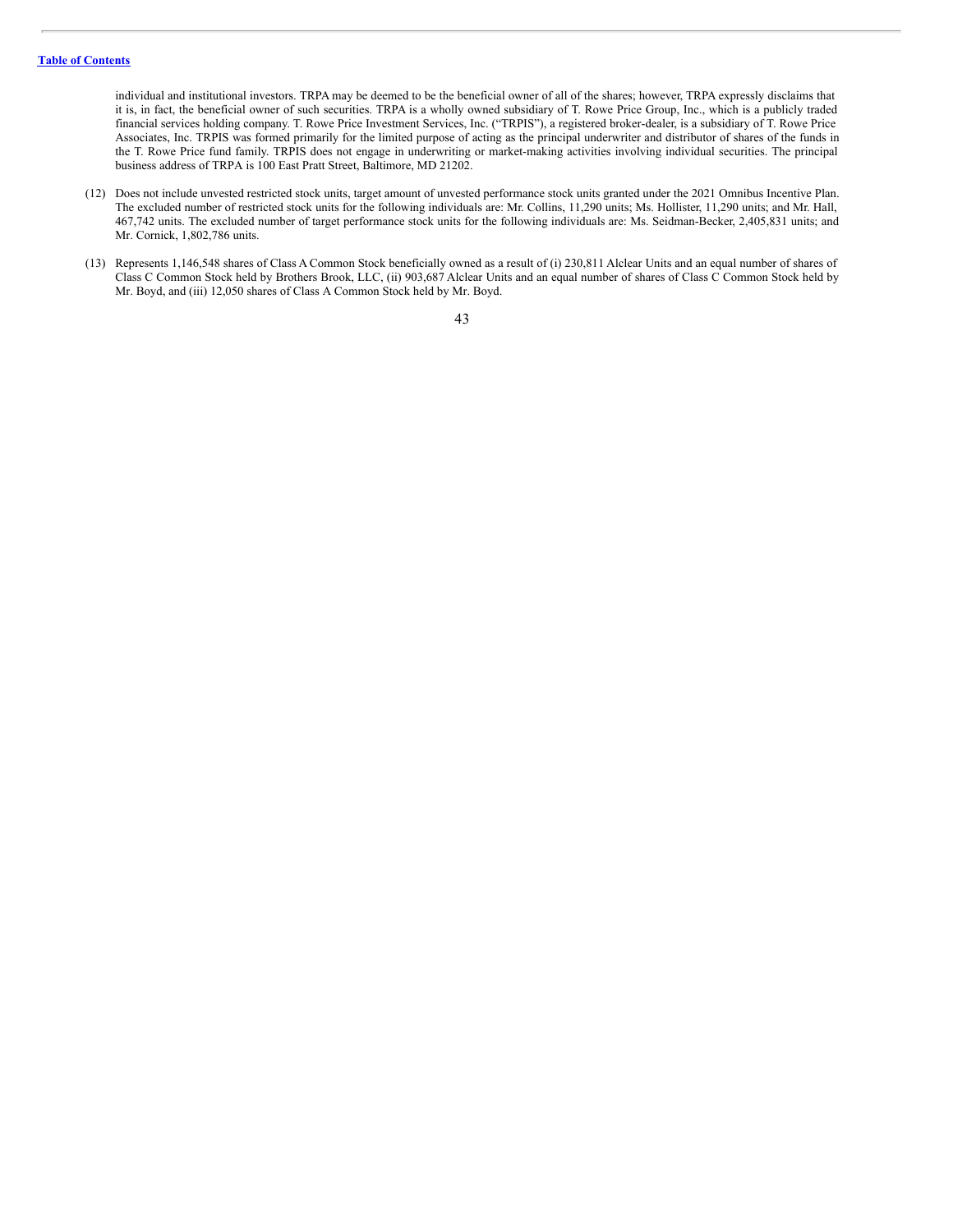# <span id="page-48-0"></span>**CERTAIN RELATIONSHIPS AND RELATED PARTY TRANSACTIONS**

#### <span id="page-48-1"></span>**Reorganization Agreement and Common Stock Subscription Agreement**

Prior to the completion of our IPO, we entered into a reorganization agreement and related agreements with Alclear Holdings and each of the Alclear Members, including the Co-Founder Members, to effect the reorganization transactions.

The table below sets forth the consideration in Alclear Units, Class A Common Stock, Class B Common Stock, Class C Common Stock and Class D Common Stock received by our 5% equityholders, directors and named executive officers in the reorganization transactions:

| Common Stock<br>Common Stock<br>Common Stock<br><b>Alclear Units</b> | Common Stock   |
|----------------------------------------------------------------------|----------------|
|                                                                      |                |
| issued in the<br>issued in the<br>issued in the<br>issued in the     | issued in the  |
| Reorganization<br>Reorganization<br>Reorganization<br>Reorganization | Reorganization |
| Name<br>Transactions<br>Transactions<br>Transactions<br>Transactions | Transactions   |
| Alclear Investments $(1)$<br>19,630,246<br>851,787                   | 19,630,246     |
| T.Rowe Price Associates, Inc.<br>19,064,204                          |                |
| General Atlantic<br>5,908,999<br>8,985,013<br>5,908,999              |                |
| William H. Miller III<br>11,552,503<br>11,552,503                    |                |
| Delta Air Lines, Inc.<br>8,277,958<br>8,277,958                      |                |
| Durable Capital Master Fund                                          |                |
| LP<br>7,366,942                                                      |                |
| Alclear Investments $II(2)$<br>7,079,575<br>190,447                  | 7,079,575      |
| Caryn Seidman-Becker <sup>(1)</sup><br>19,630,246<br>851,787         | 19,630,246     |
| Kenneth Cornick <sup>(2)</sup><br>190,447<br>7,079,575               | 7,079,575      |
| Samuel Hall                                                          |                |
| Michael Z. Barkin<br>179,854<br>179,854                              |                |
| Jeffery H. Boyd<br>1,134,498<br>1,134,498                            |                |
| Tomago Collins                                                       |                |
| Kathryn A. Hollister                                                 |                |
| <b>Adam Wiener</b><br>181,432                                        |                |

<sup>(1)</sup> Alclear Investments is controlled by Ms. Seidman-Becker, its sole manager, who has dispositive control and voting control over the shares held by Alclear Investments.

(2) Alclear Investments II is controlled by Mr. Cornick, its sole manager, who has dispositive control and voting control over the shares held by Alclear Investments II.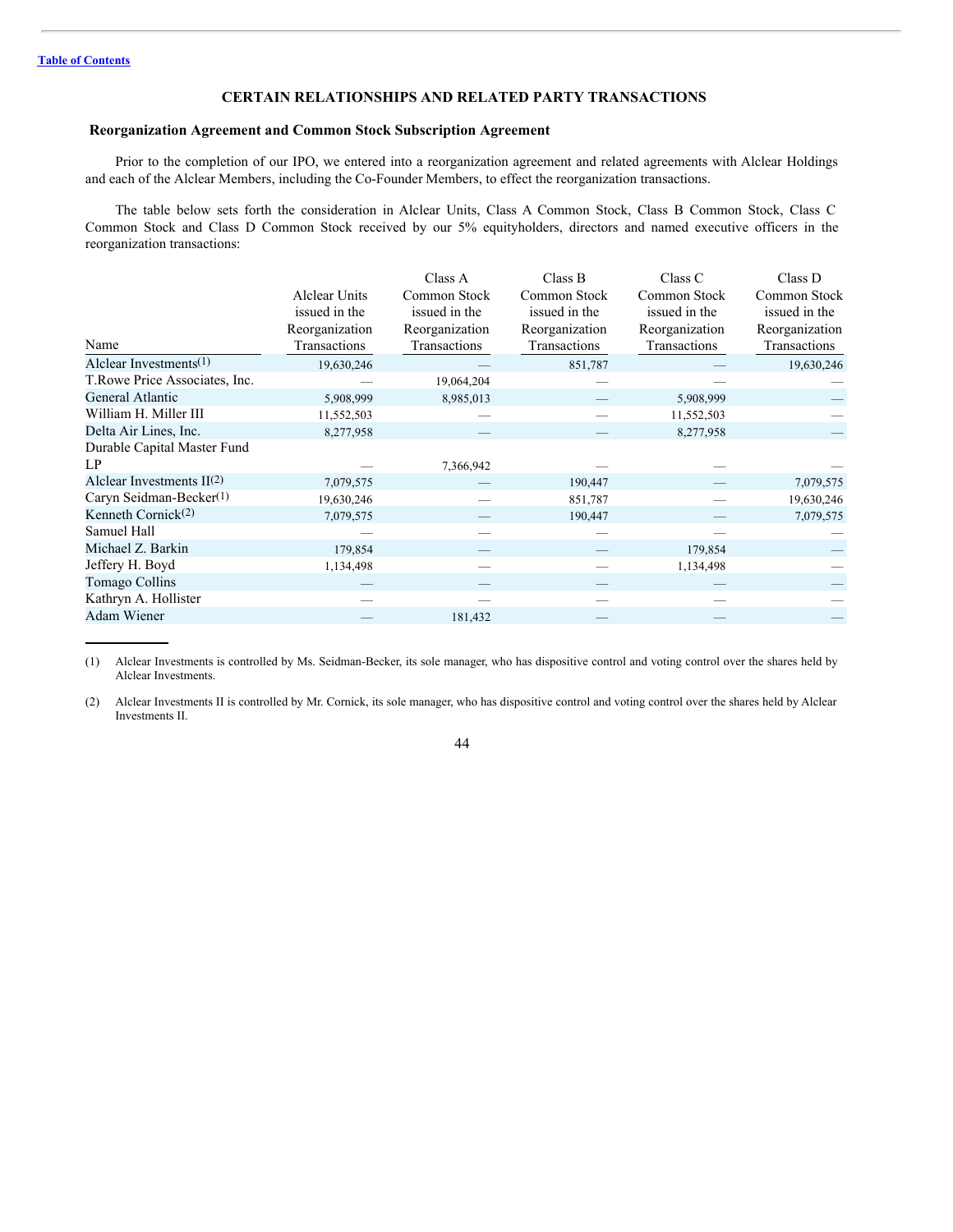#### <span id="page-49-0"></span>**Amended and Restated Operating Agreement of Alclear Holdings, LLC**

In connection with the reorganization transactions, we, Alclear Holdings and each of the Alclear Members, including the Co-Founder Members, entered into an Amended and Restated Operating Agreement of Alclear Holdings, LLC (the "Amended and Restated Alclear Operating Agreement"). Following the reorganization transactions, and in accordance with the terms of the Amended and Restated Alclear Operating Agreement, we operate our business through Alclear Holdings and its subsidiaries. Pursuant to the terms of the Amended and Restated Alclear Operating Agreement, we will not, without the prior written consent of the Alclear Members, engage in any business activity other than the management and ownership of Alclear Holdings and its subsidiaries or own any assets (other than on a temporary basis) other than securities of Alclear Holdings and its subsidiaries or any cash or other property or assets distributed by or otherwise received from Alclear Holdings and its subsidiaries, unless we determine in good faith that such actions or ownership are in the best interest of Alclear Holdings. As the sole managing member of Alclear Holdings, we have control over all of the affairs and decision making of Alclear Holdings. As such, through our officers and directors, we are responsible for all operational and administrative decisions of Alclear Holdings and the day-to-day management of Alclear Holdings' business. We will fund any dividends to our stockholders by causing Alclear Holdings to make distributions to its unitholders, including us, the Alclear Members, subject to the limitations imposed by our debt documents. Notwithstanding the foregoing, any Alclear Units that are not vested in accordance with the Alclear Amended and Restated Equity Incentive Plan shall be subject to the terms of such plan and shall not be entitled to distributions under the Amended and Restated Alclear Operating Agreement.

The holders of Alclear Units generally incur U.S. federal, state and local income taxes on their proportionate share of any net taxable income of Alclear Holdings. Net profits and net losses of Alclear Holdings are generally allocated to its members pro rata in accordance with the percentages of their respective ownership of Alclear Units, though certain non-pro rata adjustments are made to reflect tax depreciation, amortization and other allocations. The Amended and Restated Alclear Operating Agreement provides for cash distributions to the holders of Alclear Units for purposes of funding their tax obligations in respect of the taxable income of Alclear Holdings that is allocated to them. Generally, these tax distributions are computed based on Alclear Holdings' estimate of the net taxable income of Alclear Holdings allocable per Alclear Unit multiplied by an assumed tax rate equal to the highest effective marginal combined U.S. federal, state and local income tax rate prescribed for an individual or corporate resident in New York, New York or California (whichever is higher) (taking into account the non-deductibility of certain expenses and the character of our income).

The Amended and Restated Alclear Operating Agreement provides that, except as otherwise provided in the Amended and Restated Alclear Operating Agreement, if at any time we issue a share of our Class A Common Stock or Class B Common Stock, other than pursuant to an issuance and distribution to holders of shares of our Common Stock of rights to purchase our equity securities under a "poison pill" or similar stockholders rights plan or pursuant to an employee benefit plan, the net proceeds received by us with respect to such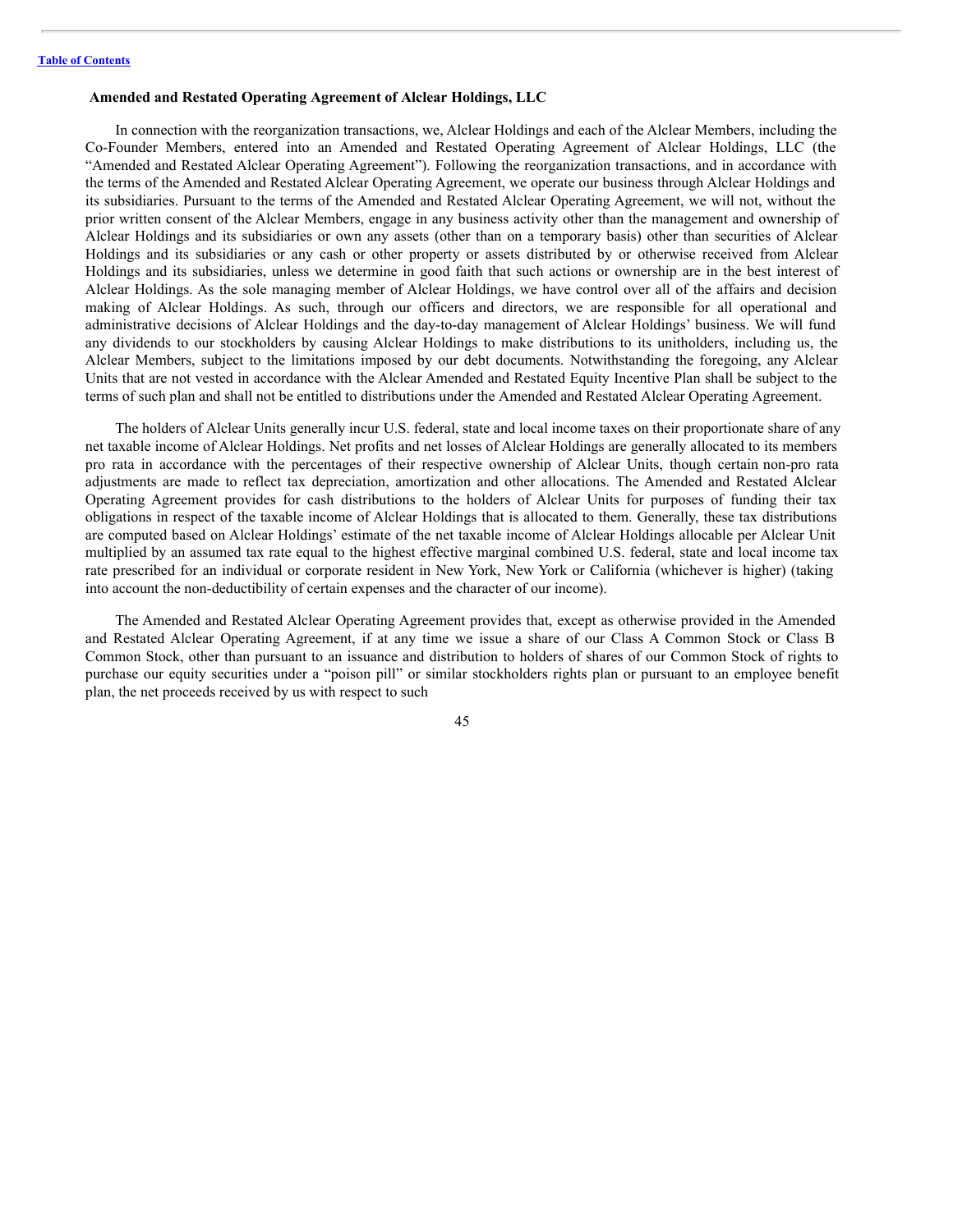share, if any, shall be concurrently invested in Alclear Holdings (unless such shares were issued by us to fund (i) our ongoing operations or pay our expenses or other obligations or (ii) the purchase of Alclear Units from a member of Alclear Holdings (in which case such net proceeds shall instead be transferred to the selling member as consideration for such purchase)) and Alclear Holdings shall issue to us Alclear Units. Similarly, except as otherwise determined by us, Alclear Holdings will not issue any additional Alclear Units to us unless we issue or sell an equal number of shares of our Class A Common Stock or Class B Common Stock. Conversely, if at any time any shares of our Class A Common Stock or Class B Common Stock are redeemed, repurchased or otherwise acquired, Alclear Holdings will redeem, repurchase or otherwise acquire an equal number of Alclear Units held by us, upon the same terms and for the same price per security, as the shares of our Class A Common Stock or Class B Common Stock are redeemed, repurchased or otherwise acquired. In addition, Alclear Holdings shall not effect any subdivision (by any stock or unit split, stock or unit dividend or distribution, reclassification, reorganization, recapitalization or otherwise) or combination (by reverse stock or unit split, reclassification, reorganization, recapitalization or otherwise) of the Alclear Units unless it is accompanied by substantively identical subdivision or combination, as applicable, of each class of our Common Stock, and we shall not effect any subdivision or combination of any class of our Common Stock unless it is accompanied by a substantively identical subdivision or combination, as applicable, of the Alclear Units.

Subject to certain exceptions, Alclear Holdings indemnifies all of its members, and their officers and other related parties, against all losses or expenses arising from claims or other legal proceedings in which such person (in its capacity as such) may be involved or become subject to in connection with Alclear Holdings' business or affairs or the Amended and Restated Alclear Operating Agreement or any related document.

Alclear Holdings may be dissolved only upon the first to occur of (i) the expiration of forty-five (45) days after the sale of substantially all of its assets or (ii) upon our approval. Upon dissolution, Alclear Holdings shall be liquidated and the proceeds from any liquidation shall be applied and distributed in the following manner: (a) first, to creditors (including creditors who are members or affiliates of members) in satisfaction of all of Alclear Holdings' liabilities (whether by payment or by making reasonable provision for payment of such liabilities, including the setting up of any reasonably necessary reserves) and (b) second, to its members in proportion to their vested Alclear Units (after giving effect to any obligations of Alclear Holdings to make tax distributions).

The Amended and Restated Alclear Operating Agreement restricts certain persons, including Ms. Seidman-Becker and Mr. Cornick, while they hold Alclear Units and for 12 months thereafter, from directly or indirectly competing with Alclear Holdings by engaging, in the United States, in certain activity related to the business of providing secure biometric identification services for travel and other secure identification applications as conducted by Alclear Holdings and its subsidiaries. Passive holdings by such persons of up to 10% of the equity or financial interests of another person engaged in such business is permitted so long as disclosed in writing to us. We may in our discretion grant waivers of these restrictions. Such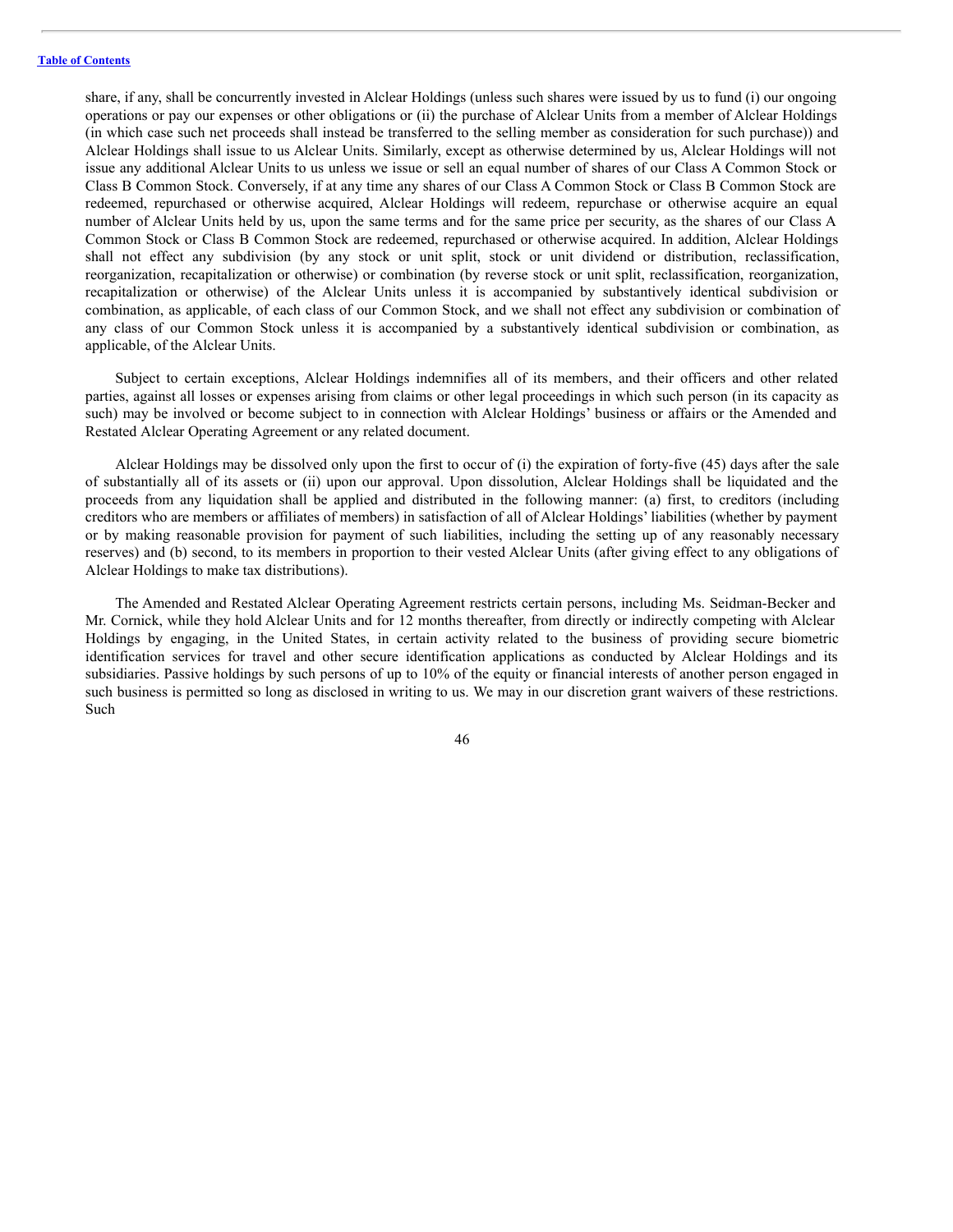persons are also prohibited from directly or indirectly inducing or persuading any of our employees from terminating his or her employment with us, subject to certain exceptions.

## <span id="page-51-0"></span>**Exchange Agreement**

In connection with our IPO, we entered into an Exchange Agreement (the "Exchange Agreement") with Alclear Holdings and each of the Alclear Members, including the Co-Founder Members, pursuant to which they (or certain transferees thereof), subject to certain restrictions, have the right to exchange their Alclear Units (along with the corresponding shares of our Class C Common Stock or Class D Common Stock, as applicable) for (i) shares of our Class A Common Stock or Class B Common Stock, as applicable, on a one-for-one basis ("Share Exchange") or (ii) cash from a substantially concurrent public offering or private sale of Class A Common Stock (based on the market price of our Class A Common Stock in such public offering or private sale) ("Cash Exchange"), at our option (as the managing member of Alclear Holdings), subject to customary conversion rate adjustments for stock splits, stock dividends and reclassifications. Each Alclear Member's right to exchange its Alclear Units (along with the corresponding shares of our Class C Common Stock or Class D Common Stock, as applicable) under the Exchange Agreement is limited to one exchange for such Alclear Member per calendar month unless we otherwise agree or such exchange is for a value of \$5 million or more, limited to exchanges that are reasonably expected to have a value of at least \$50,000 unless we otherwise agree or it involves the exchange of all of such Alclear Member's remaining Alclear Units and subject to any other applicable restrictions set forth in the Exchange Agreement. Any decision to require a Cash Exchange rather than a Share Exchange is ultimately determined by a majority of the disinterested members of our Board or a committee of disinterested directors. Upon exchange, each share of our Class C Common Stock or Class D common stock is cancelled.

The Exchange Agreement provides that, in the event that a tender offer, share exchange offer, issuer bid, take-over bid, recapitalization or similar transaction with respect to our Class A Common Stock is proposed by us or our stockholders and approved by our Board or is otherwise consented to or approved by our Board, the Alclear Members are permitted to participate in such offer by delivery of a notice of exchange that is effective immediately prior to the consummation of such offer. In the case of any such offer proposed by us, we are obligated to use our reasonable best efforts to enable and permit the Alclear Members to participate in such offer to the same extent or on an economically equivalent basis as the holders of shares of our Class A Common Stock without discrimination. In addition, we are obligated to use our reasonable best efforts to ensure that the Alclear Members may participate in each such offer without being required to exchange Alclear Units and shares of our Class C Common Stock or Class D Common Stock.

#### <span id="page-51-1"></span>**Registration Rights Agreement**

Prior to the consummation of our IPO, we entered into a registration rights agreement (the "Registration Rights Agreement") with the Co-Founder Members and certain other holders of our Common Stock (each, a "Registration Party").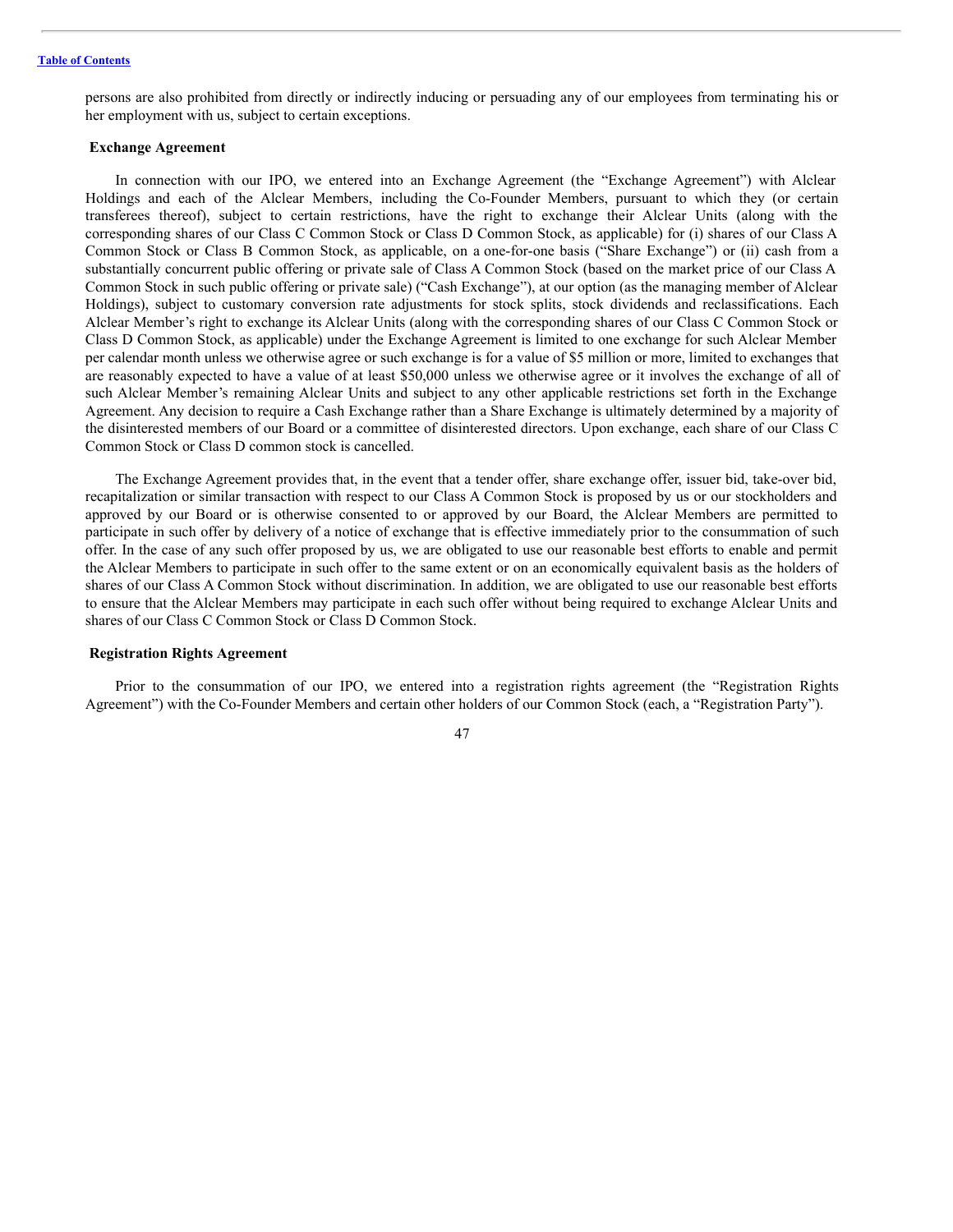Pursuant to the Registration Rights Agreement, each Co-Founder Member and, at any time after the date that is 180 days after the date of the Registration Rights Agreement, any other Registration Party or Registration Parties that individually or collectively beneficially own at least a majority of our Class A Common Stock, is entitled to demand the registration of the sale of any or all of our Class A Common Stock that it beneficially owns. The demand registration rights are subject to certain conditions and exceptions, including our right to defer a demand registration under certain circumstances and a limit on the number of demand registrations (two in the aggregate for the Co-Founder Members and two in the aggregate for the other Registration Parties that individually or collectively beneficially own at least a majority of our Class A Common Stock). Subject to certain conditions and exceptions, each Registration Party is entitled to have all or part of its shares of our Class A Common Stock that it beneficially owns included in demand registrations.

Among other things, under the terms of the Registration Rights Agreement:

- if we propose to file certain types of registration statements under the Securities Act with respect to offerings of our Class A Common Stock or other equity securities whether or not for the Company's own account, we are required to use our reasonable best efforts to offer each Registration Party the opportunity to register the sale of all or part of its shares on the terms and conditions set forth in the Registration Rights Agreement (customarily known as "piggyback rights"); and
- each Co-Founder Member and any other Registration Party or Registration Parties who beneficially own not less than 5% of our outstanding shares of Class A Common Stock has the right, subject to certain conditions and exceptions, to request as soon as we become eligible to register the sale of our securities on Form S-3 under the Securities Act (which will not be for at least 12 calendar months after the closing of our IPO) that we file (i) registration statements with the SEC for one or more underwritten offerings of all or part of our shares of Class A Common Stock that it beneficially owns and/or (ii) a shelf registration statement that includes all or part of our shares of Class A Common Stock that it beneficially owns, and we are required to use our reasonable best efforts to cause any such registration statements to be filed with the SEC, and to become effective, as promptly as reasonably practicable. Subject to certain conditions and exceptions, each Registration Party is entitled to have all or part of our shares of Class A Common Stock that it beneficially owns included in such underwritten offerings and shelf registration statements.

In connection with transfers of their registrable securities, the Registration Parties may assign certain of their respective rights under the Registration Rights Agreement.

All expenses of registration under the Registration Rights Agreement, including the legal fees of one counsel retained by or on behalf of the Registration Parties, are paid by us. The selling stockholders are responsible for the underwriting discounts and commissions relating to shares they sell and fees and expenses of financial advisors of the selling stockholders and their internal administrative and similar costs.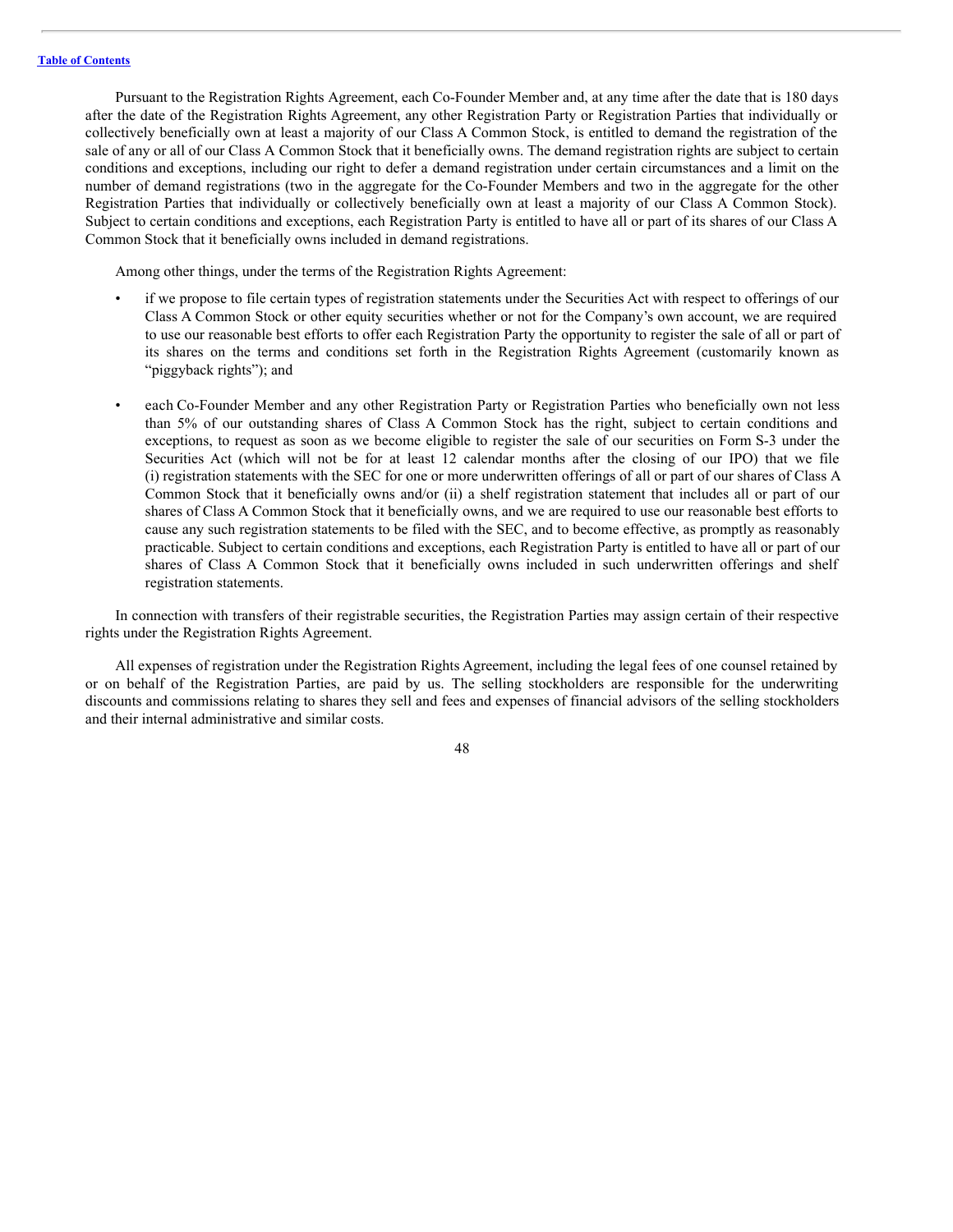The registration rights granted in the Registration Rights Agreement are subject to customary restrictions such as minimums, blackout periods and, if a registration is underwritten, any limitations on the number of shares to be included in the underwritten offering as reasonably advised by the managing underwriter. The Registration Rights Agreement also contains customary indemnification and contribution provisions.

The Registration Rights Agreement is governed by Delaware law.

Any sales in the public market of any Common Stock registrable pursuant to the Registration Rights Agreement could adversely affect prevailing market prices of our common stock. See "Risk Factors" in our 2021 Form 10-K.

#### <span id="page-53-0"></span>**Tax Receivable Agreement**

Future exchanges by the Alclear Members (or their transferees or other assignees) of Alclear Units and corresponding shares of Class C Common Stock or Class D Common Stock, as the case may be, for shares of our Class A Common Stock or Class B Common Stock, respectively, and purchases of Alclear Units and corresponding shares of Class C Common Stock or Class D Common Stock, as the case may be, from Alclear Members (or their transferees or other assignees) are expected to produce favorable tax attributes. These tax attributes would not be available to us in the absence of those transactions. Both the existing and anticipated tax basis adjustments are expected to reduce the amount of tax that we would otherwise be required to pay in the future.

We entered into a tax receivable agreement with the Alclear Members that provides for the payment by us to the Alclear Members of 85% of the amount of cash savings, if any, in U.S. federal, state and local income tax or franchise tax that we actually realize (computed using simplifying assumptions to address the impact of state and local taxes) as a result of (i) any increase in tax basis in Alclear Holdings' assets resulting from (a) exchanges by the Alclear Members (or their transferees or other assignees) of Alclear Units (along with the corresponding shares of our Class C Common Stock or Class D Common Stock, as applicable) for shares of our Class A Common Stock or Class B Common Stock, as applicable, and purchases of Alclear Units and corresponding shares of Class C Common Stock or Class D Common Stock, as the case may be, from Alclear Members (or their transferees or other assignees) or (b) payments under the tax receivable agreement, and (ii) tax benefits related to imputed interest deemed arising as a result of payments made under the tax receivable agreement.

The actual increase in tax basis, as well as the amount and timing of any payments under these agreements, varies depending upon a number of factors, including the timing of exchanges by or purchases from the Alclear Members, the price of our Class A Common Stock at the time of the exchange, the extent to which such exchanges are taxable, the amount and timing of the taxable income we generate in the future and the tax rate then applicable and the portion of our payments under the tax receivable agreement constituting imputed interest.

We expect that the payments we will be required to make under the tax receivable agreement will be substantial. Further, assuming no material changes in relevant tax law and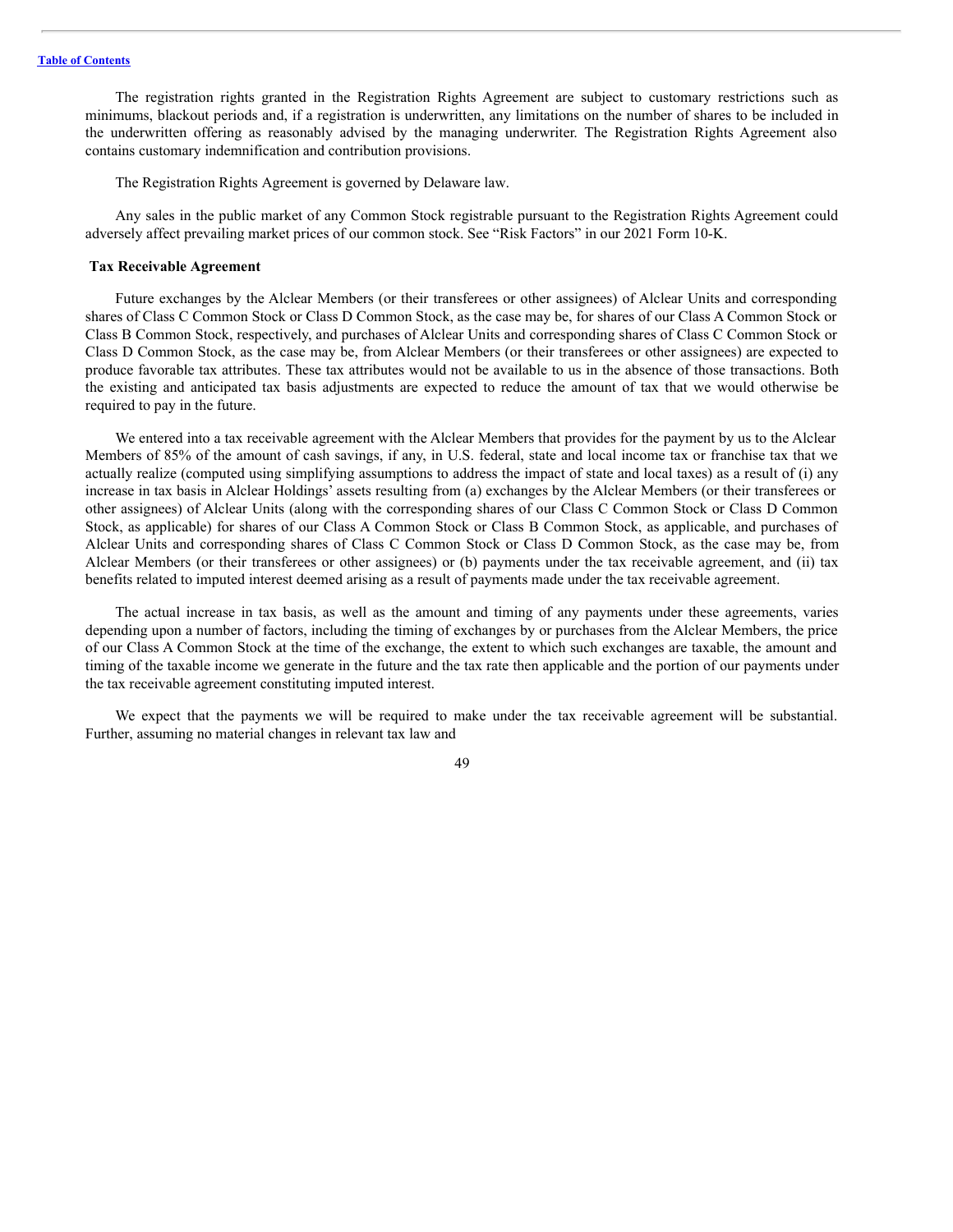that we earn sufficient taxable income to realize all tax benefits that are subject to the tax receivable agreement, we expect that the tax savings associated with all tax attributes described above would aggregate to approximately \$718.5 million over 15 years from the date of the completion of our IPO, assuming all future redemptions, purchases or exchanges occur on the date of our IPO. Under this scenario, we would be required to pay the Alclear Members 85% of such amount, or approximately \$610.7 million, over the 15-year period from the date of the completion of our IPO. The actual amounts we will be required to pay may materially differ from these hypothetical amounts, because potential future tax savings that we will be deemed to realize, and the tax receivable agreement payments made by us, will be calculated based in part on the market value of our Class A Common Stock at the time of each redemption or exchange of an Alclear Unit (along with the corresponding share of our Class C Common Stock or Class D Common Stock, as applicable) for cash or a share of Class A Common Stock or Class B Common Stock, as applicable and the prevailing applicable federal tax rate (plus the assumed combined state and local tax rate) applicable to us over the life of the tax receivable agreement and will depend on our generating sufficient taxable income to realize the tax benefits that are subject to the tax receivable agreement.

Payments under the tax receivable agreement are based on the tax reporting positions that we determine, and the IRS or another tax authority may challenge all or part of the tax basis increases or other tax benefits we claim, as well as other related tax positions we take, and a court could sustain such challenge. Although we are not aware of any issue that would cause the IRS to challenge the tax basis increases or other benefits arising under the tax receivable agreement, if the outcome of any such challenge would reasonably be expected to materially affect a recipient's payments under the tax receivable agreement, then we will not be permitted to settle such challenge without the consent (not to be unreasonably withheld or delayed) of the Alclear Members. The interests of the Alclear Members in any such challenge may differ from or conflict with our interests and your interests, and the Alclear Members may exercise their consent rights relating to any such challenge in a manner adverse to our interests and your interests. We will not be reimbursed for any cash payments previously made to the Alclear Members (or their transferees or assignees) under the tax receivable agreement in the event that any tax benefits initially claimed by us and for which payment has been made to the Alclear Members (or their transferees or assignees) are subsequently challenged by a taxing authority and are ultimately disallowed. Instead, any excess cash payments made by us to the Alclear Members (or their transferees or assignees) will be netted against any future cash payments that we might otherwise be required to make to the Alclear Members (or their transferees or assignees) under the terms of the tax receivable agreement. However, we may not determine that we have effectively made an excess cash payment to the Alclear Members (or its transferee or assignee) for a number of years following the initial time of such payment and, if any of our tax reporting positions are challenged by a taxing authority, we are not be permitted to reduce any future cash payments under the tax receivable agreement until any such challenge is finally settled or determined. Moreover, the excess cash payments we previously made under the tax receivable agreement could be greater than the amount of future cash payments against which we would otherwise be permitted to net such excess. As a result, payments could be made under the tax receivable agreement significantly in excess of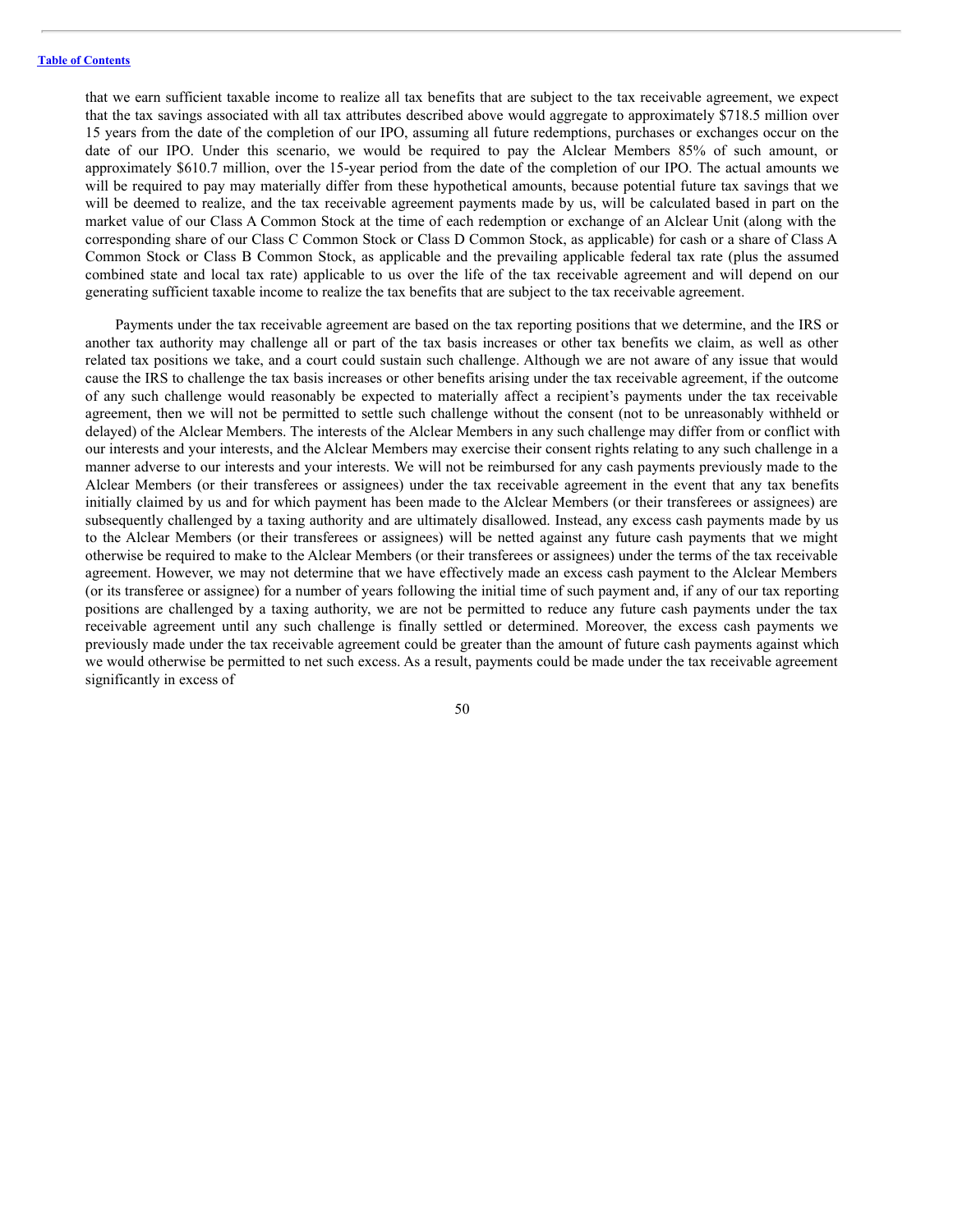any tax savings that we realize in respect of the tax attributes with respect to the Alclear Members (or their transferees or assignees) that are the subject of the tax receivable agreement.

In addition, the tax receivable agreement provides that in the case of a change in control of the Company or a material breach of our obligations under the tax receivable agreement, we are required to make a payment to the Alclear Members in an amount equal to the present value of future payments (calculated using a discount rate equal to the lesser of 6.5% or LIBOR (or, in the absence of LIBOR, its successor rate) plus 100 basis points, which may differ from our, or a potential acquirer's, then-current cost of capital) under the tax receivable agreement, which payment would be based on certain assumptions, including those relating to our future taxable income. In these situations, our obligations under the tax receivable agreement could have a substantial negative impact on our, or a potential acquirer's, liquidity and could have the effect of delaying, deferring, modifying or preventing certain mergers, asset sales, other forms of business combinations or other changes of control. These provisions of the tax receivable agreement may result in situations where the Alclear Members have interests that differ from or are in addition to those of our other stockholders. In addition, we could be required to make payments under the tax receivable agreement that are substantial and in excess of our, or a potential acquirer's, actual cash savings in income tax.

Decisions we make in the course of running our business, such as with respect to mergers, asset sales, other forms of business combinations or other changes in control, may influence the timing and amount of payments made under the tax receivable agreement. For example, the earlier disposition of assets following an exchange or purchase of Alclear Units may accelerate payments under the tax receivable agreement and increase the present value of such payments, and the disposition of assets before an exchange or purchase of Alclear Units may increase the tax liability of Alclear Members (or their transferees or assignees) without giving rise to any rights to receive payments under the tax receivable agreement. Such effects may result in differences or conflicts of interest between the interests of Alclear Members (or their transferees or assignees) and the interests of other stockholders.

Finally, because we are a holding company with no operations of our own, our ability to make payments under the tax receivable agreement are dependent on the ability of our subsidiaries to make distributions to us. Our debt agreements could restrict the ability of our subsidiaries to make distributions to us, which could affect our ability to make payments under the tax receivable agreement. To the extent that we are unable to make payments under the tax receivable agreement for any reason, such payments will be deferred and will accrue interest until paid, which could negatively impact our results of operations and could also affect our liquidity in periods in which such payments are made.

#### <span id="page-55-0"></span>**Indemnification Agreements**

We entered into indemnification agreements with each of our executive officers and directors that provide, in general, that we will indemnify them to the fullest extent permitted by law and our certificate of incorporation and by-laws in connection with their service to us or on our behalf.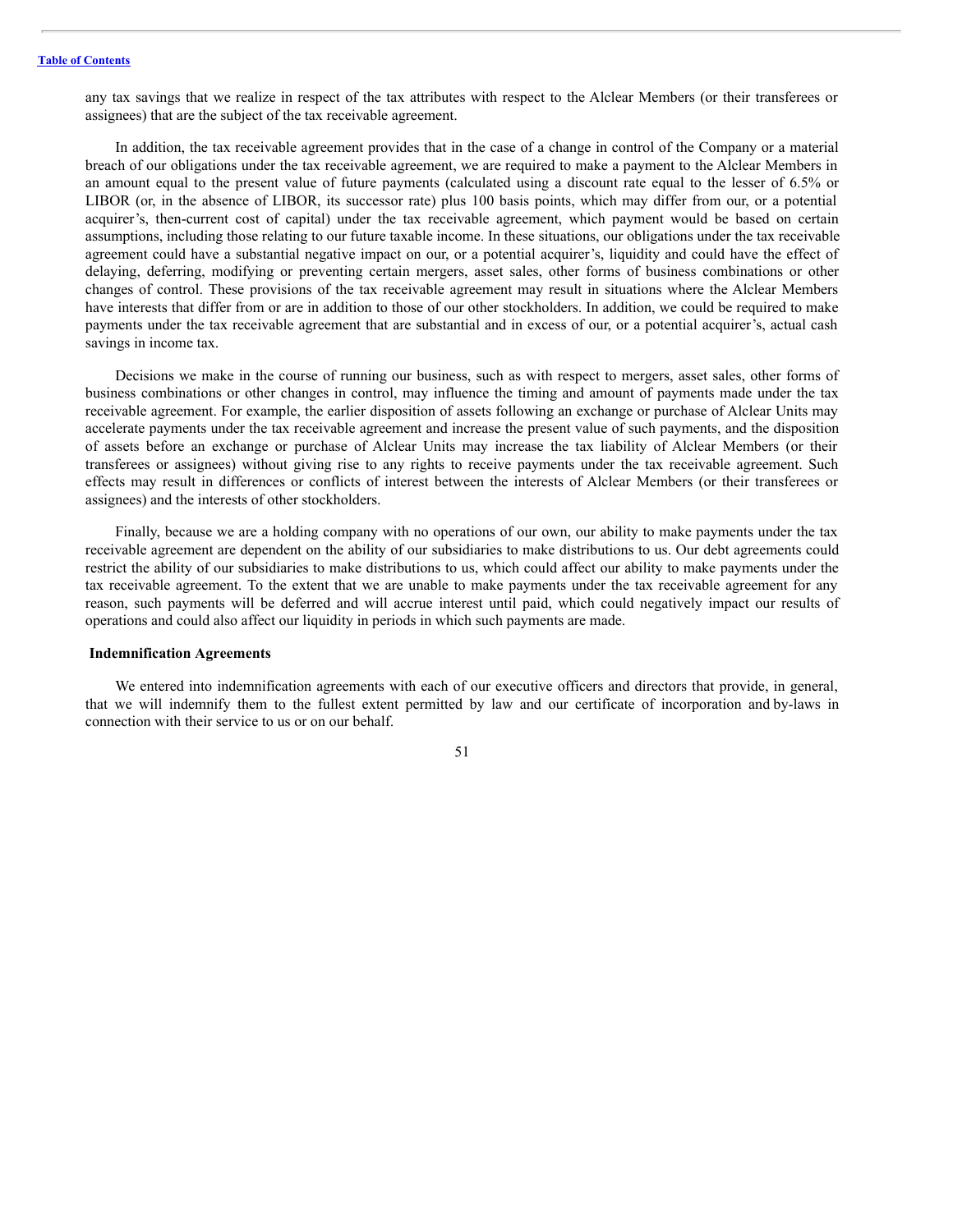#### <span id="page-56-0"></span>**Related Party Transactions Policies and Procedures**

In connection with our IPO, we adopted a written Related Person Transactions Policy (the "policy"), which sets forth our policy with respect to the review, approval, ratification and disclosure of all related person transactions by our Audit Committee. In accordance with the policy, our Audit Committee will have overall responsibility for the implementation of, and compliance with, the policy.

For purposes of the policy, a "related person transaction" is a transaction, arrangement or relationship (or any series of similar transactions, arrangements or relationships) in which we were, are or will be a participant and in which any related person (as defined in the policy) had, has or will have a direct or indirect material interest.

The policy requires that notice of a proposed related person transaction be provided to our General Counsel prior to entry into such transaction. If our General Counsel determines that such transaction is a related person transaction, the proposed transaction will be submitted for consideration (a) to our Audit Committee at its next meeting or (b) in those instances in which the General Counsel determines that it is not practicable or desirable to wait until the next Audit Committee meeting, to the Chair of the Audit Committee.

Under the policy, our Audit Committee or the Chair of the Audit Committee, as applicable, may approve only those related person transactions that are in, or not inconsistent with, our best interests and the best interests of our stockholders, as the Audit Committee or the Chair of the Audit Committee, as applicable, determines in good faith. In the event that we become aware of a related person transaction that has not been previously reviewed, approved or ratified under the policy and that is ongoing or is completed (including any transaction that was not considered a related person transaction at the time it was entered into because none of the parties were related persons, but continues after a party thereto has becomes a related person), the transaction will be submitted to the Audit Committee or Chair of the Audit Committee so that it may evaluate all options, including but not limited to ratification, rescission amendment or termination of the related person transaction. Furthermore, under the policy, the Audit Committee may preapprove certain categories of transactions.

The policy also provides that the Audit Committee shall review any previously approved or ratified related person transactions that are ongoing, and have a remaining term of more than six months, to determine whether the related person transaction remains in our best interests and the best interests of our stockholders. Additionally, we will make periodic inquiries of directors and executive officers with respect to any potential related person transaction of which they may be a party or of which they may be aware.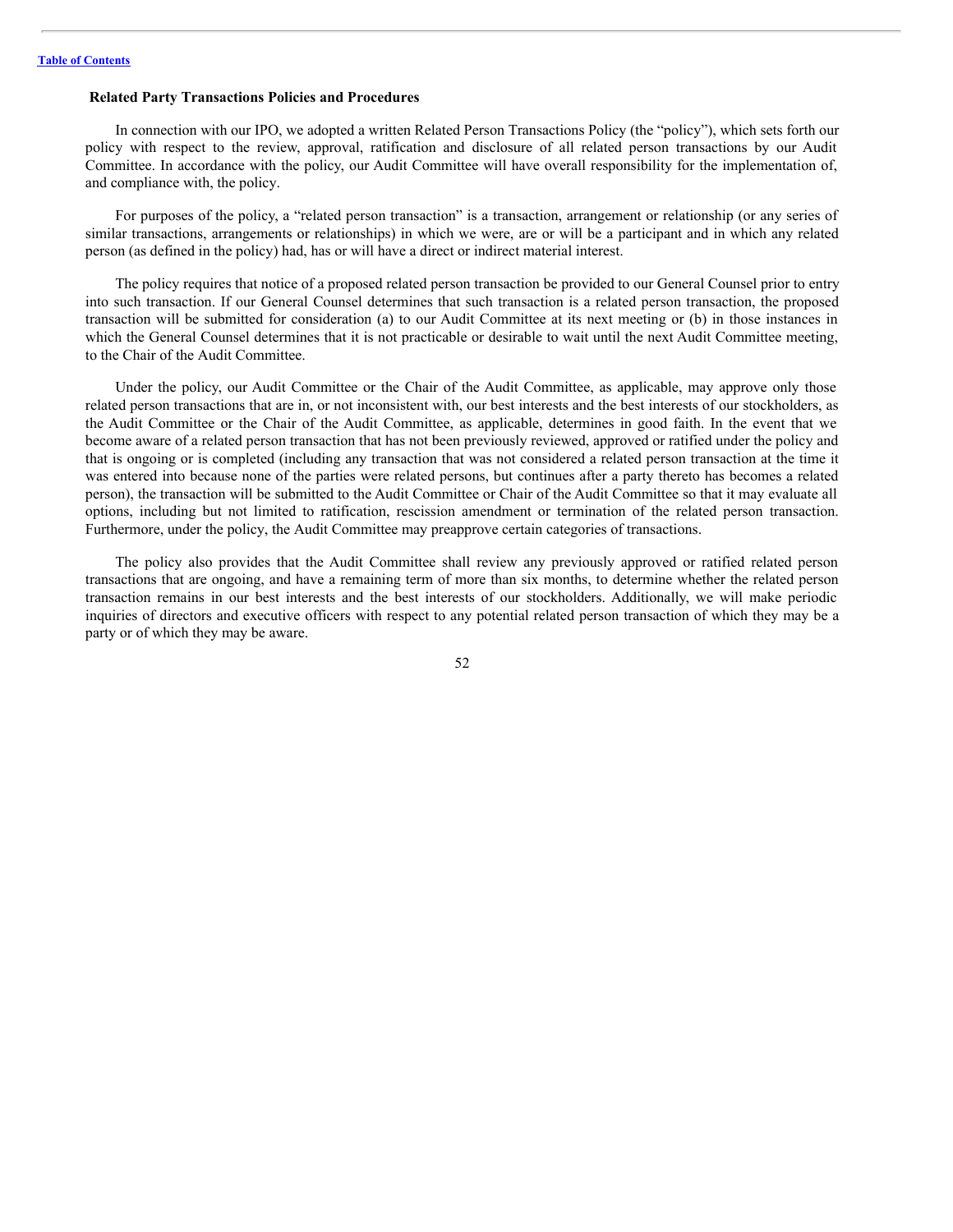# <span id="page-57-0"></span>**OTHER MATTERS**

#### <span id="page-57-1"></span>**Stockholder Proposals For 2023 Annual Meeting**

A holder of the Company's Class A Common Stock who wishes to present a proposal for inclusion in the Company's proxy statement for the 2023 annual meeting of stockholders (the "2023 Annual Meeting") pursuant to Rule 14a-8 under the Securities Exchange Act of 1934 ("Rule 14a-8" and "Exchange Act", respectively) must deliver the proposal to our principal executive offices (Clear Secure, Inc. 65 East 55th Street, 17th Floor, New York, NY 10022) to the attention of our Secretary no later than the close of business on December 28, 2022, unless the date of the 2023 Annual Meeting is more than 30 days before or after June 14, 2023, in which case the stockholder proposal must be received a reasonable time before we begin to print and mail our proxy materials.

For any stockholder proposal or director nomination that is not submitted for inclusion in our proxy statement pursuant to the process set forth above, but is instead sought to be presented directly at the 2023 Annual Meeting, stockholders are advised to review our by-laws as they contain requirements with respect to advance notice of stockholder proposals and director nominations. To be timely, the notice must be received at our principal executive offices not less than 90 days nor more than 120 days prior to the first anniversary of the date of the prior year's annual meeting of stockholders. Accordingly, any such stockholder proposal or director nomination must be received between February 14, 2023 and March 16, 2023 for the 2023 Annual Meeting. In the event that the 2023 Annual Meeting of Stockholders is convened more than 30 days prior to or delayed by more than 60 days after June 14, 2023, notice by the stockholder, to be timely, must be received no earlier than the 120th day prior to the 2023 Annual Meeting and no later than the later of (1) the 90th day prior to the 2023 Annual Meeting and (2) the 10th day following the day on which we notify stockholders of the date of the 2023 Annual Meeting, either by mail or other public disclosure.

We advise you to review our bylaws for additional stipulations relating to the process for identifying and nominating directors, including advance notice of director nominations and stockholder proposals. Copies of the pertinent bylaw provisions are available on request to the Secretary at the address set forth above.

In addition to satisfying the advance notice procedures in ourby-laws and other requirements under the Exchange Act, stockholders who intend to solicit proxies in support of director nominees other than our nominees must provide notice that sets forth the information required by Rule 14a-19 under the Exchange Act no later than April 17, 2023.

#### <span id="page-57-2"></span>**2021 Form 10-K**

A copy of the Company's 2021 Form 10-K, as filed with the SEC, will be sent to any stockholder, without charge, by regular mail or by email upon written request addressed to Clear Secure, Inc., Attention: Corporate Secretary, 65 E 55 th St., 17th Floor, New York, NY 10022.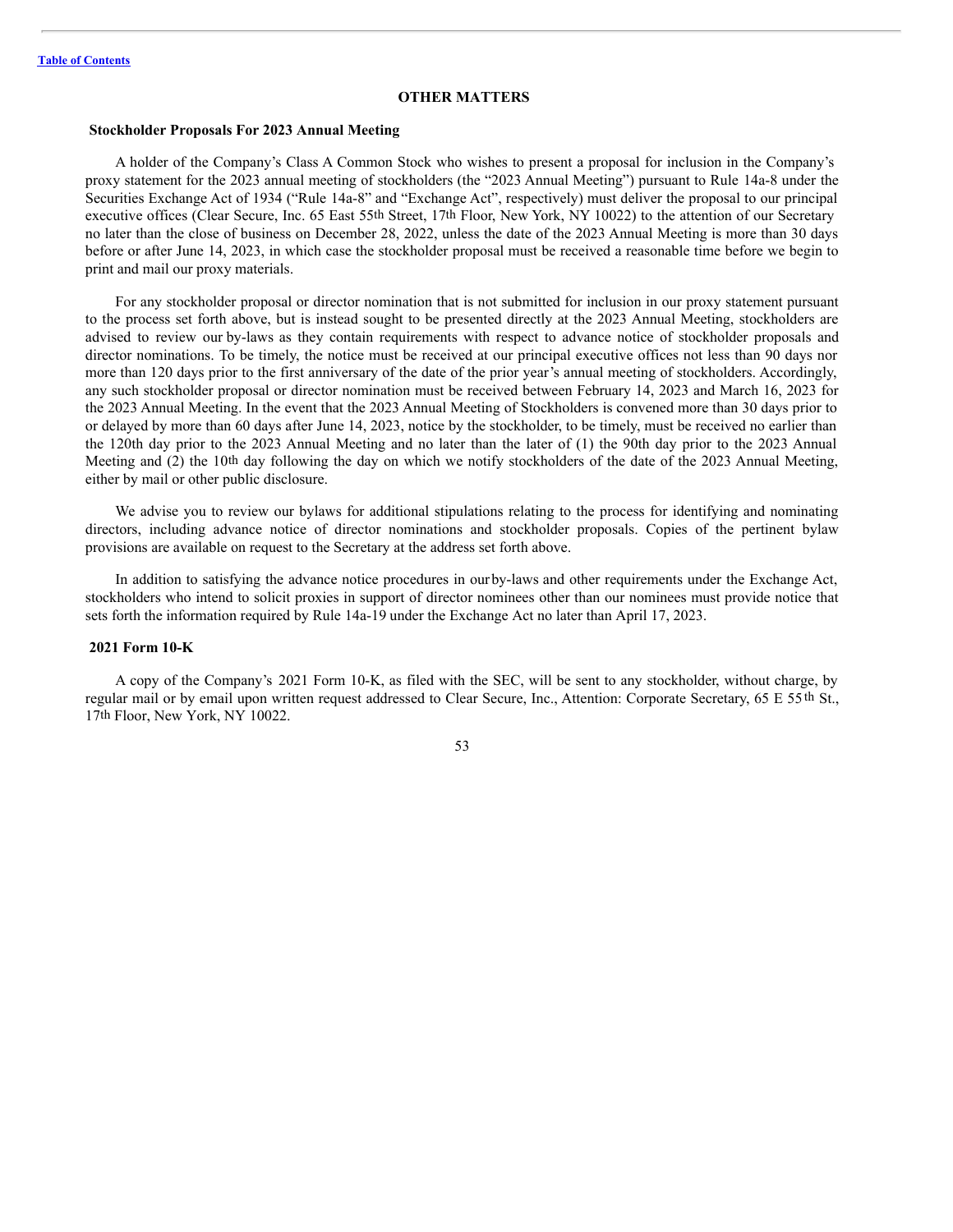You also may obtain our 2021 Form 10-K at the SEC's website, *www.sec.gov*, or at *www.clearme.com* by clicking on "Investors," and following the link from our "SEC Filings" page.

Mutt me

Matthew Levine General Counsel, Chief Privacy Officer and Secretary

New York, New York April 27, 2022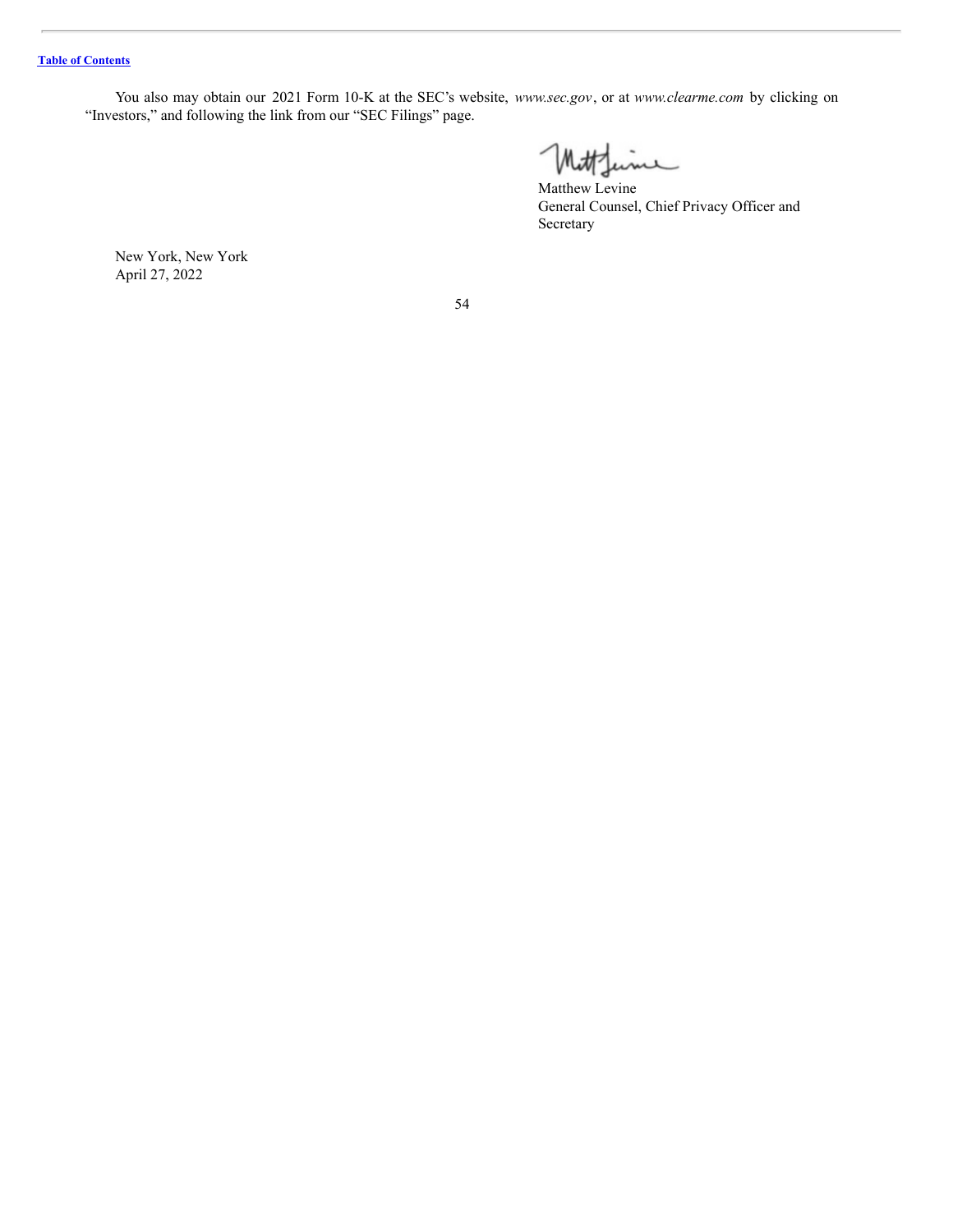

*CLEAR SECURE, INC 65 EAST 55TH STREET, 17TH FLOOR NEW YORK, NY 10022*



#### **VOTE BY INTERNET**

*Before The Meeting* - Go to **www.proxyvote.com or scan the QR Barcode above**

Use the Internet to transmit your voting instructions and for electronic delivery of information. Vote by 11:59 P.M. ET on June 13, 2022. Have your proxy card in hand when you access the web site and follow the instructions to obtain your records and to create an electronic voting instruction form.

#### *During The Meeting -* Go to **www.virtualshareholdermeeting.com/ YOU2022**

You may attend the meeting via the Internet and vote during the meeting. Have the information that is printed in the box marked by the arrow available and follow the instructions.

#### **VOTE BY PHONE - 1-800-690-6903**

Use any touch-tone telephone to transmit your voting instructions. Vote by 11:59 P.M. ET on June 13,2022. Have your proxy card in hand when you call and then follow the instructions.

#### **VOTE BY MAIL**

Mark, sign and date your proxy card and return it in the postage-paid envelope we have provided or return it to Vote Processing, c/o Broadridge, 51 Mercedes Way, Edgewood, NY 11717.

D74904-P71467 KEEP THIS PORTION FOR YOUR RECORDS

#### TO VOTE, MARK BLOCKS BELOW IN BLUE OR BLACK INK AS FOLLOWS:

| DETACH AND RETURN THIS PORTION ONLY<br>THIS PROXY CARD IS VALID ONLY WHEN SIGNED AND DATED.                                                                                                                                                                                                                                                      |     |                            |        |                                                                                                                                                      |      |                          |   |
|--------------------------------------------------------------------------------------------------------------------------------------------------------------------------------------------------------------------------------------------------------------------------------------------------------------------------------------------------|-----|----------------------------|--------|------------------------------------------------------------------------------------------------------------------------------------------------------|------|--------------------------|---|
| <b>CLEAR SECURE, INC.</b>                                                                                                                                                                                                                                                                                                                        | All | For Without For All<br>All | Except | To withhold authority to vote for any individual<br>nominee(s), mark "For All Except" and write the<br>number(s) of the nominee(s) on the line below |      |                          |   |
| The Board of Directors recommends you vote FOR<br>the following:                                                                                                                                                                                                                                                                                 | □   | □                          | □      |                                                                                                                                                      |      |                          |   |
| Election of the following nominees as directors:<br>1.<br><b>Nominees:</b><br>01) Caryn Seidman-Becker 05) Tomago Collins<br>02) Kenneth Cornick<br>06) Kathryn Hollister<br>03) Michael Z. Barkin<br>07) Adam Wiener                                                                                                                            |     |                            |        |                                                                                                                                                      |      |                          |   |
| 04) Jeffery H. Boyd<br>The Board of Directors recommends you vote FOR proposal 2.<br>Ratification of the appointment of our independent registered public accounting firm.<br>2.                                                                                                                                                                 |     |                            |        |                                                                                                                                                      | П    | For Against Abstain<br>П | п |
| <b>NOTE:</b> Such other business as may properly come before the meeting or any adjournment thereof.                                                                                                                                                                                                                                             |     |                            |        |                                                                                                                                                      |      |                          |   |
|                                                                                                                                                                                                                                                                                                                                                  |     |                            |        |                                                                                                                                                      |      |                          |   |
| Please sign exactly as your name(s) appear(s) hereon. When signing as attorney, executor,<br>administrator, or other fiduciary, please give full title as such. Joint owners should each sign<br>personally. All holders must sign. If a corporation or partnership, please sign in full corporate<br>or partnership name by authorized officer. |     |                            |        |                                                                                                                                                      |      |                          |   |
| Signature [PLEASE SIGN WITHIN BOX]<br>Date                                                                                                                                                                                                                                                                                                       |     |                            |        | Signature (Joint Owners)                                                                                                                             | Date |                          |   |